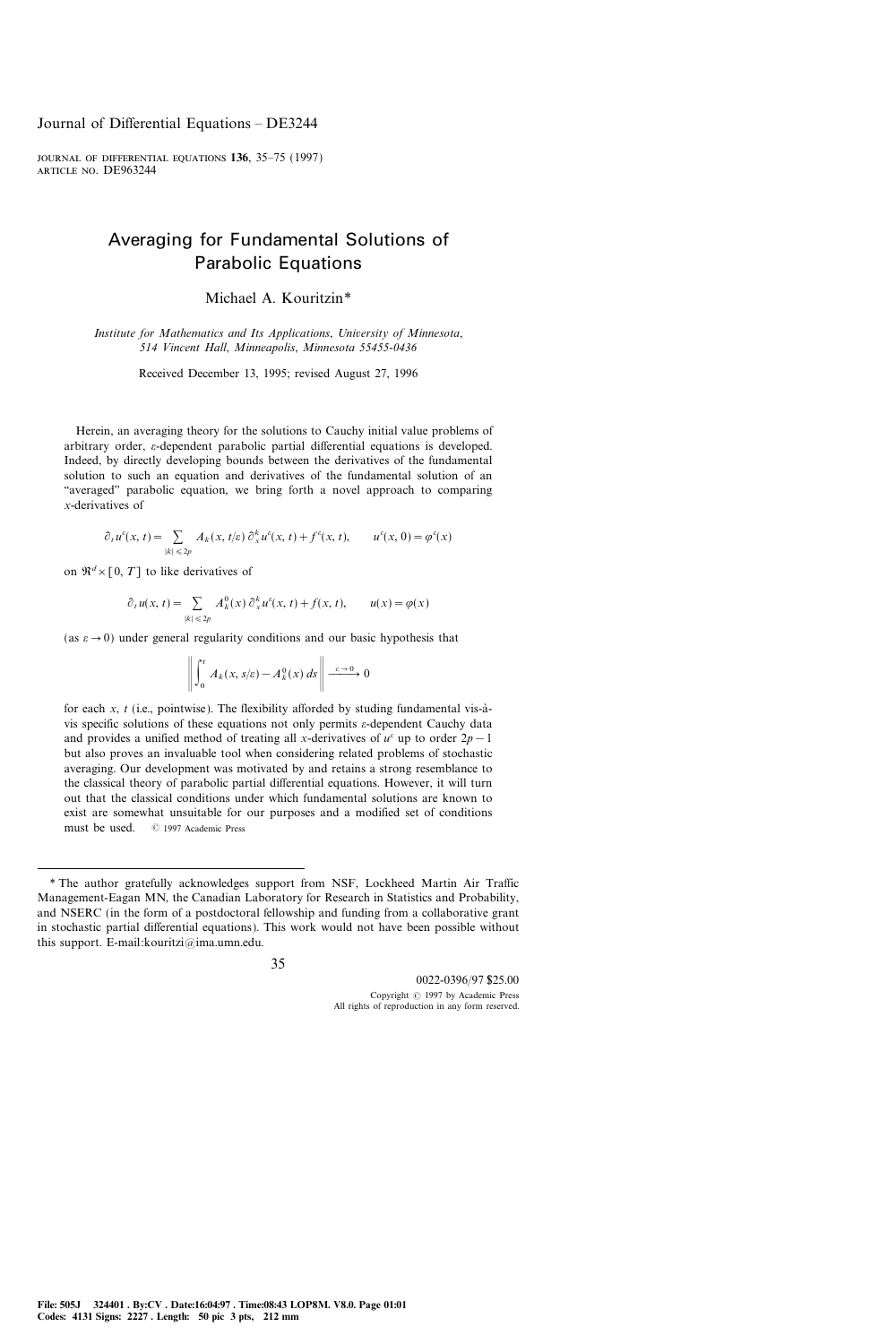#### 1. INTRODUCTION

Apparently, the method of averaging to compare a non-linear ordinary differential equation

$$
\frac{d}{d\tau} z^{\varepsilon}(\tau) = \varepsilon F(z^{\varepsilon}(\tau), \tau) \qquad \text{subject to} \quad z^{\varepsilon}(0) = x_0 \tag{1}
$$

for small  $\varepsilon > 0$  over intervals like [0,  $T/\varepsilon$ ] or, equivalently, the time-changed equation

$$
\frac{d}{dt} x^e(t) = F(x^e(t), t/\varepsilon) \qquad \text{subject to} \quad x^e(0) = x_0 \tag{2}
$$

over compact intervals  $[0, T]$ , with a time-homogeneous differential equation

$$
\frac{d}{dt} x^0(t) = \overline{F}(x^0(t)) \qquad \text{subject to} \quad x^0(0) = x_0. \tag{3}
$$

was first used in celestial mechanics centuries ago. The primary additional regularity justifying such a comparison as  $\varepsilon \to 0$  is the ability to "average out'' the t-dependence on the right hand side of (1) and the definition

$$
\overline{F}(x) \doteq \lim_{t \to \infty} \frac{1}{t} \int_0^t F(x, s) \, ds \qquad \forall x \in \mathfrak{R}^d. \tag{4}
$$

However, precise conditions under which  $x^{\epsilon}$  converges uniformly over [0, T] to  $x^0$  were not established until the works of Bogoliubov (see [4]), Gikhman [7], and Besjes [3]. Subsequently, averaging principles were extended (using probabilistic methods) by Khas'minskii [10] to second order parabolic partial differential equations (pdes) with the form

$$
\partial_t u^{\varepsilon}(x, t) = \sum_{i, j=1}^d a_{ij} \left(x, \frac{t}{\varepsilon}\right) \partial_{x_i x_j} u^{\varepsilon}(x, t) + \sum_{i=1}^d b_i \left(x, \frac{t}{\varepsilon}\right) \partial_{x_i} u^{\varepsilon}(x, t) + c \left(x, \frac{t}{\varepsilon}\right) u^{\varepsilon}(x, t) + d \left(x, \frac{t}{\varepsilon}\right).
$$
\n(5)

More recently, Bensoussan et al. [2], Henry [8], and Zhikov et al. [13] developed other averaging principles for parabolic pdes and Watanabe [12] initiated investigations of stochastic averaging principles for second order parabolic equations with random coefficients.

In the present note, we extend the theory of (deterministic) averaging for parabolic pdes by developing a theory directly for the derivatives of the fundamental solution of arbitrary-order parabolic equations. For concreteness, we will use the multi-index notation of L. Schwartz (see Section 2 to follow)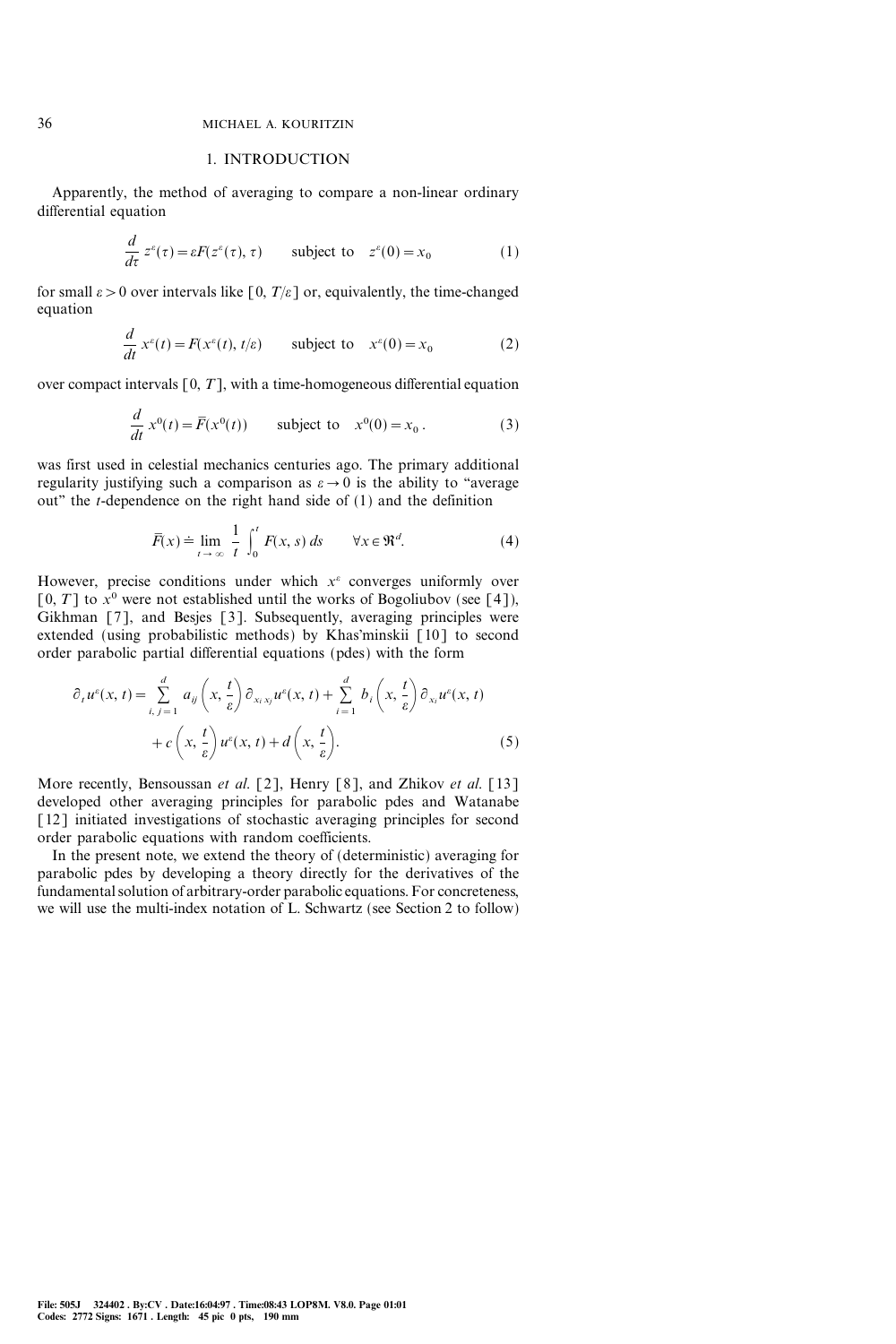and consider the  $\mathscr{C}^N$ -valued system of parabolic equations (for each  $\varepsilon > 0$ )

$$
\partial_t u^{\varepsilon}(x, t) = \sum_{|k| \leq 2p} A_k(x, t/\varepsilon) \partial_x^k u^{\varepsilon}(x, t) + f^{\varepsilon}(x, t)
$$
  
subject to  $u^{\varepsilon}(x, 0) = \varphi^{\varepsilon}(x)$  (6)

with the limit equation

$$
\partial_t u(x, t) = \sum_{|k| \le 2p} A_k^0(x) \partial_x^k u(x, t) + f(x, t)
$$
  
subject to  $u(x, 0) = \varphi(x)$ . (7)

Then, under general regularity conditions on the coefficients (see Theorem A of Section 2) fundamental solutions  $\Gamma^{\varepsilon}$  and  $\Gamma$  exist for (6) respectively (7), and, furthermore,

$$
u^{\varepsilon}(x, t) \doteq \int_{\Re^d} \Gamma^{\varepsilon}(x, t; \xi, 0) \, \varphi^{\varepsilon}(\xi) \, d\xi - \int_0^t \int_{\Re^d} \Gamma^{\varepsilon}(x, t; \xi, \tau) \, f^{\varepsilon}(\xi, \tau) \, d\xi \, d\tau \tag{8}
$$

and

$$
u(x, t) \doteq \int_{\mathfrak{R}^d} \Gamma(x, t; \xi, 0) \varphi(\xi) d\xi - \int_0^t \int_{\mathfrak{R}^d} \Gamma(x, t; \xi, \tau) f(\xi, \tau) d\xi d\tau \qquad (9)
$$

are continuous solutions to respectively (6) and (7). By bounding the difference

$$
\partial_x^k [T^e(x, t; \xi, \tau) - T(x, t; \xi, \tau)] \,\forall x, \,\xi \in \mathfrak{R}^d,
$$
  

$$
0 \le \tau \le t \le 1, \,\varepsilon > 0, \, |k| < 2p; \tag{10}
$$

and making use of classical bounds for  $\partial_x^k I^*$ ,  $|k| < 2p$ ,  $\varepsilon > 0$  (see Theorem A of Section 2); our approach allows one to compare readily

$$
\partial_x^k u^\varepsilon(x, t) - \partial_x^k u(x, t)
$$
\n
$$
= \int_{\Re^d} \partial_x^k \Gamma^\varepsilon(x, t; \xi, 0) [\varphi^\varepsilon(\xi) - \varphi(\xi)] d\xi
$$
\n
$$
+ \int_{\Re^d} \partial_x^k [\Gamma^\varepsilon(x, t; \xi, 0) - \Gamma(x, t; \xi, 0)] \varphi(\xi) d\xi
$$
\n
$$
- \int_0^t \int_{\Re^d} \partial_x^k \Gamma^\varepsilon(x, t; \xi, \tau) [\Gamma^\varepsilon(\xi, \tau) - \Gamma(\xi, \tau)] d\xi d\tau
$$
\n
$$
- \int_0^t \int_{\Re^d} \partial_x^k [\Gamma^\varepsilon(x, t; \xi, \tau) - \Gamma(x, t; \xi, \tau)] f(\xi, \tau) d\xi d\tau \qquad (11)
$$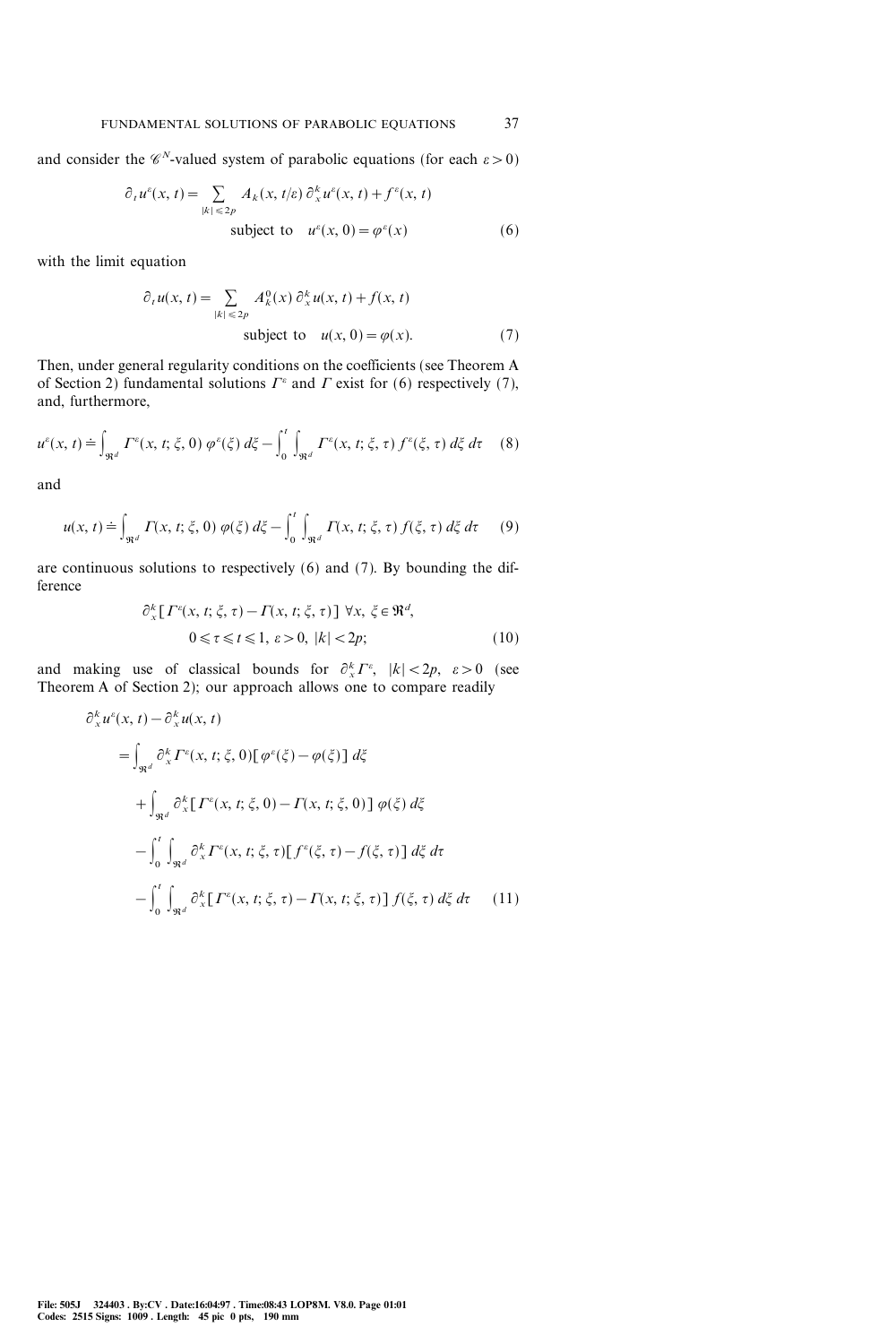simultaneously for all  $|k| < 2p$  without any apriori constraints on  $\varphi$ ,  $\varphi^{\varepsilon}$ , f,  $f^{\varepsilon}$ . Moreover, in the stochastic setting  $A_k(x, t/\varepsilon)$  whence  $\Gamma^{\varepsilon}(x, t; \xi, \tau)$  will not only be  $\varepsilon$ -dependent but also random. However,  $A_k^0(x)$  and  $\Gamma(x, t; \xi, \tau)$ will remain non-random and the bounds on (10) applied almost surely will permit replacing the random  $\varepsilon$ -dependent kernel  $\Gamma^{\varepsilon}(x, t; \xi, \tau)$  with the nonrandom,  $\varepsilon$ -homogeneous, averaged kernel  $\Gamma(x, t; \xi, \tau) = \Gamma(x, t - \tau, \xi)$  in problems of stochastic averaging. This approach has been employed in Dawson and Kouritzin [5].

In many applications the pdes of interest will not immediately have the desired form but rather will satisfy equations like

$$
\partial_{\tau} v^{\varepsilon}(x, \tau) = \varepsilon \sum_{|k| \leq 2p} A_k(x, \tau) \partial_x^k v^{\varepsilon}(x, \tau) + g^{\varepsilon}(x, \tau)
$$
  
subject to  $v^{\varepsilon}(x, 0) = \varphi^{\varepsilon}(x)$ . (12)

However, (6) can easily be recovered via the substitutions  $t = \tau \varepsilon$ ,  $u^{\varepsilon}(x, t) \doteq$  $v^{\epsilon}(x, t/\varepsilon)$  and  $f^{\epsilon}(x, t) = (1/\varepsilon) g^{\epsilon}(x, t/\varepsilon)$ . Alternatively, in other applications the original pdes may have higher order derivatives in t. However, by introducing new variables (see e.g. pp. 238–9 of Friedman  $\lceil 6 \rceil$ ) these equations can often be reduced to the case considered here.

Our proof will utilize several well-known bounds for fundamental solutions, introduce supplementary equations where the x-dependence of the coefficients in (6) and (7) is replaced with an auxiliary parameter, and adhere to the long-established parametrix method. Therefore, our development will retain many similarities to the classical literature for parabolic pdes. On the other hand, our proof is not short of novelties. For instance, through modest use of analysis and pde theory we reduce our problem to that of establishing convergence for certain objects (defined in (38) and (47) of Subsection 3.1) as  $\varepsilon \to 0$  on spaces of continuous functions with unbounded domain. Relative compactness for these objects is then established by imposing only a slightly strengthened version of the regularity conditions required for existence of our fundamental solutions to (6) and (7). It is only then that we will require our basic hypothesis that

$$
\left\| \int_0^t A_k \left( y, \frac{\varepsilon}{s} \right) - A_k^0(y) \, ds \right\| \to 0 \qquad \text{as} \quad \varepsilon \to 0,
$$
 (13)

for each  $y \in \mathbb{R}^d$  and  $t \in [0, T]$  (i.e., pointwise) to show that the only possible limit for either object in (38) or (47) is 0. Moreover, the classical conditions for existence of fundamental solutions to (6) (for each  $\varepsilon$ ) which are uniformly bounded in  $\varepsilon$  and thereby useful for our problem would require an assumption like: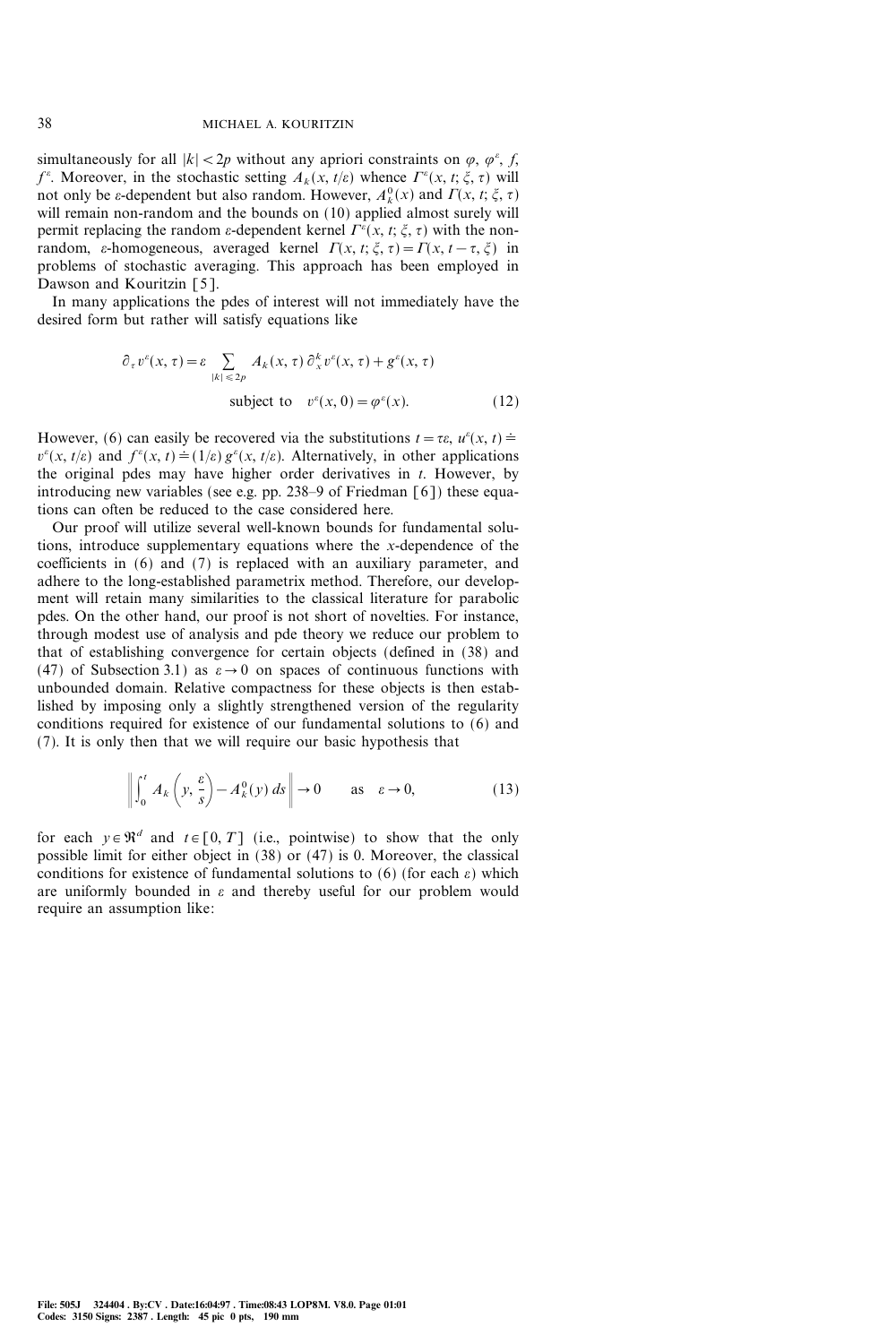(A) For each  $|k|=2p$ , (the principle coefficient)  $A_k(x, t/\varepsilon)$  is continuous in t uniformly with respect to  $(x, t, \varepsilon) \in \Re^d \times [0, \infty) \times (0, 1]$ .

Obviously, this condition would not allow our principle coefficients  ${A_k}_{|k|=2p}$  to depend on t or  $\varepsilon$  and our work would result in a rather uninteresting averaging theory. Therefore, we eschew this condition entirely and instead show (in Lemma 5 of Subsection 3.4) that the classical theory still holds without Assumption (A) if one imposes a slightly stronger uniformparabolic-type condition than is customary.

Our note is organized as follows: Section 2 contains the notation and conditions required to state and prove our result as well as the result itself and some motivation for its use. The proof of this result is first sketched in Subsection 3.1 and then proved in Subsections 3.2 and 3.3. To avoid complicating the proof unnecessarily several subsidiary lemmas have been placed in Subsection 3.4. The reader may find it beneficial to keep a separate copy of Subsection 3.1 handy while reading Subsections 3.2, 3.3, and 3.4.

#### 2. NOTATION, CONDITIONS, AND RESULT

Throughout this note; p, N, and d are fixed positive integers; and  $|\cdot|$ denotes absolute value as well as modulus. For technical reasons it will be most convenient to define our norms on  $\mathscr{C}^N$  and  $\mathscr{C}^d$  via

$$
|\zeta| = \left[\sum_{j=1}^{N} |\zeta_j|^r\right]^{1/r} \quad \text{and} \quad |x| = \left[\sum_{j=1}^{d} |x_j|^r\right]^{1/r}, \quad r = \frac{2p}{2p-1} \quad (14)
$$

for all  $\zeta \in \mathscr{C}^N$  and  $x \in \mathscr{C}^d$ . Then,  $\|\cdot\|$  will be used for the  $|\cdot|$  -induced norm for  $\mathscr{C}^{N\times N}$  matrices. Moreover, for vectors  $k=(k_1 , k_2 , ..., k_d )$  of nonnegative integers, we define

$$
|k| \doteq k_1 + k_2 + \dots + k_d \tag{15}
$$

and let " $\sum_{|k| \leq 2p}$ " denote the summation over all possible *d*-tuples k of nonnegative integers such that  $|k| \le 2p$ . (It will always be clear from the context whether  $|\cdot|$  is being used as absolute value, modulus, norm in  $\mathscr{C}^N$ , norm in  $\mathcal{C}^d$ , or the sum of non-negative integers). Next, letting  $e_i \doteq$  $(0, ..., 0, 1, 0, ..., 0)^T \in \mathbb{R}^d$  with the 1 in the *i*th row, and *k* be as above, we define

$$
\partial_x^k \doteq \partial_{x_1}^{k_1} \partial_{x_2}^{k_2} \cdots \partial_{x_d}^{k_d} \ \forall \ x \in \mathfrak{R}^d \tag{16}
$$

$$
d_x \doteq \partial_{x_1} e_1 + \partial_{x_2} e_2 + \dots + \partial_{x_d} e_d \ \forall \ x \in \mathfrak{R}^d. \tag{17}
$$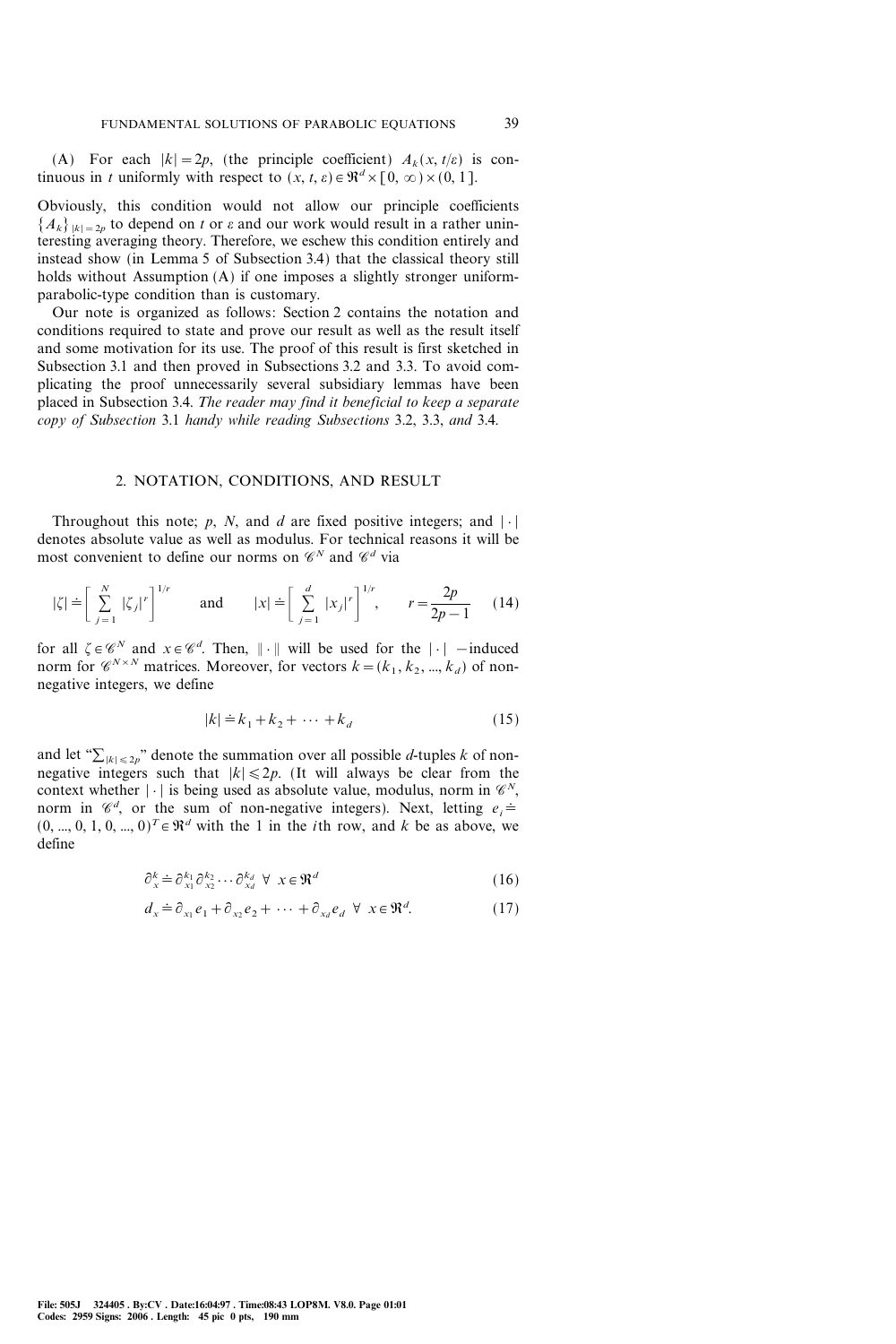Likewise, for any vector  $\zeta \in \mathscr{C}^d$  and d-tuple of non-negative integers k, we define

$$
\zeta^k \doteq (\zeta_1)^{k_1} (\zeta_2)^{k_2} \cdots (\zeta_N)^{k_d}.
$$
 (18)

Finally, Re A and Im A will denote the real and imaginary parts of a complex matrix A,  $a \vee b$  and  $a \wedge b$  will be used to denote the maximum respectively minimum of two real numbers a, b, and  $a_{m,n} \ll^{n,m} b_{m,n}$  will imply that there is a constant  $c>0$  such that  $|a_{m,n}| \leq c |b_{m,n}|$  for all n, m. The latest notation is a natural extension to the Vinogradov symbol.

The following Conditions will be assumed throughout this note:

(C1) The system (6) is uniformly parabolic in the sense that

$$
-\sup_{t \geq 0} \sup_{x \in \mathfrak{R}^d} \max_{j} \sup_{|\xi|=1} \lambda_j(\xi; x, t) > 0,
$$
 (19)

where  $\{\lambda_j(\xi; x, t)\}_{j=1}^{2N}$  are the (real) roots of the polynomial

$$
\det \left( \sum_{|k|=2p} \begin{bmatrix} \text{Re}[A_k(x,t) + A_k^T(x,t)] & -\text{Im}[A_k(x,t) - A_k^T(x,t)] \\ \text{Im}[A_k(x,t) - A_k^T(x,t)] & \text{Re}[A_k(x,t) + A_k^T(x,t)] \end{bmatrix} \right)
$$
  
 
$$
\times (i\xi)^k - \lambda I_{2N} \right)
$$
(20)

for all  $\xi$ ,  $x \in \mathbb{R}^d$ , and  $t \ge 0$ ,  $I_{2N}$  being the identity matrix in  $\mathbb{R}^{2N \times 2N}$ .

(C2) (7) is uniformly parabolic in the sense that

$$
-\sup_{x \in \mathfrak{R}^d} \max_{\substack{l \ |\xi| = 1}} \sup_{|\xi| = 1} \text{Re}\{\lambda_l^0(\xi; x)\} > 0,
$$
\n(21)

where  $\{\lambda_l^0(\xi; x)\}_{l=1}^N$  are the roots of the polynomial

$$
\det\left(\sum_{|k|=2p} A_k^0(x)(i\xi)^k - \lambda I_N\right) \tag{22}
$$

for all  $\xi$ ,  $x \in \mathbb{R}^d$ ,  $I_N$  being the identity matrix in  $\mathscr{C}^{N \times N}$ .

(C3) For each  $|k| \le 2p$ : (i)  $A_k$  is continuous in t over [0,  $\infty$ ), and (ii)  $A_k$  and  $A_k^0$  are uniformly bounded in  $\mathfrak{R}^d \times [0, \infty)$  respectively  $\mathfrak{R}^d$ .

(C4) For each  $|k| \le 2p$ ,  $\partial_{x_i} A_k$  and  $\partial_{x_i} A_k^0$  exist and are uniformly bounded in  $\mathbb{R}^d \times [0, \infty)$  respectively  $\mathbb{R}^d$  for  $i = 1, ..., d$ .

(C5) When  $|k| = 2p$ ,  $\partial_{x_i} A_k$  and  $\partial_{x_i} A_k^0$  are Hölder continuous in x with exponent  $0 < \zeta \leq 1$  uniformly in  $\mathbb{R}^d \times [0, \infty)$  respectively  $\mathbb{R}^d$  for  $i = 1, ..., d$ .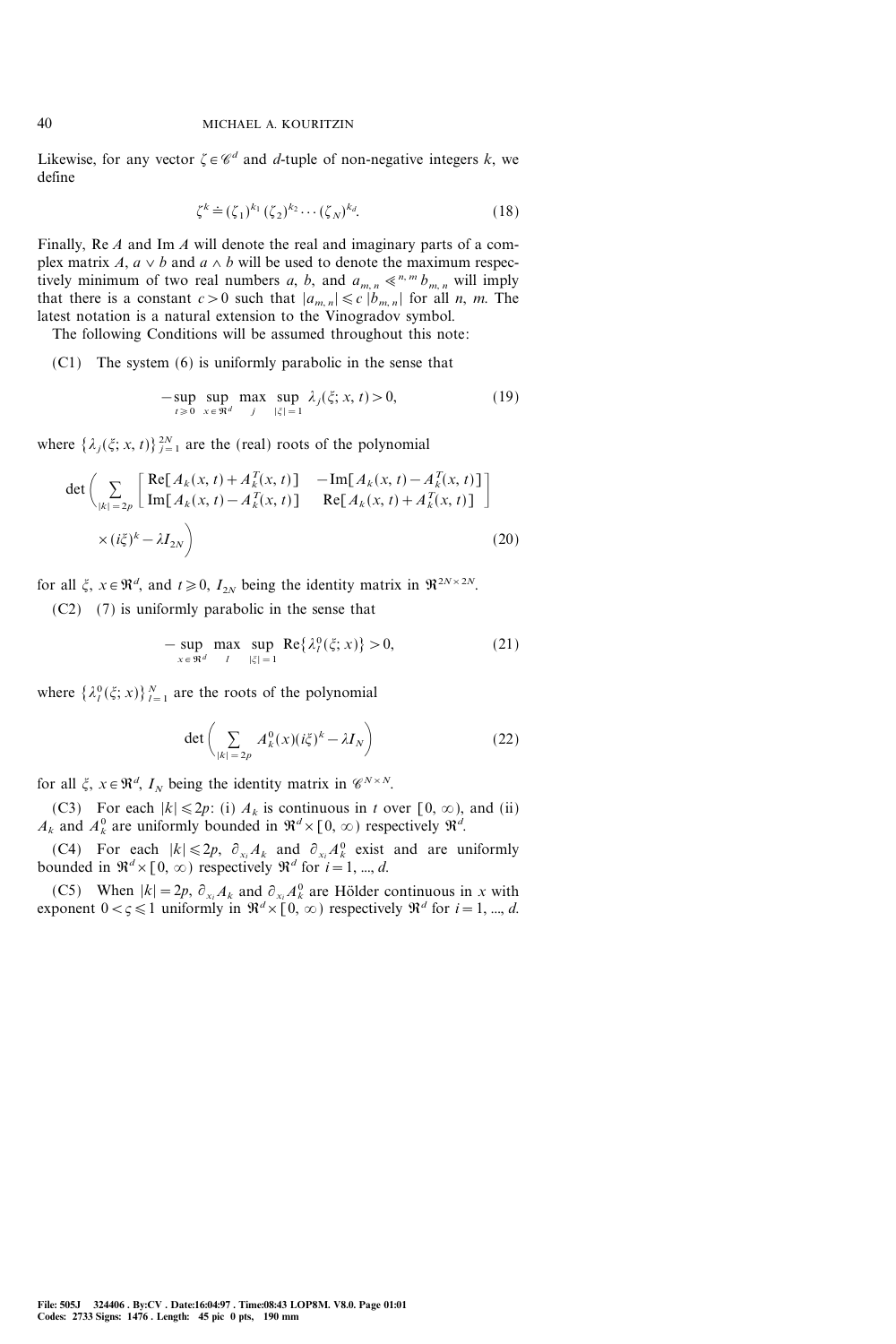The following theorem is a variation on Theorems 2 and 3 in Chapter 9 of Friedman [6]. It can be proved by combining Lemma 5 of Subsection 3.4 herein with the proofs of said theorems on pp. 251-257 of  $\lceil 6 \rceil$ . Actually, this theorem would still hold under a weaker version of (C4).

THEOREM A. Suppose Regularity Conditions (C1-C4) hold. Then, there exist (forward) fundamental solutions  $\Gamma^{\varepsilon}$  and  $\Gamma$  to the equations

$$
\partial_t z^{\varepsilon}(x, t) = \sum_{|k| \leq 2p} A_k\left(x, \frac{t}{\varepsilon}\right) \partial_x^k z^{\varepsilon}(x, t)
$$

and

$$
\partial_t z(x, t) = \sum_{|k| \leq 2p} A_k^0(x) \partial_x^k z(x, t). \tag{23}
$$

Moreover, these fundamental solutions satisfy

$$
\|\partial_x^b F^\varepsilon(x, t; \xi, \tau)\| \vee \|\partial_x^b F(x, t; \xi, \tau)\|
$$
  

$$
\leq \frac{C}{|t - \tau|^{(d + |b|)/2p}} \exp\left[-c\left|\frac{|x - \xi|^{2p}}{t - \tau}\right|^{1/(2p - 1)}\right] (24)
$$

with constants  $C, c > 0$  (depending only on the constants in (C1-C4) and, in particular, independent of  $\varepsilon > 0$ ) for all  $|b| < 2p$ ,  $\varepsilon \in (0, 1]$ ,  $0 \le \tau \le t \le T$  and x,  $\xi \in \mathbb{R}^d$ . Finally, suppose  $f^{\varepsilon}$ , f are continuous, bounded functions on  $\mathfrak{R}^d \times [0, T]$  and  $\varphi^{\varepsilon}$ ,  $\varphi$  are continuous, bounded functions on  $\mathfrak{R}^d$ . Then, there exist continuous, bounded solutions to (6) and (7) on  $\mathbb{R}^d \times [0, T]$  which are given by

$$
u^{\varepsilon}(x,t) \doteq \int_{\mathfrak{R}^d} \Gamma^{\varepsilon}(x,t;\xi,0) \, \varphi^{\varepsilon}(\xi) \, d\xi - \int_0^t \int_{\mathfrak{R}^d} \Gamma^{\varepsilon}(x,t;\xi,\tau) \, f^{\varepsilon}(\xi,\tau) \, d\xi \, d\tau \tag{25}
$$

$$
u(x, t) \doteq \int_{\Re^d} \Gamma(x, t; \xi, 0) \, \varphi(\xi) \, d\xi - \int_0^t \int_{\Re^d} \Gamma(x, t; \xi, \tau) \, f(\xi, \tau) \, d\xi \, d\tau. \tag{26}
$$

We now state the main result in this note which compliments Theorem A and is an averaging principle for derivatives of such fundamental solutions. The phrase "slightly strengthened version of the regularity conditions" in the second last paragraph of our introduction refers to the fact that whereas Theorem A holds without  $(C5)$  and with  $(C4)$  replaced by Hölder continuity, Theorem 1 below requires (C4) and (C5) as stated above.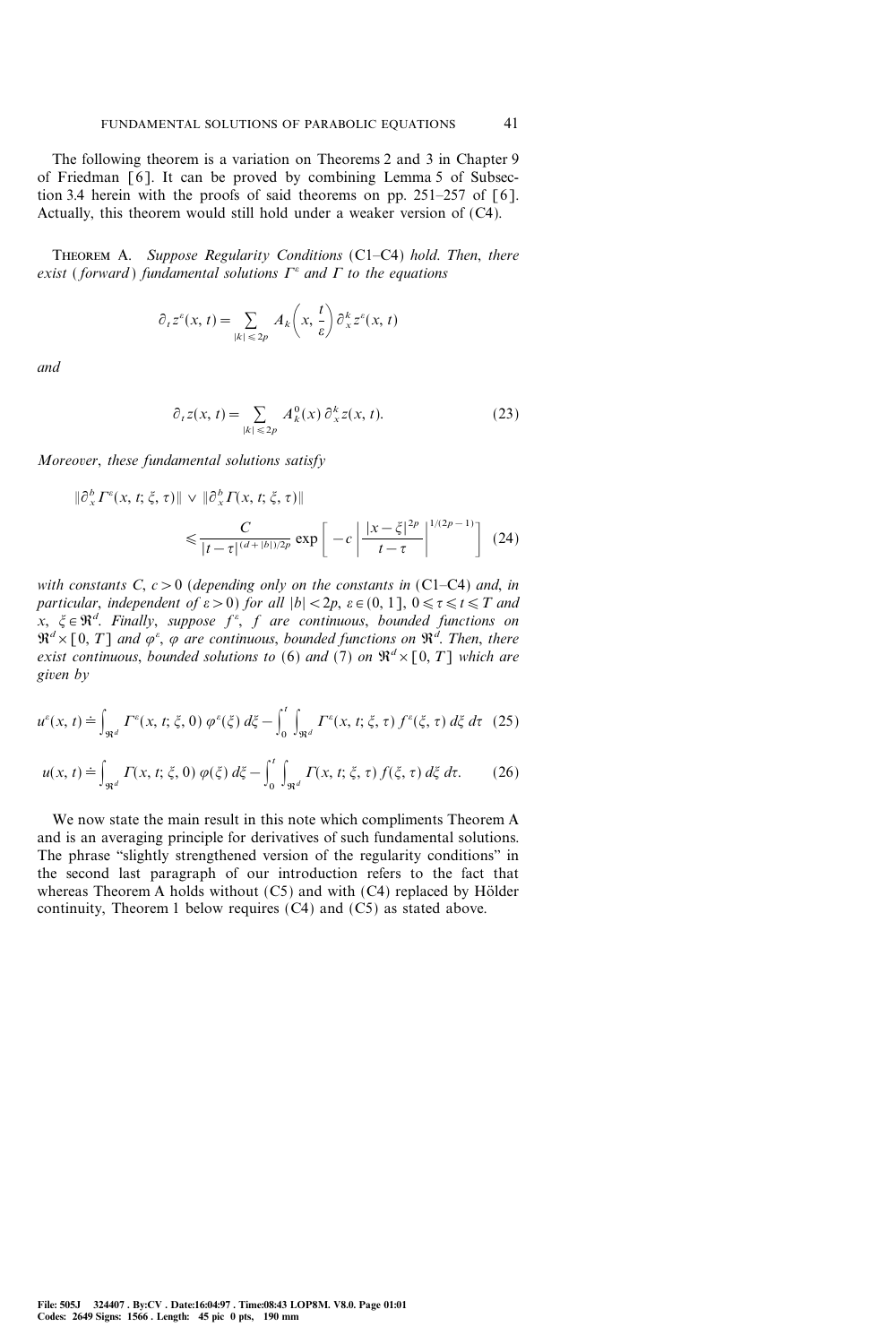THEOREM 1. Suppose the Regularity Conditions (C1-C5) hold and for each  $y \in \mathbb{R}^d$  and each  $t \in (0, T]$  we have that

$$
\left\| \int_0^t A_k \left( y, \frac{s}{\varepsilon} \right) - A_k^0(y) \, ds \right\| \to 0 \qquad \text{as} \quad \varepsilon \to 0. \tag{27}
$$

Then, for any  $0 < \chi$ ,  $\nu < 1$  it follows that there exists a positive constant  $\tilde{c}=\tilde{c}_{\chi,\nu}$  and a R-valued function  $\gamma(\cdot)=\gamma_{\chi,\nu}(\cdot)$  satisfying  $\lim_{\varepsilon\to 0} \gamma(\varepsilon)=0$  such that

$$
\|\partial_{x}^{b}[T^{e}(x, t; \xi, \tau) - T(x, t; \xi, \tau)]\|
$$
  
\$\leq \frac{\gamma(\varepsilon) |1 + |\xi|^{2}}{(t - \tau)^{(d + |b| + \chi)/2p}} \exp\left[-\tilde{c}\left|\frac{|x - \xi|^{2p}}{t - \tau}\right|^{1/(2p - 1)}\right] \qquad (28)\$

for all  $0 \leq |b| < 2p$ ,  $\varepsilon \in (0, 1]$ ,  $0 \leq \tau \leq t \leq T$  and  $x, \xi \in \mathbb{R}^d$ , where  $\Gamma^{\varepsilon}$  and  $\Gamma$ are the fundamental solutions introduced in Theorem A above.

Remark 1. By comparing the right hand side of (28) to that of (24), one can see that they are of the same form with the exception that (28) has the extra multiplicative term

$$
\gamma(\varepsilon) \, |1+|\xi|^2|^{\nu} \, (t-\tau)^{-\chi/2p}.\tag{29}
$$

Whereas the first factor in (29) establishes that  $\partial_x^b F^{\epsilon}$  will approach  $\partial_x^b F$  as  $\varepsilon \to 0$  the remaining two factors are required to allow a uniform result over all  $0 \le \tau \le t \le T$  and  $x, \xi \in \mathbb{R}^d$ . Indeed, it can be seen from the proof in the sequel that these factors can be replaced by other functions that grow even slower as  $|\xi| \to \infty$  and  $t-\tau \to 0$ . The only motivation for the present factors was to simplify the right hand side of (28).

Remark 2. Of course, it is sufficient by continuity for (27) to hold in a dense subset of  $\mathfrak{R}^d \times [0, T]$ .

As we mentioned in the introduction, Theorem 1 can immediately be used to compare  $\partial_x^k u^{\varepsilon}$  to  $\partial_x^k u$  whereas several additional assumptions would be required to use, for example, Exercise 1 and Theorem 7.5.2 pp. 218–221 of Henry [8]. Most critically; k, N, d, and p would have to be respectively 0, 1, 1, and 1;  $f^{\epsilon}$  and f would both have to be 0; the principle coefficients could not depend on  $\varepsilon$ ; and the limits in (27) would have to be replaced by more restrictive uniform limits. In fact, there are several other differences between Henry's work and ours. However, the four points mentioned previously are enough to distinguish our work from all other work on averaging for parabolic equations.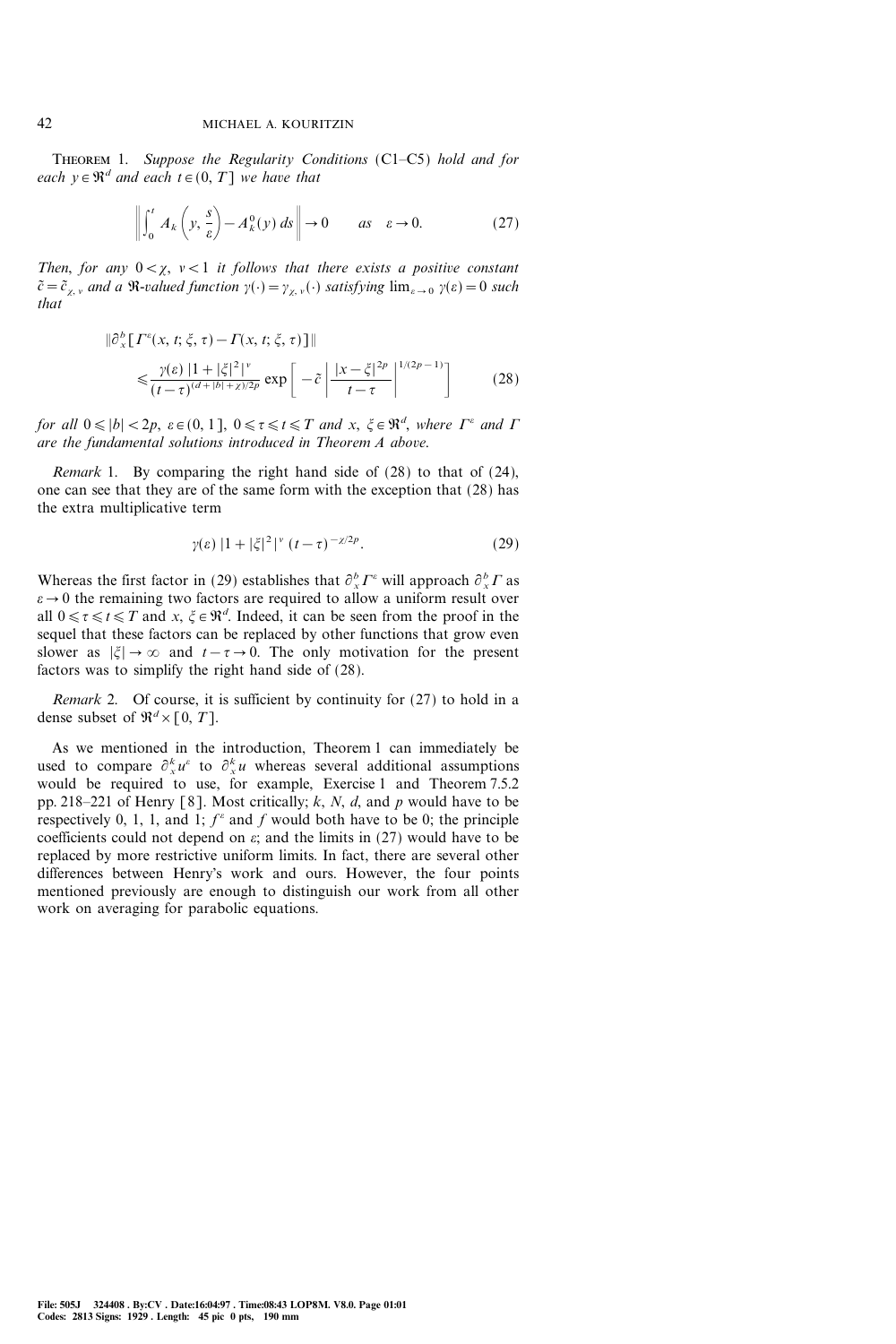Both equivalent formulations (6) and (12) for our original system of parabolic equations suggest that our results provide a means to find an appropriate solution to a more complicated partial differential equation via a simpler one. For example, our condition  $(27)$  is equivalent to

$$
\lim_{T \to \infty} \frac{1}{T} \int_0^T A_k(y, \tau) d\tau = A_k^0(y) \qquad \forall y \in \mathfrak{R}^d
$$
 (30)

and our coefficients form Krylov-Bogoliubov-Mitropolsky vector fields (see Sanders and Verhulst [11]). Hence,  $\partial_x^k v^{\varepsilon}(x, \tau)$  of our system (12) with almost-periodic coefficients (see p. 55 of [11]) can be approximated uniformly by  $\partial_x^k u(x, \varepsilon \tau)$  over  $\mathfrak{R}^d \times [0, T \varepsilon^{-1}]$ . However, probing this application further and investigating a simple  $\Re$ -valued Itô stochastic differential equation

$$
dX_t^{\varepsilon} = m(X_t^{\varepsilon}, \xi_{t/\varepsilon}) dt + \sigma(\xi_{t/\varepsilon}) dW_t, \qquad X_0^{\varepsilon} = \rho,
$$
 (31)

where  $\{W_t, t\geq0\}$  is a standard Brownian motion, m:  $\mathfrak{R}^2\to\mathfrak{R}, \sigma: \mathfrak{R}\to\mathfrak{R}$ are non-linear functions and  $\{\xi_t, t\geq0\}$  is a (non-anticipative) stochastic process, we find under certain conditions that the law of  $X_t$  given  $\sigma\{\xi_{s/\varepsilon},\xi\}$  $0 \le s \le t$  has a density

$$
\partial_t p_{X|\xi}^{\varepsilon}(x,t) = \frac{1}{2}\sigma^2(\xi_{t/\varepsilon}) \partial_x^2 p_{X|\xi}^{\varepsilon}(x,t) - m(x,\xi_{t/\varepsilon}) \partial_x p_{X|\xi}^{\varepsilon}(x,t) \n- \partial_x m(x,\xi_{t/\varepsilon}) p_{X|\xi}^{\varepsilon}(x,t),
$$
\n(32)

Thus, our results also provide a means of approximating the law of a controlled diffusion (31) under the mild ergodic conditions that there exist  $a^0$ ,  $m^0$ , and  $b^0$  such that

$$
\int_{0}^{t} \sigma^{2}(\xi_{\tau/\varepsilon}) - a^{0} d\tau, \qquad \int_{0}^{t} m(x, \xi_{\tau/\varepsilon}) - m^{0}(x) d\tau,
$$
\n
$$
\int_{0}^{t} \partial_{x} m(x, \xi_{\tau/\varepsilon}) - b^{0}(x) d\tau \xrightarrow{\varepsilon \to 0} 0
$$
\n(33)

pointwise for all t, x in a dense set of  $[0, T] \times \mathbb{R}$ . This idea can, of course, be extended to more complicated, multi-dimensional diffusions and recent work (see e.g. Hochberg and Orsingher [9]) connecting densities of certain stochastic processes with higher order linear parabolic equations suggests that similar applications of our results with higher order parabolic equations may be in the offing. Still, our personal motivation for our results was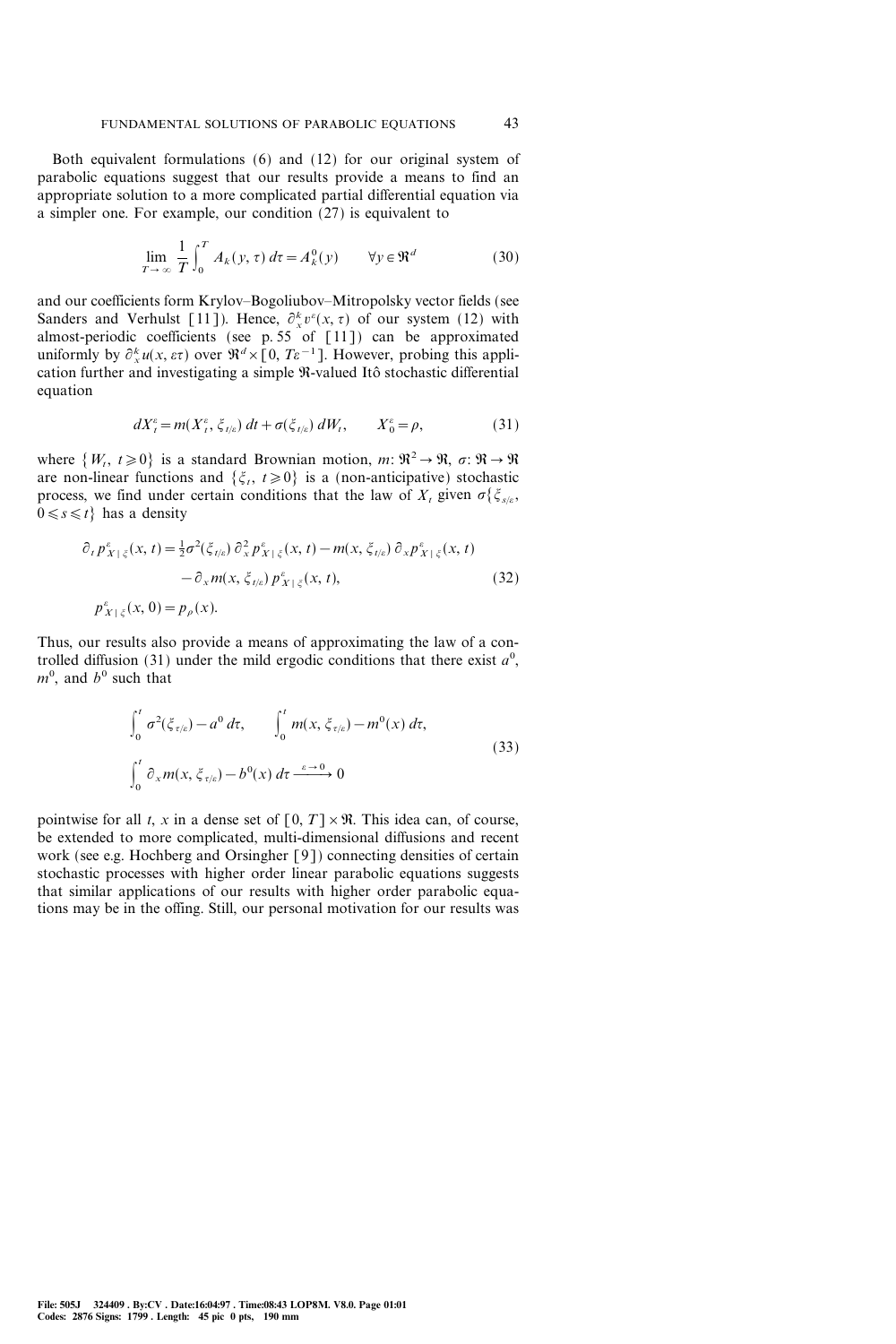applications in stochastic partial differential equations and the stochastic averaging of parabolic equations with random coefficients for which we refer the reader to Dawson and Kouritzin [5].

#### 3. PROOF OF THEOREM 1

Inasmuch as the value of  $T$  does not change the following proof in any significant way, we will take  $T=1$  in the sequel. Moreover, to ease the notation in the following proof we define

$$
\widetilde{A}_k(y,s) \doteq A_k(y,s) - A_k^0(y), \qquad q \doteq 2p,\tag{34}
$$

and (cf. Conditions  $(C1-C2)$ )

$$
\delta \doteq -\frac{1}{2} \{ \sup_{t \geq 0} \sup_{x \in \mathfrak{R}^d} \max_{j,l} \sup_{|\xi|=1} \left[ \lambda_j(\xi; x, t) \vee \text{Re} \{ \lambda_l^0(\xi; x) \} \right] \} > 0. \quad (35)
$$

# 3.1. Sketch of Proof.

Our proof relies heavily on the classical theory summarized in Chapters 1 and 9 of Friedman [6]. Indeed, we will follow the general plan outlined there by first, in Subsection 3.2, using Fourier transform techniques to establish bounds for the fundamental solutions of

$$
\partial_t v^{\varepsilon}(x, t, y) = \sum_{|k| = q} A_k \left(y, \frac{s}{\varepsilon}\right) \partial_x^k v^{\varepsilon}(x, t, y) \tag{36}
$$

for all  $y \in \mathbb{R}^d$ . To make our presentation manifest, suppose  $Z^e$  and Z denote the (forward) fundamental solutions to (36) and

$$
\partial_t v(x, t, y) = \sum_{|k| = q} A_k^0(y) \partial_x^k v(x, t, y)
$$
 (37)

and  $V^{\varepsilon}$  respectively V denote the Fourier transforms of  $Z^{\varepsilon}$  and Z. Furthermore, suppose  $\lambda_1 > 0$  is a constant whose value will be fixed later and  $\delta_1 \in (0, \delta)$  with  $\delta$  as in (35). Then, Subsection 3.2 follows the following outline:

(i) Using only the Regularity Conditions (C1-5), show that  $(t, \tau; y, \zeta)$  $\rightarrow \phi^{\epsilon}(t, \tau; y, \zeta), \epsilon > 0$  are appropriately bounded and equicontinuous, where

$$
\phi^{\epsilon}(t, \tau; y, \zeta) \doteq \psi^{\epsilon}(t, \tau; y, \zeta)(1+|y|^2)^{-\nu}
$$
\n(38)

$$
\psi^{\varepsilon}(t,\tau;y,\zeta) \doteq \eta^{\varepsilon}(t,\tau;y,\zeta) \, \exp\big\{ \big[\delta_1 |\alpha|^q - \lambda_1 |\beta|^q \big](t-\tau) \big\} (t-\tau)^{\chi-1} \tag{39}
$$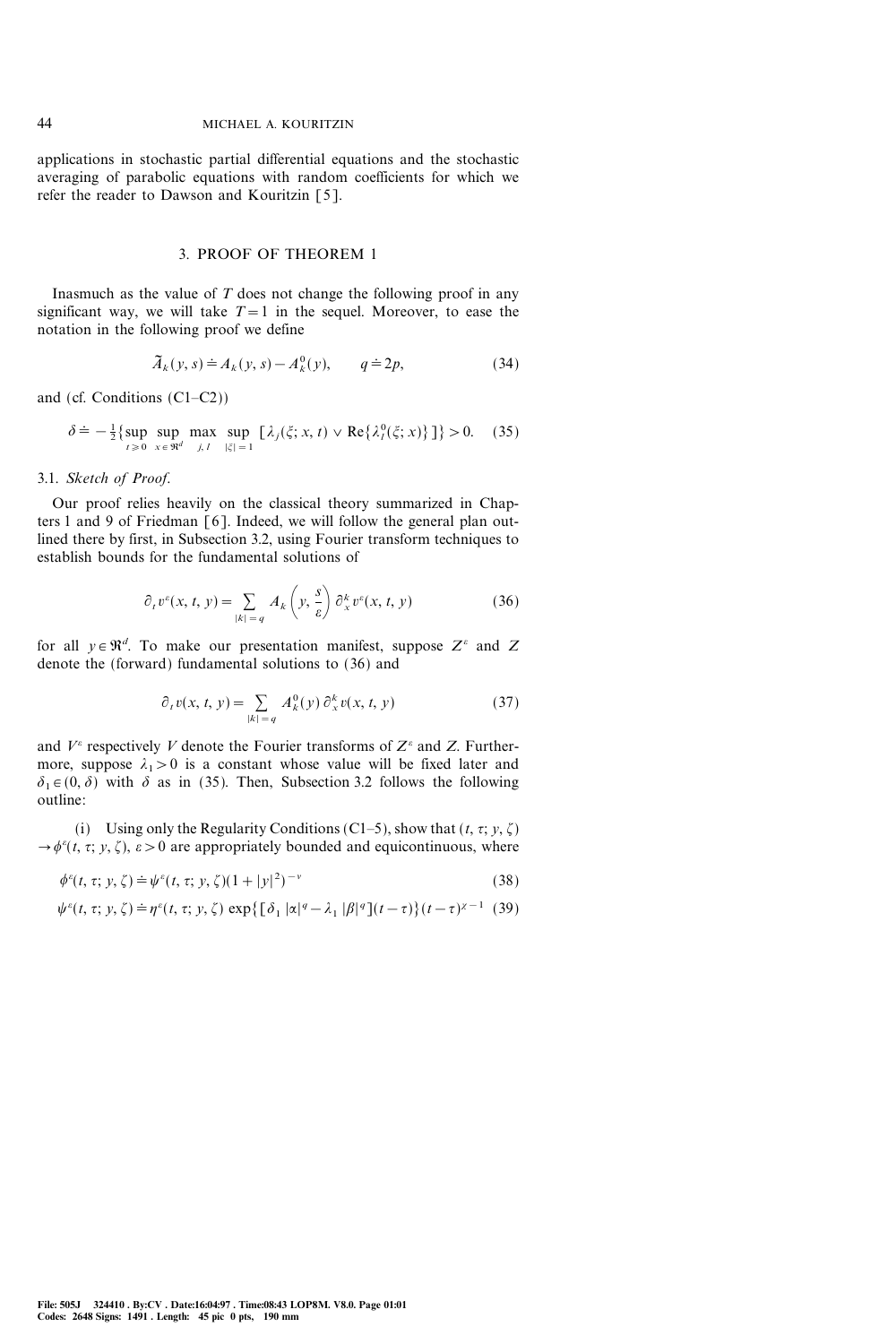and

$$
\eta^{\varepsilon}(t,\tau;y,\zeta) \doteq \int_{\tau}^{t} V^{\varepsilon}(t,s;y,\zeta) \sum_{|k|=q} \widetilde{A}_{k}\left(y,\frac{s}{\varepsilon}\right) V(s,\tau;y,\zeta) ds \qquad (40)
$$

for all  $\varepsilon > 0$ ,  $0 \le \tau \le t \le 1$ ,  $\zeta = \alpha + i\beta \in \mathcal{C}^d$  and  $y \in \mathbb{R}^d$ .

(ii) Use (i) to show that  $\{\phi^{\varepsilon}\}_{\varepsilon>0}$  is relatively compact in a space of continuous, bounded  $\mathscr{C}^{N\times N}$ -valued functions with unbounded domain. Since this space will be complete the argument reduces to showing  $\{\phi^{\varepsilon}\}_{\varepsilon>0}$  is totally bounded which is done by showing restrictions onto compact sets are totally bounded and then convolving a finite  $(\eta/4)$ -net for such restrictions with "nice" kernels to produce an appropriate net for the unrestricted functions.

(iii) Next, our main hypothesis (27) is used to show that the set of limit points (as  $\varepsilon \to 0$ ) for  $\phi^{\varepsilon}$  is the single point 0. The convergence of  $\phi^{\varepsilon}$  to 0 implied by (ii) and (iii) will yield a desirable bound on  $\eta^{\varepsilon}(t, \tau; y, \zeta)$ .

(iv) Then, a variation-of-constants-based argument is used to show that  $V^{\varepsilon} - V$  is bounded in terms of  $\eta^{\varepsilon}$  from which it follows by taking inverse Fourier transforms and applying Cauchy's integral theorem that for any d-vector of non-negative integers b there exists a constant  $c=c_{b, \chi, v}>0$ and a function  $\gamma_1(\cdot) = \gamma_{1, b, \chi, v}(\cdot)$  independent of  $(x, t, \xi, \tau, y)$  and satisfying  $\lim_{\epsilon \to 0} \gamma_1(\epsilon) = 0$  such that

$$
\|\partial_x^b \left[ Z^{\varepsilon}(x - \xi, t, y, \tau) - Z(x - \xi, t, y, \tau) \right] \| \leq \frac{\gamma_1(\varepsilon)}{(t - \tau)^{(d + |b| + \chi)/q}} \exp \left[ -c \left| \frac{|x - \xi|^q}{t - \tau} \right|^{1/(q - 1)} \right] (1 + |y|^2)^{\nu} \quad (41)
$$

for all  $\varepsilon \in (0, 1]$ ,  $x, y, \xi \in \Re^d$ , and  $0 \le \tau \le t \le 1$ .

In Subsection 3.3, we also follow the classical theory somewhat by using the parametrix method to develop our desired bounds between the fundamental solutions of  $(6)$  and  $(7)$ .

(v) Initially, we follow the program outlined in  $(i-iii)$  above. However, we must redefine  $\phi^{\varepsilon}$  which requires some notation. First, we fix constants c,  $C>0$  such that (41) with  $0 \le |b| \le q$  as well as the classicaltype bounds in Lemma  $5(i-iv)$  of Subsection 3.4 hold. Secondly, we fix vectors of non-negative integers m, k such that  $0 \le |m| \le q$ ,  $0 \le |k| \le q$ , make the simplifying definitions

$$
A_m^0(x, y) \doteq A_m^0(x) - A_m^0(y), \qquad \tilde{A}_k\left(y, \xi, \frac{s}{\varepsilon}\right) \doteq \tilde{A}_k\left(y, \frac{s}{\varepsilon}\right) - \tilde{A}_k\left(\xi, \frac{s}{\varepsilon}\right),\tag{42}
$$

 $\hat{Z}(x, t; y, s) \doteq Z(x - y, t, y, s),$  $(x, t; y, s) \doteq Z^{\varepsilon}(x - y, t, y, s)$  (43)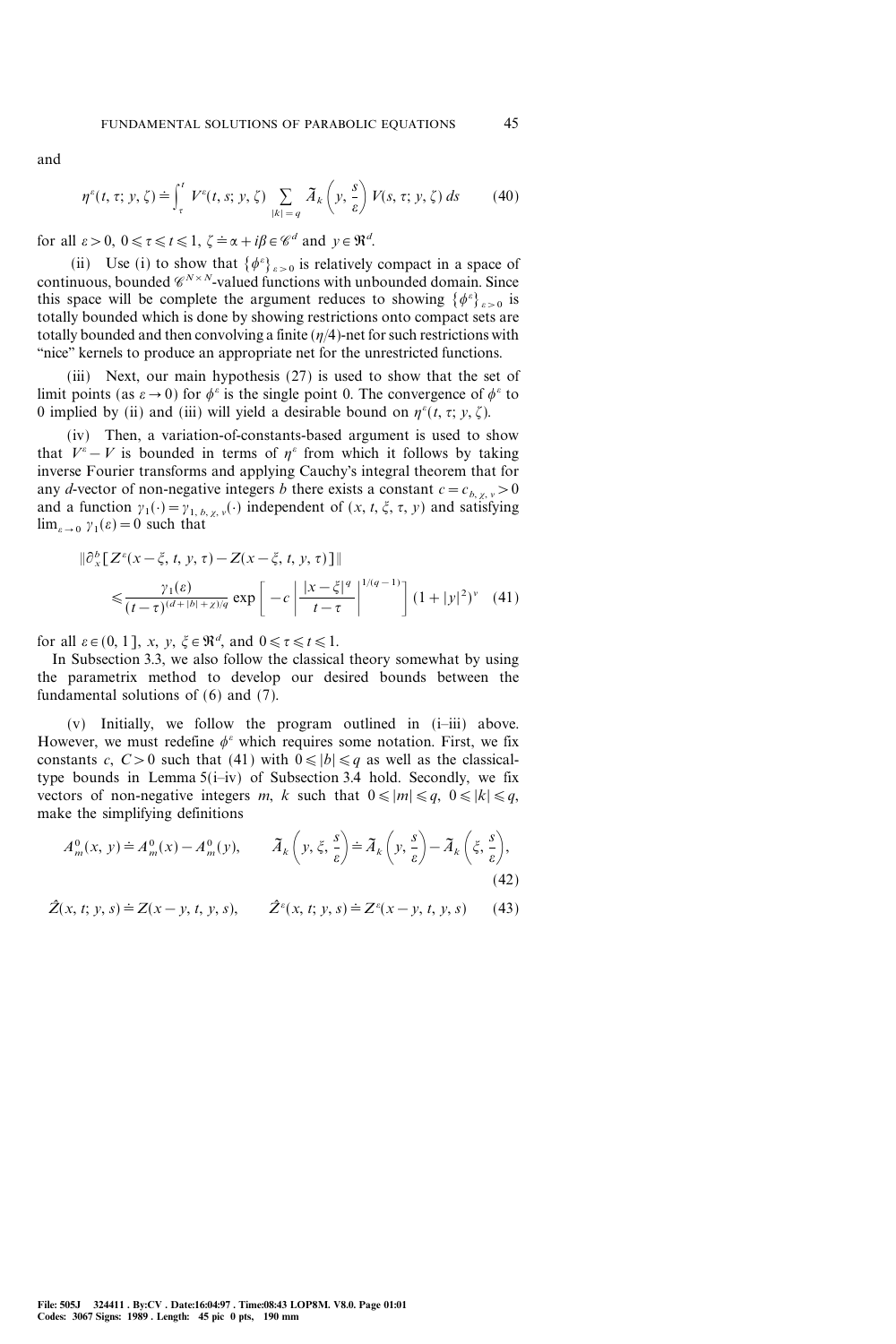(with Z and  $Z^{\varepsilon}$  as in the previous paragraph and also defined in (83) and (82) of Subsection 3.2), and define  $\eta^{\varepsilon} = \eta^{\varepsilon}_{m,k}(x, t; y, s; \xi, \tau)$  by

$$
\begin{cases}\n\frac{\partial_{x}^{m}\hat{Z}(x,t;y,s) \tilde{A}_{k}\left(y,\frac{s}{\varepsilon}\right) \partial_{y}^{k}\hat{Z}(y,s;\xi,\tau) \\
|m|,|k| < q \\
\frac{\partial_{x}^{m}\hat{Z}(x,t;y,s) \tilde{A}_{k}\left(y,\xi,\frac{s}{\varepsilon}\right) \partial_{y}^{k}\hat{Z}(y,s;\xi,\tau) \\
|m| < |k| = q \\
A_{m}^{0}(x,y) \partial_{x}^{m}\hat{Z}(x,t;y,s) \tilde{A}_{k}\left(y,\frac{s}{\varepsilon}\right) \partial_{y}^{k}\hat{Z}(y,s;\xi,\tau) \\
|k| < |m| = q \\
A_{m}^{0}(x,y) \partial_{x}^{m}\hat{Z}(x,t;y,s) \tilde{A}_{k}\left(y,\xi,\frac{s}{\varepsilon}\right) \partial_{y}^{k}\hat{Z}(y,s;\xi,\tau) \\
|m|,|k| = q.\n\end{cases}
$$
\n(44)

Furthermore, for all x, y,  $\xi \in \mathbb{R}^d$  and  $0 \le \tau \le s \le t$  we define  $Y^e =$  $Y^{\varepsilon}_{m, k}(x, t; y, s; \xi, \tau)$  by

$$
Y^{\varepsilon} \doteq \eta_{m,k}^{\varepsilon}(x,t; y,s;\xi,\tau) \exp\left\{c_1 \left|\frac{|x-\xi|^q}{t-\tau}\right|^{1/(q-1)}\right\}(t-\tau)^{(d+|m|)(q-\varsigma))/q},\tag{45}
$$

where  $\varsigma$  is as in Condition (C5) and  $0 < c_1 < c$  is a constant, let

$$
\psi^{\varepsilon}(x, t; \xi, \tau) = \int_{\tau}^{(\tau + t)/2} \int_{\Re^d} Y^{\varepsilon}(x, t; y, s; \xi, \tau) dy ds \n+ \int_{(\tau + t)/2}^{t} \int_{\Re^d} Y^{\varepsilon}(x, t; y, s; \xi, \tau) dy ds \n= \psi_1^{\varepsilon}(x, t; \xi, \tau) + \psi_2^{\varepsilon}(x, t; \xi, \tau),
$$
\n(46)

and define

$$
\phi_{m,k}^{\varepsilon}(x,t;\xi,\tau) \doteq \psi_{m,k}^{\varepsilon}(x,t;\xi,\tau)(1+|\xi|^2)^{-\nu}.
$$
 (47)

Then, using only basic vector calculus, we show  $\phi_{m,k}^{\varepsilon}$  converges to 0 in a space of continuous, bounded functions with unbounded domain according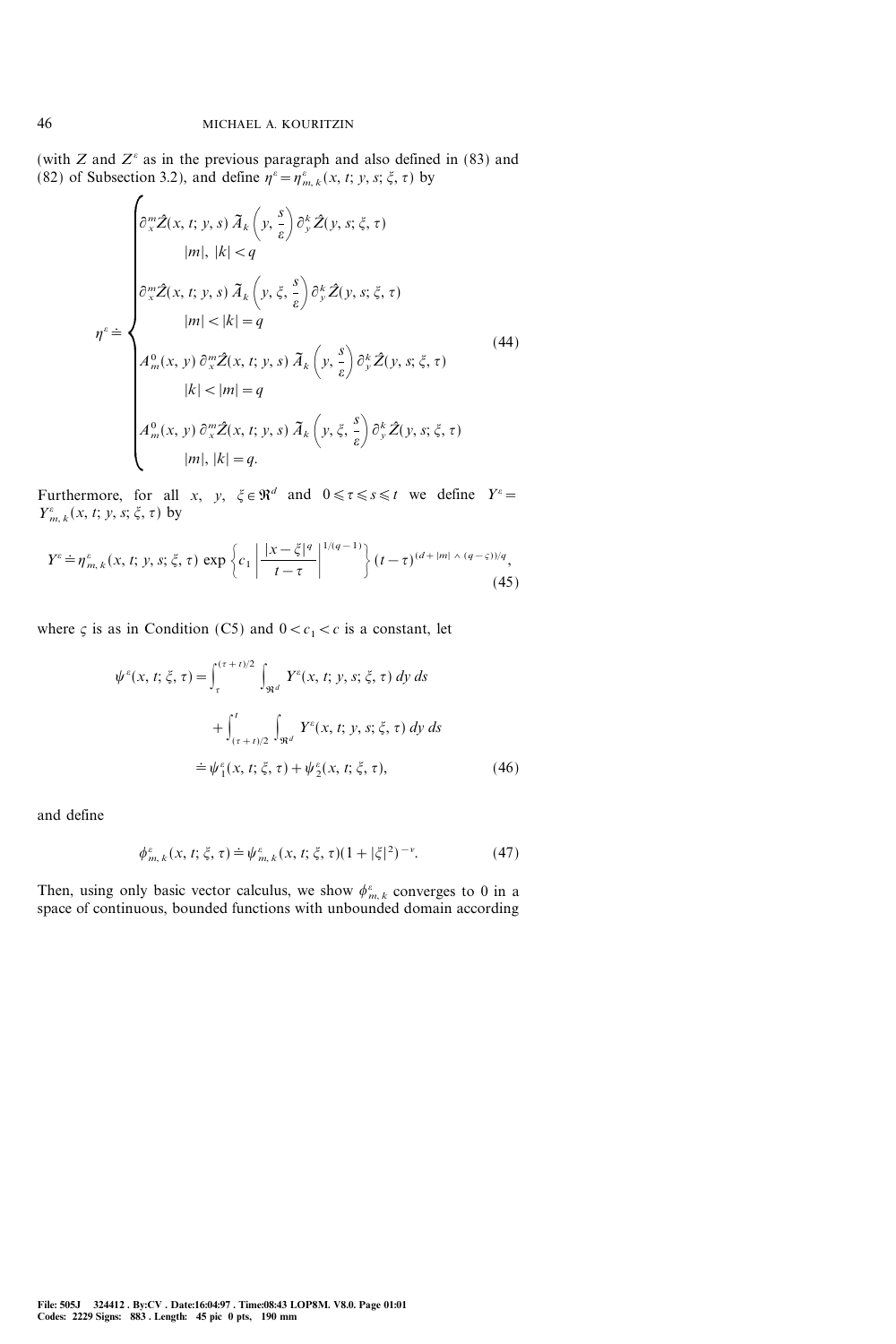to the program in (i-iii) above and conclude that there exists a function  $y_2(\cdot)$  independent of  $(x, t; \xi, \tau, m, k)$  and satisfying  $\lim_{\epsilon \to 0} y_2(\epsilon) = 0$  such that

$$
\left\| \int_{r}^{t} \int_{\Re^{d}} \eta_{m,k}^{\varepsilon}(x,t;y,s;\xi,\tau) \, dy \, ds \right\|
$$
  

$$
\leq \frac{\gamma_{2}(\varepsilon) \left| 1 + |\xi|^{2} \right|^{ \nu}}{|t-\tau|^{(d+|m|)(q-\varsigma))/q}} \exp \left\{-c_{1} \left| \frac{|x-\xi|^{q}}{t-\tau} \right|^{1/(q-1)} \right\}. \tag{48}
$$

(vi) Next, on the basis of (41), (44), (48), standard bounds (Lemma 5 of Subsection 3.4), and a calculus-based bound (Lemma 4(ii) of Subsection 3.4), one concludes that there exists a function  $\gamma_3(\cdot)$  independent of  $(x, t; \xi, \tau)$  satisfying  $\lim_{\varepsilon \to 0} \gamma_3(\varepsilon) = 0$  such that

$$
\left\| \int_{\tau}^{t} \int_{\Re^{d}} \partial_{x}^{m} \hat{Z}(x, t; y, s) \left[ K^{\varepsilon}(y, s; \xi, \tau) - K(y, s; \xi, \tau) \right] dy ds \right\|
$$
  

$$
\leq \frac{\gamma_{3}(\varepsilon) |1 + |\xi|^{2}}{(t - \tau)^{(d + |m|)/q}} \exp \left\{ -c_{1} \left| \frac{|x - \xi|^{q}}{t - \tau} \right|^{1/(q - 1)} \right\}
$$
(49)

when  $|m| < q$  and

$$
\left\| \int_{\tau}^{t} \int_{\Re^{d}} A_{m}^{0}(x, y) \, \partial_{x}^{m} \hat{Z}(x, t; y, s) \left[ K^{\varepsilon}(y, s; \xi, \tau) - K(y, s; \xi, \tau) \right] dy \, ds \right\|
$$
  

$$
\leq \frac{\gamma_{3}(\varepsilon) \, |1 + |\xi|^{2} |^{v}}{(t - \tau)^{1 + (d - \varsigma)/q}} \, \exp \left\{ -c_{1} \left| \frac{|x - \xi|^{q}}{t - \tau} \right|^{1/(q - 1)} \right\}
$$
(50)

when  $|m|=q$ , where (as in Friedman [6], p. 252)

$$
K^{\varepsilon}(y, s; \xi, \tau) \doteq \sum_{|k|=q} A_k \left( y, \xi, \frac{s}{\varepsilon} \right) \partial_y^k \hat{Z}^{\varepsilon}(y, s; \xi, \tau)
$$

$$
+ \sum_{|k| < q} A_k \left( y, \frac{s}{\varepsilon} \right) \partial_y^k \hat{Z}^{\varepsilon}(y, s; \xi, \tau) \tag{51}
$$

$$
K(y, s; \xi, \tau) \doteq \sum_{|k| = q} A_k^0(y, \xi) \partial_y^k \hat{Z}(y, s; \xi, \tau)
$$

$$
+ \sum_{|k| < q} A_k^0(y) \partial_y^k \hat{Z}(y, s; \xi, \tau). \tag{52}
$$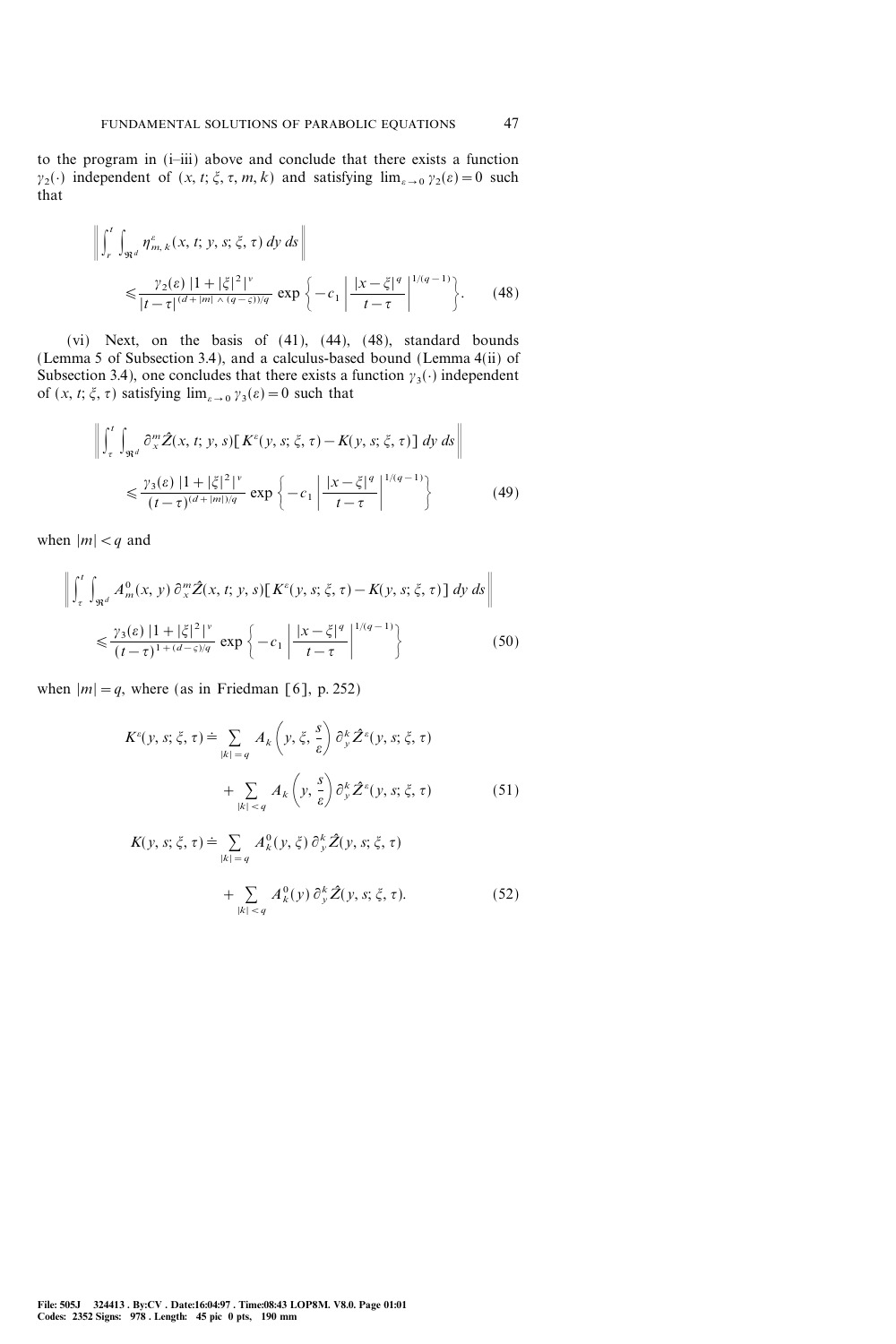(vii) Next, defining (see Friedman [6] p. 252 for motivation)  $\Phi$ ,  $\Phi^{\varepsilon}$ via the integral equations

$$
\Phi(x, t; \xi, \tau) = K(x, t; \xi, \tau) + \int_{\tau}^{t} \int_{\Re^{d}} K(x, t; y, s) \Phi(y, s; \xi, \tau) dy ds
$$
 (53)

$$
\Phi^{\varepsilon}(x, t; \xi, \tau) = K^{\varepsilon}(x, t; \xi, \tau) + \int_{\tau}^{t} \int_{\Re^{d}} K^{\varepsilon}(x, t; y, s) \Phi^{\varepsilon}(y, s; \xi, \tau) dy ds, \quad (54)
$$

fixing  $(\xi, \tau)$ , and letting

$$
u^{\varepsilon}(x,t) \doteq \left\| \int_{\tau}^{t} \int_{\Re^{d}} K(x,t;y,s) \left[ \Phi^{\varepsilon}(y,s;\xi,\tau) - \Phi(y,s;\xi,\tau) \right] dy ds \right\|, (55)
$$

we can use (49) and (50) to bound  $u^{\varepsilon}$  recursively (in terms of  $u^{\varepsilon}(x, s)$  for  $s \leq t$ ) and then expand this using a little operator theory to get a nonrecursive bound. It then follows immediately from (49), classical bounds for  $\Phi^e$ ,  $\partial_x^b \hat{Z}$  (Lemma 5), this bound for  $u^e$ , and the triangle inequality that there are constants  $\tilde{c}$ ,  $\tilde{C} > 0$  with  $\tilde{c} < c_1$  such that

$$
\left\| \int_{\tau}^{t} \int_{\Re^{d}} \partial_{x}^{b} \hat{Z}(x, t; y, s) [\Phi^{\varepsilon}(y, s; \xi, \tau) - \Phi(y, s; \xi, \tau)] dy ds \right\|
$$
\n
$$
\leq \frac{\tilde{C} \gamma_{3}(\varepsilon) |1 + |\xi|^{2}}{(t - \tau)^{(d + |b|)/q}} \exp \left\{ -\tilde{c} \left| \frac{|x - \xi|^{q}}{t - \tau} \right|^{1/(q - 1)} \right\} \qquad \forall 0 \leq |b| \leq q.
$$
\n(56)

(viii) Finally, noting (again see Friedman [6] p.252 for motivation) that

$$
\Gamma(x, t; \xi, \tau) \doteq \hat{Z}(x, t; \xi, \tau) + \int_{\tau}^{t} \int_{\Re^{d}} \hat{Z}(x, t; y, s) \, \Phi(y, s; \xi, \tau) \, dy \, ds \quad (57)
$$

respectively

$$
\Gamma^{e}(x, t; \xi, \tau) \doteq \hat{Z}^{e}(x, t; \xi, \tau) + \int_{\tau}^{t} \int_{\Re^{d}} \hat{Z}^{e}(x, t; y, s) \, \Phi^{e}(y, s; \xi, \tau) \, dy \, ds \quad (58)
$$

form our fundamental solutions for (7) and (6), one finds from the triangle inequality, (41), a classical bound for  $\Phi^{\varepsilon}$  (Lemma 5), Lemma 4(ii), and  $(56)$  that

$$
\|\partial_x^b \left[ \Gamma^\varepsilon(x, t; \xi, \tau) - \Gamma(x, t; \xi, \tau) \right] \|
$$
  
\$\leqslant \frac{\gamma(\varepsilon) \left[ 1 + |\xi|^2 \right]^\nu \left[ \left( \frac{x - \xi}{\varepsilon} \right) - \left( \frac{x - \xi}{\varepsilon} \right) \right]^{1/(q-1)} \left\} \qquad (59)\$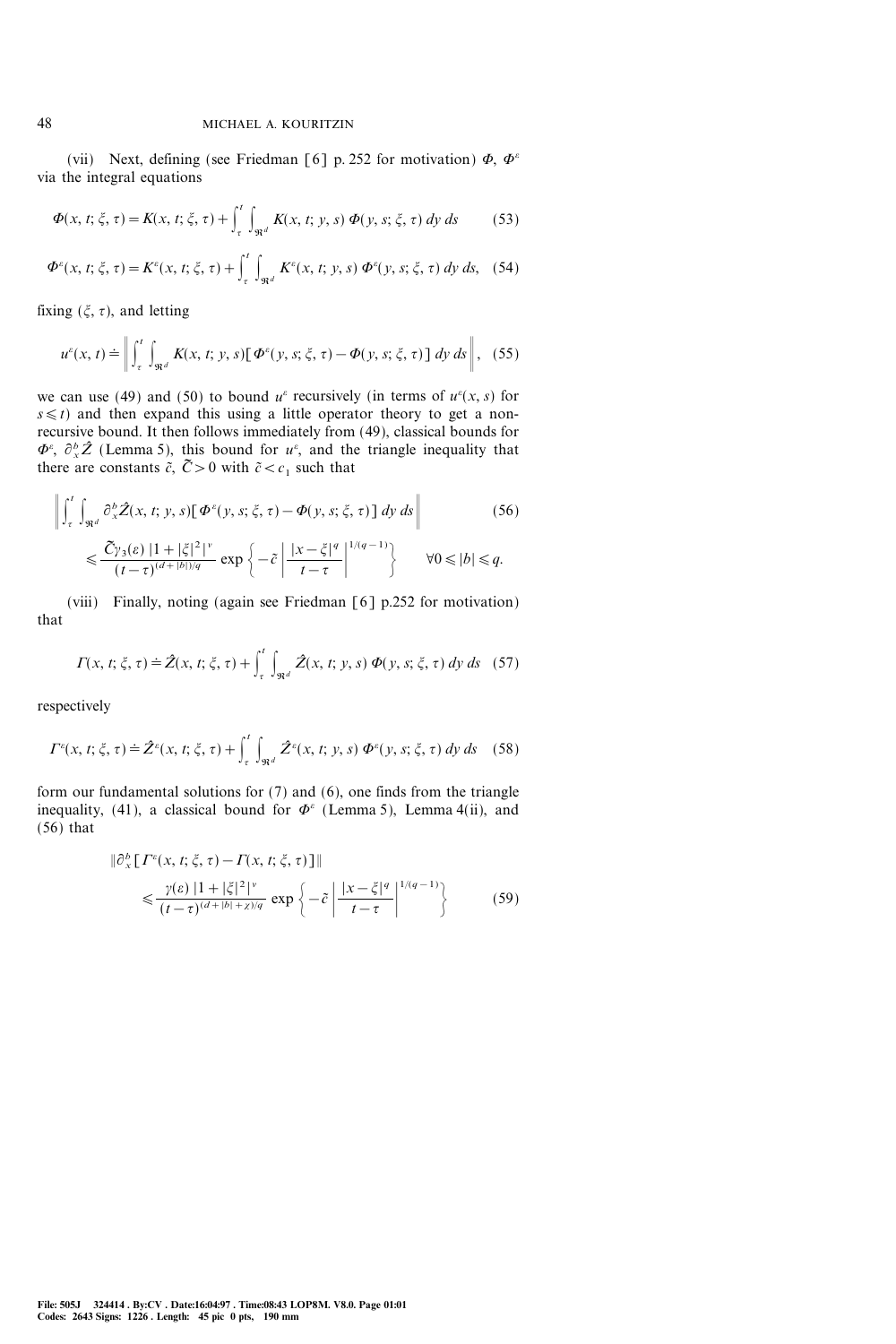for some  $\gamma$  as in the statement of Theorem 1 and all  $|b| < q$ ,  $\varepsilon \in (0, 1]$ ,  $0 \le \tau \le t \le 1$ , and  $x, \xi \in \mathbb{R}^d$  as desired.

For expository reasons we have relegated much of the details in Subsections 3.2 and 3.3 to subsidiary lemmas in Subsection 3.4.

# 3.2. Bounds for the Fundamental Solutions of (36)

We start by using Fourier transform methods and defining  $V^{\varepsilon}$  and V by

$$
V^{\varepsilon}(t, \tau; y, \zeta) = I + \int_{\tau}^{t} \sum_{|k| = q} A_k \left( y, \frac{s}{\varepsilon} \right) (i\zeta)^k V^{\varepsilon}(s, \tau; y, \zeta) ds \tag{60}
$$

and

$$
V(t, \tau; y, \zeta) = \exp\left\{\sum_{|k|=q} A_k^0(y)(i\zeta)^k (t-\tau)\right\} = V(t-\tau; y, \zeta)
$$

so

$$
V(t, \tau; y, \zeta) = I + \int_{\tau}^{t} \sum_{|k| = q} A_{k}^{0}(y)(i\zeta)^{k} V(s - \tau; y, \zeta) ds
$$
  
=  $I + \int_{\tau}^{t} \sum_{|k| = q} A_{k}^{0}(y)(i\zeta)^{k} V(t - s; y, \zeta) ds$  (61)

for all  $0 \le \tau \le t \le 1$ ,  $\zeta \in \mathcal{C}^d$  and  $y \in \mathbb{R}^d$ . Now, letting  $\zeta = \alpha + i\beta$ , and recalling the definition of  $\delta$  from (35), one finds by Lemma 5 of Subsection 3.4 that

$$
\|V^{\varepsilon}(t,s;y,\zeta)\| \stackrel{\varepsilon,\,t,\,s,\,y,\,\zeta}{\ll} \exp\bigl\{\bigl[\lambda\,|\beta|^q - \delta\,|\alpha|^q\bigr](t-s)\bigr\} \tag{62}
$$

and

$$
\|V(t,s; y, \zeta)\| \stackrel{s, \tau, y, \zeta}{\leq} \exp\{\left[\lambda |\beta|^q - \delta |\alpha|^q\right](s-\tau)\}\tag{63}
$$

for some  $\lambda > 0$  and all  $0 \le \tau \le s \le t \le 1$ ,  $\zeta \in \mathscr{C}^d$  and  $y \in \mathbb{R}^d$ . Next, fixing a  $\lambda_1 > \lambda$ , recalling the definition of  $\psi^{\varepsilon}$  from (39), and defining

$$
\bar{\delta} \doteq \delta - \delta_1, \qquad \bar{\lambda} \doteq \lambda_1 - \lambda,\tag{64}
$$

we find from Lemma 6 of Subsection 3.4 that  $(t, \tau; y, \zeta) \rightarrow \psi^{\varepsilon}(t, \tau; y, \zeta)$ ,  $\varepsilon \in (0, 1]$  are equicontinuous and

$$
\|\psi^{\varepsilon}(t,\tau; y,\zeta)\| \stackrel{\varepsilon,\,t,\,\tau,\,y,\,\zeta}{\ll} \exp\big\{-\big[\,\bar{\lambda}\,|\beta|^q + \bar{\delta}\,|\alpha|^q\big](t-\tau)\big\}\, (t-\tau)^{\chi} \qquad (65)
$$

for all  $\varepsilon > 0$ ,  $0 \le \tau \le t \le 1$ ,  $\zeta = \alpha + i\beta \in \mathcal{C}^d$  and  $y \in \mathbb{R}^d$ .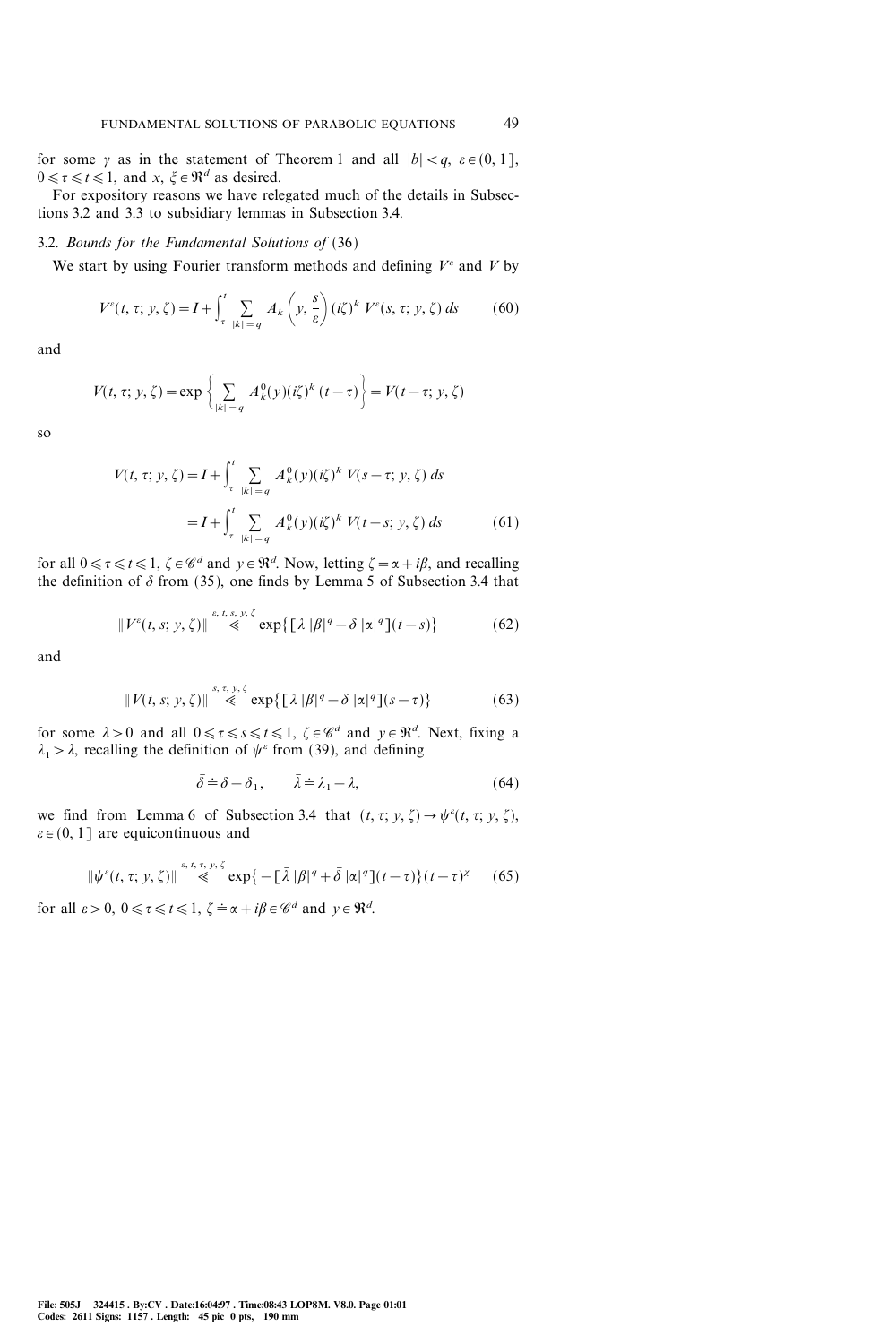Now, we recall definition (38) and show that  $\{\phi^{\varepsilon}, 0 < \varepsilon \leq 1\}$  is totally bounded in the Banach space of continuous, bounded  $\mathscr{C}^{N\times N}$ -valued functions

$$
(C_B(\Lambda), \sup_{\Lambda} \|\cdot\|), \qquad \Lambda \doteq \{(t, \tau, y, \zeta) \in [0, 1]^2 \times \Re^d \times \mathcal{C}^d : \tau \leq t\}.
$$
 (66)

Indeed, letting  $\eta > 0$  be an arbitrary positive constant and availing ourselves of (65) and (38), we can find a  $C = C_{\eta} > 1$  such that  $\|\phi^{\varepsilon}(t, \tau, y, \zeta)\| \leq \eta/4$  for all  $\varepsilon > 0$ ,  $0 \leq \tau \leq t \leq 1$ ,  $\zeta = \alpha + i\beta \in \mathscr{C}^d$  and  $y \in \Re^d$ such that max<sub>j=1, 2, ..., d</sub>  $|y^j| \vee |\alpha^j| \vee |\beta^j| > C - 1$ . Now, for each  $r = 0, \frac{1}{2}, 1$ , we define

$$
A^r \doteq \{ (y, \alpha, \beta) \in \mathfrak{R}^{3d} : |y^j| \lor |\alpha^j| \lor |\beta^j| \le C - r \ \forall j = 1, 2, ..., d \} \tag{67}
$$

$$
\Omega^r \doteq \{(t, \tau, y, \alpha + i\beta) \in \varDelta : (y, \alpha, \beta) \in \varLambda^r\}
$$
\n(68)

and consider the restrictions,  $\phi^{\varepsilon}|_{\Omega^0}$ , of  $\phi^{\varepsilon}$  to  $\Omega^0$ . Clearly,  $\Omega^0$  is a compact subset and  $\{\phi^{\varepsilon}|_{\Omega^0}, 0 < \varepsilon \leq 1\}$  is relatively compact whence totally bounded in  $C_B(\Omega^0)$ . Let  $\{\phi_1^0, ..., \phi_n^0\}$  be a finite collection of functions on all of  $\Delta$ such that support  $(\phi_l^0) = \Omega^0$  for each  $l = 1, 2, ..., n$  and  $\{\phi_1^0 |_{\Omega^0}, ..., \phi_n^0 |_{\Omega^0}\}$ forms a  $(\eta/4)$ -net for  $\{\phi^{\varepsilon}|_{\Omega^0}, 0 < \varepsilon \le 1\}$ . Now, define

$$
\phi_l^a(t, \tau, y, \alpha + i\beta) \doteq \int_{\Re^{3d}} \phi_l^0(t, \tau, \theta, v + i\theta)
$$
  
 
$$
\times \rho^a((y, \alpha, \beta) - \Theta) d\Theta, \qquad \Theta = (\theta, v, \theta) \qquad (69)
$$

for each  $a > 0$ ,  $l = 1, 2, ..., n$ ,  $0 \le \tau \le t \le 1$ , and y,  $\alpha, \beta \in \mathbb{R}^d$  where  $\rho^a(\cdot), a > 0$ are the Laplace distributions

$$
\rho^a(\Theta) \doteq \left(\frac{a}{2}\right)^{3d} \exp\left\{-a \sum_{j=1}^{3d} |\Theta^j|\right\}, \qquad \Theta \in \mathfrak{R}^{3d}, \quad a > 0. \tag{70}
$$

(The functions  $\{\phi_1^0, ..., \phi_n^0\}$  will be continuous on the interior of  $\Omega^0$  and 0 on  $(\Omega^0)$ <sup>c</sup>. However, they will in general be discontinuous on the boundary  $\partial \Omega^0$  and hence will not be in  $C_B(\Lambda)$ . Therefore, we concolve them with nice kernels  $\rho^a$  which approach the Dirac delta distribution as  $a \to \infty$ . Actually, there are a variety of other kernels that could have been used instead of the Laplace distributions; the appeal of the Laplace distributions is that they form a simple single parameter class.) Clearly,  $\{\phi_1^0, ..., \phi_n^0\}$  are uniformly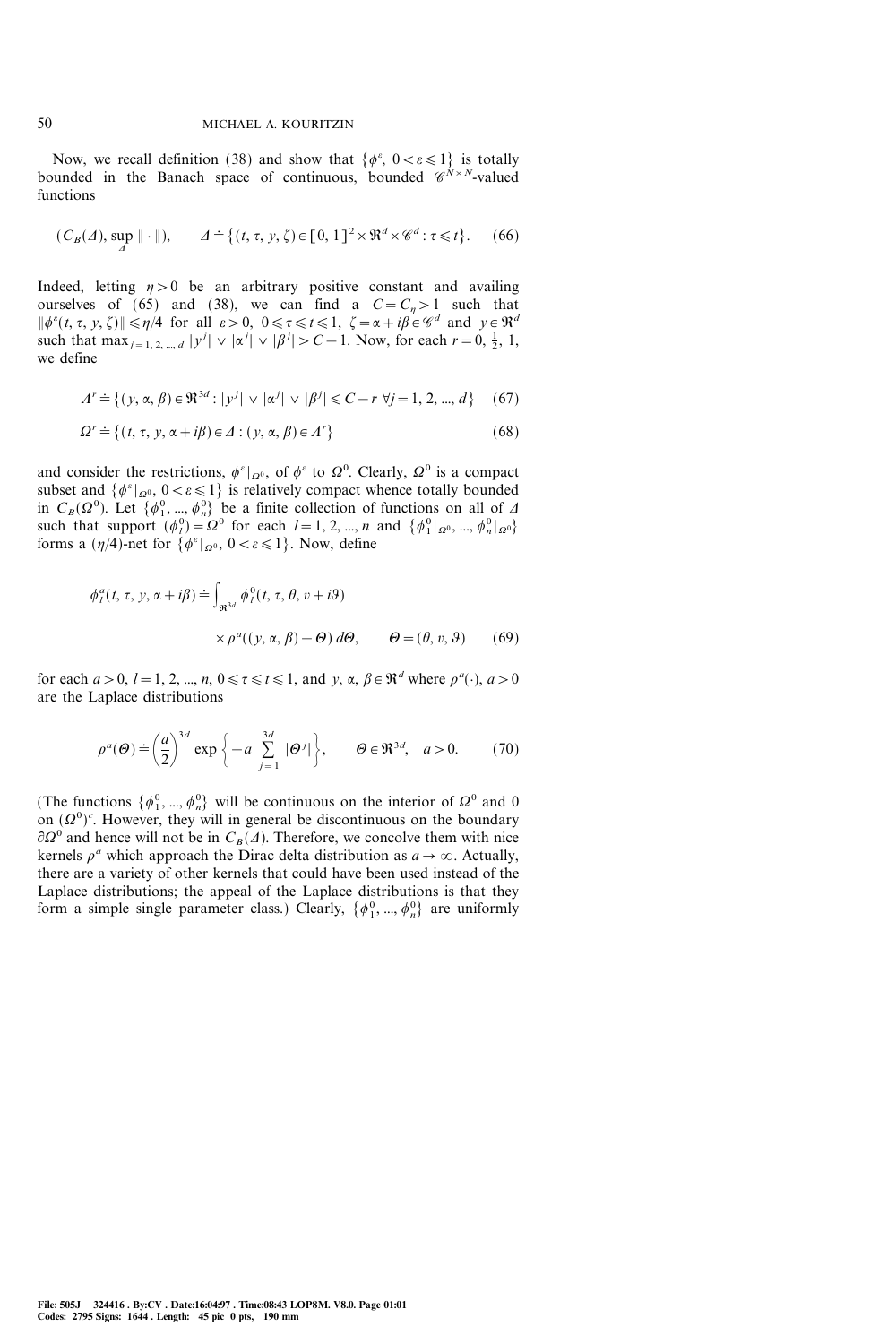bounded by  $D > 0$  say and one can fix an open ball of  $\mathfrak{R}^{3d}$   $B = B(0, \kappa)$  with  $0 < \kappa \leq \frac{1}{2}$  such that

$$
\{(t, \tau, y - \theta, \zeta - v - i\theta) : (t, \tau, y, \zeta) \in \Omega^{1/2}, (\theta, v, \theta) \in B\} \subset \Omega^0 \tag{71}
$$

and

$$
\|\phi_l^0(t, \tau, y - \theta, \zeta - v - i\theta) - \phi_l^0(t, \tau, y, \zeta)\| \le \frac{\eta}{4}
$$
 (72)

for all  $l = 1, 2, ..., n, (t, \tau, y, \zeta) \in \Omega^{1/2}$ , and  $(\theta, v, \theta) \in B$ . Finally,

$$
\int_{\{\Theta \in \mathfrak{R}^{3d} : |\Theta^j| \geq \gamma\}} \rho^a(\Theta) \, d\Theta = \exp\{-a\gamma\} \tag{73}
$$

for all a,  $y > 0$  and  $j = 1, 2, ..., d$  so by (69), (72), and (73) it follows that there is some  $a_{k}>0$  such that

$$
\begin{aligned} \|\phi_l^0(t, \tau, y, \zeta) - \phi_l^a(t, \tau, y, \zeta)\| \\ &\leq \int_B \|\phi_l^0(t, \tau, y, \zeta) - \phi_l^0(t, \tau, y - \theta, \zeta - v - i\theta)\| \rho^a(\Theta) \, d\Theta \\ &+ \int_{B^c} \left[ \|\phi_l^0(t, \tau, y, \zeta)\| + \|\phi_l^0(t, \tau, y - \theta, \zeta - v - i\theta)\| \right] \rho^a(\Theta) \, d\Theta \\ &\leq \frac{\eta}{4} + 2D \exp\left\{-\frac{a\kappa}{\sqrt{3d}}\right\} < \frac{\eta}{2} \quad \forall (t, \tau, y, \zeta) \in \Omega^{1/2}, \ l = 1, \dots, n \end{aligned}
$$

provided  $a > a_{\kappa}$ , r being defined in (14). Hence, fixing an arbitrary  $\varepsilon > 0$ and finding an  $l$  such that

$$
\|\phi^{e}(t, \tau, y, \zeta) - \phi^{0}_{l}(t, \tau, y, \zeta)\| < \frac{\eta}{4} \ \forall (t, \tau, y, \zeta) \in \Omega^{0},\tag{75}
$$

we find by (74) and (75) that

$$
\sup_{\Omega^{1/2}} \|\phi^e(t, \tau, y, \zeta) - \phi^a(t, \tau, y, \zeta)\| < \eta \tag{76}
$$

for any  $a > a_{\kappa}$ . On the other hand; using (69), (75), and (73); and fixing a large enough  $a$  (which is independent of  $\varepsilon$ ); we find that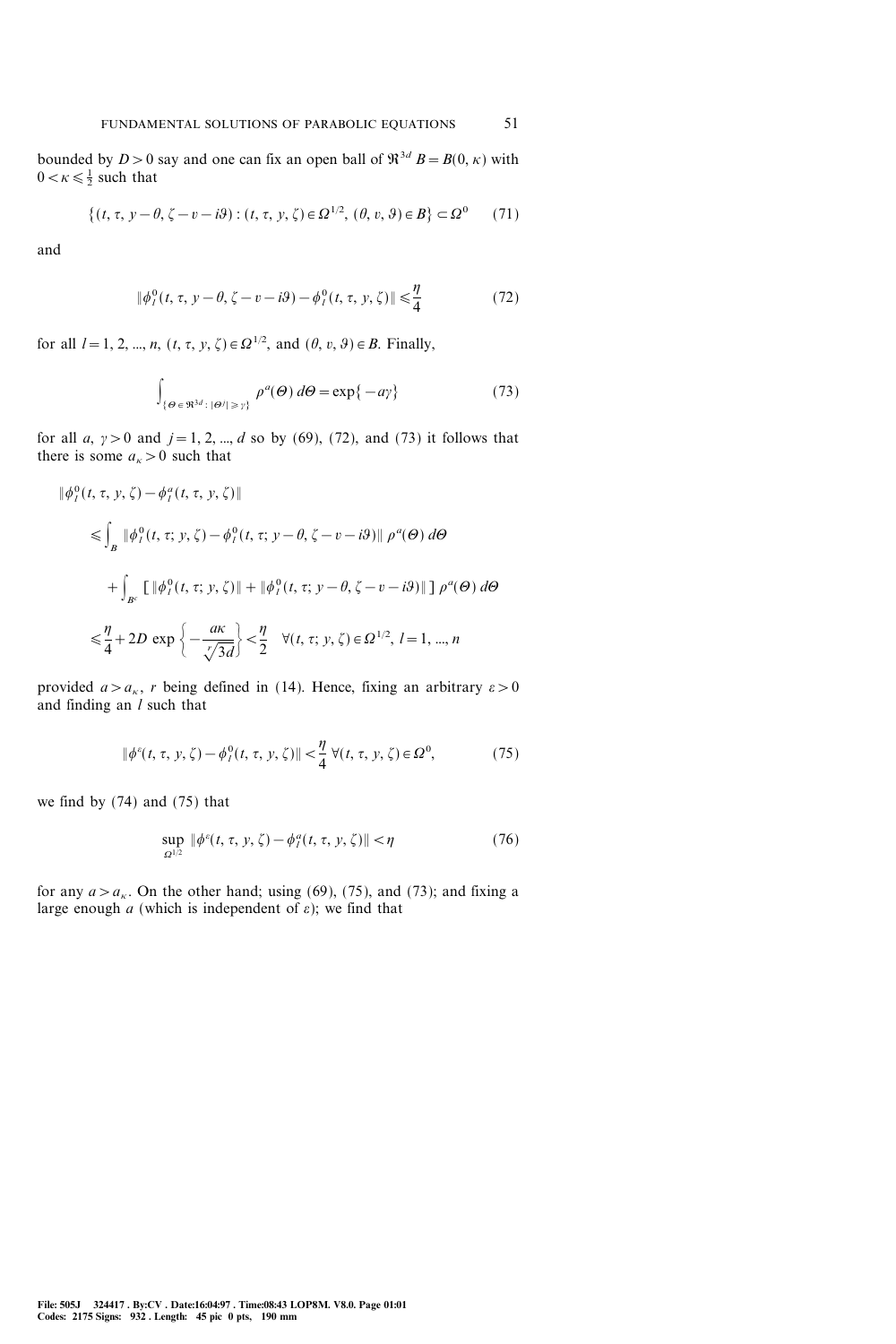$\sup_{t} || \phi^{\varepsilon}(t, \tau, y, \zeta) - \phi^{\varepsilon}_{l}(t, \tau, y, \zeta) ||$  $(\Omega^{1/2})^C$ 

$$
\leq \frac{\eta}{4} + \sup_{(\Omega^{1/2})^c} \int_{(A^1)^c} \|\phi_l^0(t, \tau, \theta, v + i\theta)\| \rho^a((y, \alpha, \beta) - \Theta) d\Theta
$$
  
+ 
$$
\sup_{(\Omega^{1/2})^c} \int_{A^1} \|\phi_l^0(t, \tau, \theta, v + i\theta)\| \rho^a((y, \alpha, \beta) - \Theta) d\Theta
$$
  

$$
\leq \frac{\eta}{4} + \frac{\eta}{2} + D \exp\left\{-\frac{a}{2}\right\} < \eta.
$$
 (77)

It follows easily by (76) and (77) that  $\{\phi_1^a, ..., \phi_n^a\}$  forms a finite  $\eta$ -net for  $\{\phi^{\varepsilon}, 0 < \varepsilon \leq 1\}$  and  $\{\phi^{\varepsilon}, 0 < \varepsilon \leq 1\}$  is relatively compact in  $C_B(\Lambda)$ .

Now, we show that the only possible limit point for  $\{\phi^{\varepsilon}, 0 < \varepsilon \leq 1\}$  as  $\varepsilon \to 0$  is 0. In fact, it follows from integration by parts, (60–63), Condition (C3), our hypothesis (27) and the dominated convergence theorem that

$$
\left\| \int_{\tau}^{t} V^{\varepsilon}(t, s; y, \zeta) \sum_{|k| = q} \widetilde{A}_{k} \left( y, \frac{s}{\varepsilon} \right) V(s, \tau; y, \zeta) ds \right\|
$$
  
\n
$$
\leq \left\| \int_{\tau}^{t} \sum_{|k| = q} \widetilde{A}_{k} \left( y, \frac{s}{\varepsilon} \right) ds V(t, \tau; y, \zeta) \right\|
$$
  
\n
$$
+ \left\| \int_{\tau}^{t} \partial_{s} V^{\varepsilon}(t, s; y, \zeta) \int_{\tau}^{s} \sum_{|k| = q} \widetilde{A}_{k} \left( y, \frac{\sigma}{\varepsilon} \right) d\sigma V(s, \tau; y, \zeta) ds \right\|
$$
  
\n
$$
+ \left\| \int_{\tau}^{t} V^{\varepsilon}(t, s; y, \zeta) \int_{\tau}^{s} \sum_{|k| = q} \widetilde{A}_{k} \left( y, \frac{\sigma}{\varepsilon} \right) d\sigma \, \partial_{s} V(s, \tau; y, \zeta) ds \right\| \to 0 \quad (78)
$$

for each fixed  $(t, \tau, y, \zeta)$  and it follows by (38–40) that  $\phi^{\varepsilon} \to 0$  in  $C_B(\Delta)$ .

Next, we use this convergence to establish our bound between the fundamental solutions of (36) and (37). Letting  $W^{\varepsilon}(t, \tau; y, \zeta) =$  $V^{\varepsilon}(t, \tau; y, \zeta) - V(t, \tau; y, \zeta)$ , we find by (60), (61), and (34) that

$$
W^{\varepsilon}(t, \tau; y, \zeta) = \int_{\tau}^{t} \sum_{|k| = q} A_{k} \left( y, \frac{s}{\varepsilon} \right) (i\zeta)^{k} W^{\varepsilon}(s, \tau; y, \zeta) ds
$$
  
+ 
$$
\int_{\tau}^{t} \sum_{|k| = q} \widetilde{A}_{k} \left( y, \frac{s}{\varepsilon} \right) (i\zeta)^{k} V(s, \tau; y, \zeta) ds
$$
(79)

or by variation of constants and (40) that

$$
||W^{\varepsilon}(t,\tau;y,\zeta)|| \le ||\eta^{\varepsilon}(t,\tau;y,\zeta)|| \cdot |\zeta|^q \ \forall \varepsilon > 0, \ (t,\tau,y,\zeta) \in \varDelta. \tag{80}
$$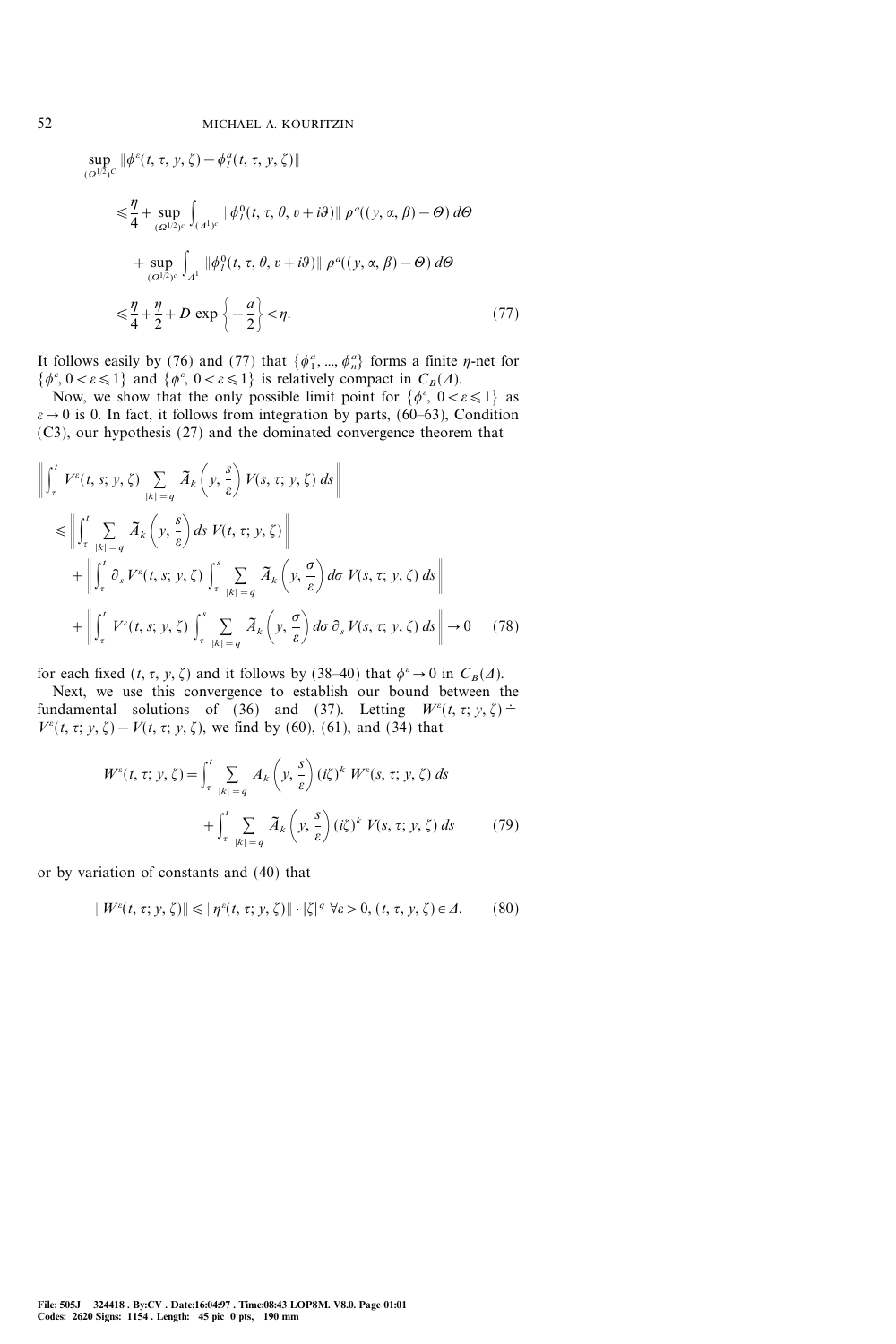Consequently, using (80), (38–40), and the fact  $\phi^e \rightarrow 0$ , one finds that there exist constants C,  $\delta_2$ ,  $\lambda_2 > 0$  and a function  $\gamma_1(\cdot)$  satisfying  $\lim_{\varepsilon\to 0} \gamma_1(\varepsilon)=0$  such that

$$
\|V^{\varepsilon}(t,\tau; y,\zeta) - V(t,\tau; y,\zeta)\|
$$
  
\n
$$
\leq \frac{\gamma_{1}(\varepsilon) |\zeta|^{q}}{(t-\tau)^{\chi-1}} \exp\left\{\left[\lambda_{1} |\beta|^{q} - \delta_{1} |\alpha|^{q}\right](t-\tau)\right\} (1+|y|^{2})^{\nu}
$$
  
\n
$$
\leq \frac{C\gamma_{1}(\varepsilon)}{(t-\tau)^{\chi}} \exp\left\{\left[\lambda_{2} |\beta|^{q} - \delta_{2} |\alpha|^{q}\right](t-\tau)\right\} (1+|y|^{2})^{\nu}
$$
(81)

for all  $\varepsilon > 0$ ,  $(t, \tau, y, \zeta) \in \Delta$ . Now, one finds (see Friedman [6] Section 2, Chapter 9) that with any  $\beta \in \mathbb{R}^d$ 

Z= (x&!, <sup>t</sup>, <sup>y</sup>, {). <sup>1</sup> (2?) d | R<sup>d</sup> exp[(i:&;)(x&!)] \_V<sup>=</sup> (t, {; y, :+i;) d: (82) <sup>Z</sup>(x&!, <sup>t</sup>, <sup>y</sup>, {). <sup>1</sup>

$$
(x - \xi, t, y, \tau) \doteq \frac{1}{(2\pi)^d} \int_{\Re^d} \exp\{(i\alpha - \beta)(x - \xi)\}\
$$

$$
\times V(t, \tau; y, \alpha + i\beta) d\alpha \tag{83}
$$

form fundamental solutions for (36) and (37) respectively and, using (81) as well as the argument on pp. 245–6 of  $\lceil 6 \rceil$ , that for any vector of nonnegative integers b there exist constants c,  $C = c_{b, \chi, \nu}$ ,  $C_{b, \chi, \nu} > 0$  such that

$$
\|\partial_x^b \left[ Z^{\varepsilon}(x - \xi, t, y, \tau) - Z(x - \xi, t, y, \tau) \right] \| \leq \frac{C y_1(\varepsilon)}{(t - \tau)^{(d + |b| + \chi)/q}} \exp \left[ -c \left| \frac{|x - \xi|^q}{t - \tau} \right|^{1/(q - 1)} \right] (1 + |y|^2)^{\nu} \tag{84}
$$

for all  $\varepsilon \in (0, 1]$ , x, y,  $\xi \in \mathbb{R}^d$ , and  $0 \le \tau \le t \le 1$ .

### 3.3. Bounds in the Parametrix Method

For simplicity, we define

$$
A_k\left(y,\xi,\frac{s}{\varepsilon}\right) \doteq A_k\left(y,\frac{s}{\varepsilon}\right) - A_k\left(\xi,\frac{s}{\varepsilon}\right) \quad \forall y,\ \xi \in \mathfrak{R}^d, \quad 0 \le s \le 1, \quad \varepsilon > 0. \tag{85}
$$

Next, we recall from Subsection 3.1 that:

(i) c,  $C>0$  are constants such that (84) holds for all  $0 \le |b| \le q$  and Lemma 5 ( $i$ -iv) of Subsection 3.4 also holds; and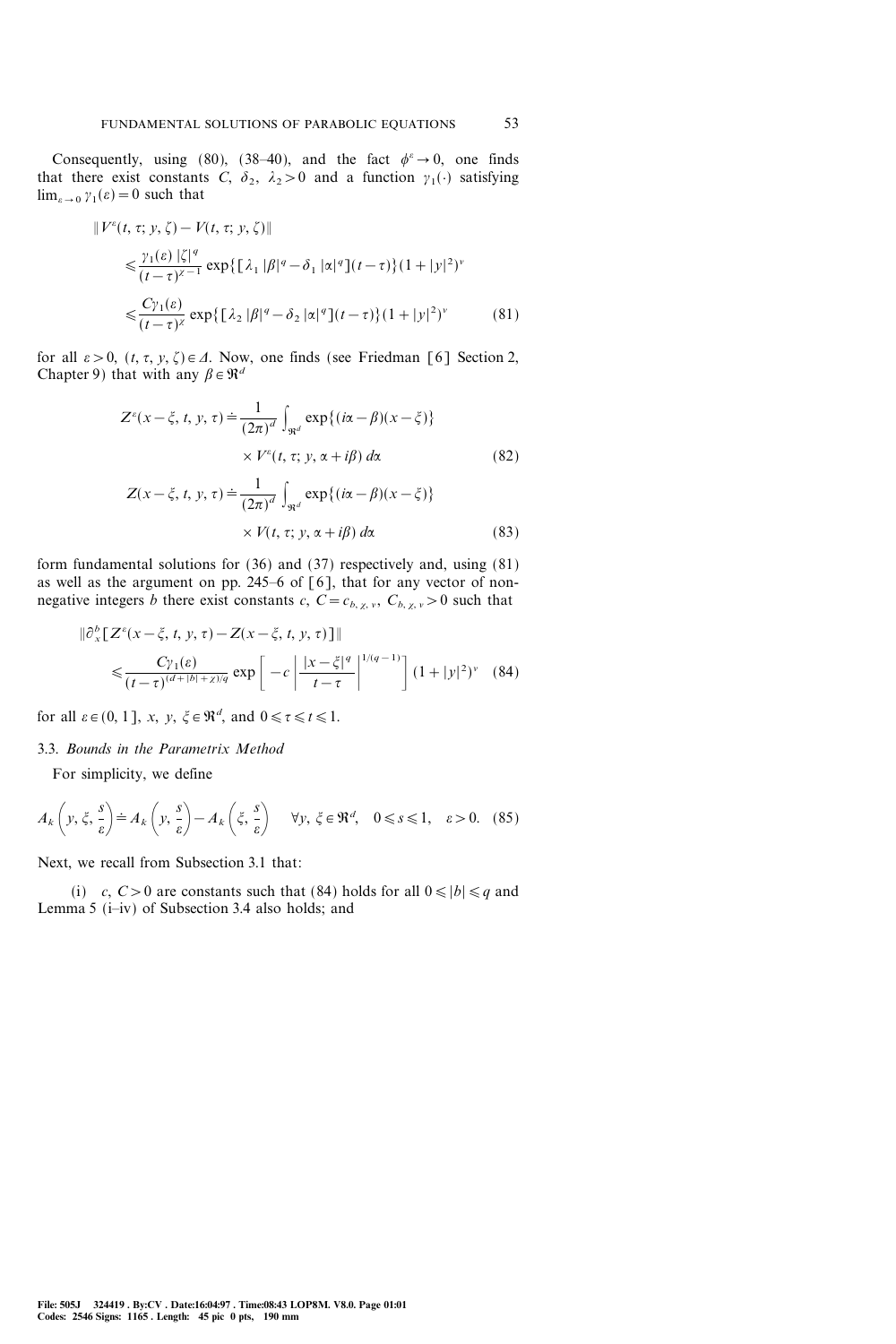(ii)  $\tilde{c}$ ,  $c_1$  are constants satisfying  $0 < \tilde{c} < c_1 < c$ . Then, we show that  $(48-50)$  and  $(59)$  of Subsection 3.1 hold as follows: From  $(84)$  of Subsection 3.2, (43) of Subsection 3.1, (85), Condition (C4), Lemma 5(i), and Lemma 4(ii) (both to follow), we find that for small enough  $a > 0$ 

$$
\left\| \int_{\tau}^{t} \int_{\Re^{d}} \partial_{x}^{m} \hat{Z}(x, t; y, s) A_{k} \left( y, \xi, \frac{s}{\varepsilon} \right) \partial_{y}^{k} \left[ \hat{Z}^{c}(y, s; \xi, \tau) - \hat{Z}(y, s; \xi, \tau) \right] dy ds \right\|
$$
  
\n
$$
\leq \int_{\tau}^{t} \int_{\Re^{d}} \frac{1}{(t-s)^{(d+|m|)/q}} \left| \frac{|y-\xi|^{q}}{s-\tau} \right|^{1/(q-1)} \exp \left\{ -a \left| \frac{|y-\xi|^{q}}{s-\tau} \right|^{1/(q-1)} \right\}
$$
  
\n
$$
\times \frac{\gamma_{1}(\varepsilon) |1 + |\xi|^{2}|^{v}}{(s-\tau)^{(d+q-1+\chi)/q}}
$$
  
\n
$$
\times \exp \left\{ -c \left| \frac{|x-y|^{q}}{t-s} \right|^{1/(q-1)} - (c-a) \left| \frac{|y-\xi|^{q}}{s-\tau} \right|^{1/(q-1)} \right\} dy ds
$$
  
\n
$$
\leq \sum_{k=1}^{\varepsilon, x, \xi, t, \tau} \frac{\gamma_{1}(\varepsilon) |1 + |\xi|^{2}|^{v}}{(t-\tau)^{(d+|m|+\chi-1)/q}} \exp \left\{ -c_{1} \left| \frac{|x-\xi|^{q}}{t-\tau} \right|^{1/(q-1)} \right\}
$$
 (86)

for all  $\varepsilon \in (0, 1]$ ,  $x, \xi \in \mathbb{R}^d$ , and  $0 \le \tau \le t \le 1$  when  $|m| < q$  and  $|k| = q$ . In a similar manner, we discover that

$$
\left\| \int_{\tau}^{t} \int_{\Re^d} \partial_x^m \hat{Z}(x, t; y, s) A_k \left( y, \frac{s}{\varepsilon} \right) \partial_y^k \left[ \hat{Z}^\varepsilon(y, s; \xi, \tau) - \hat{Z}(y, s; \xi, \tau) \right] dy ds \right\|
$$
  
\n
$$
\ll \frac{\gamma_1(\varepsilon) |1 + |\xi|^2 |^{\nu}}{(t - \tau)^{(d + |m| + \varepsilon - 1)/q}}
$$
  
\n
$$
\times \exp \left\{ -c_1 \left| \frac{|x - \xi|^q}{t - \tau} \right|^{1/(q - 1)} \right\} \quad \text{when} \quad |m|, |k| < q, \quad (87)
$$
  
\n
$$
\left\| \int_{\tau}^{t} \int_{\Re^d} A_k^0(x, y) \partial_x^m \hat{Z}(x, t; y, s) A_k \left( y, \frac{s}{\varepsilon} \right) \right\|
$$
  
\n
$$
\times \partial_y^k \left[ \hat{Z}^\varepsilon(y, s; \xi, \tau) - \hat{Z}(y, s; \xi, \tau) \right] dy ds \right\|
$$
  
\n
$$
\ll \frac{\gamma_1(\varepsilon) |1 + |\xi|^2 |^{\nu}}{(t - \tau)^{1 + (d + \chi - 2)/q}}
$$
  
\n
$$
\times \exp \left\{ -c_1 \left| \frac{|x - \xi|^q}{t - \tau} \right|^{1/(q - 1)} \right\} \quad \text{when} \quad |m| = q, |k| < q, \quad (88)
$$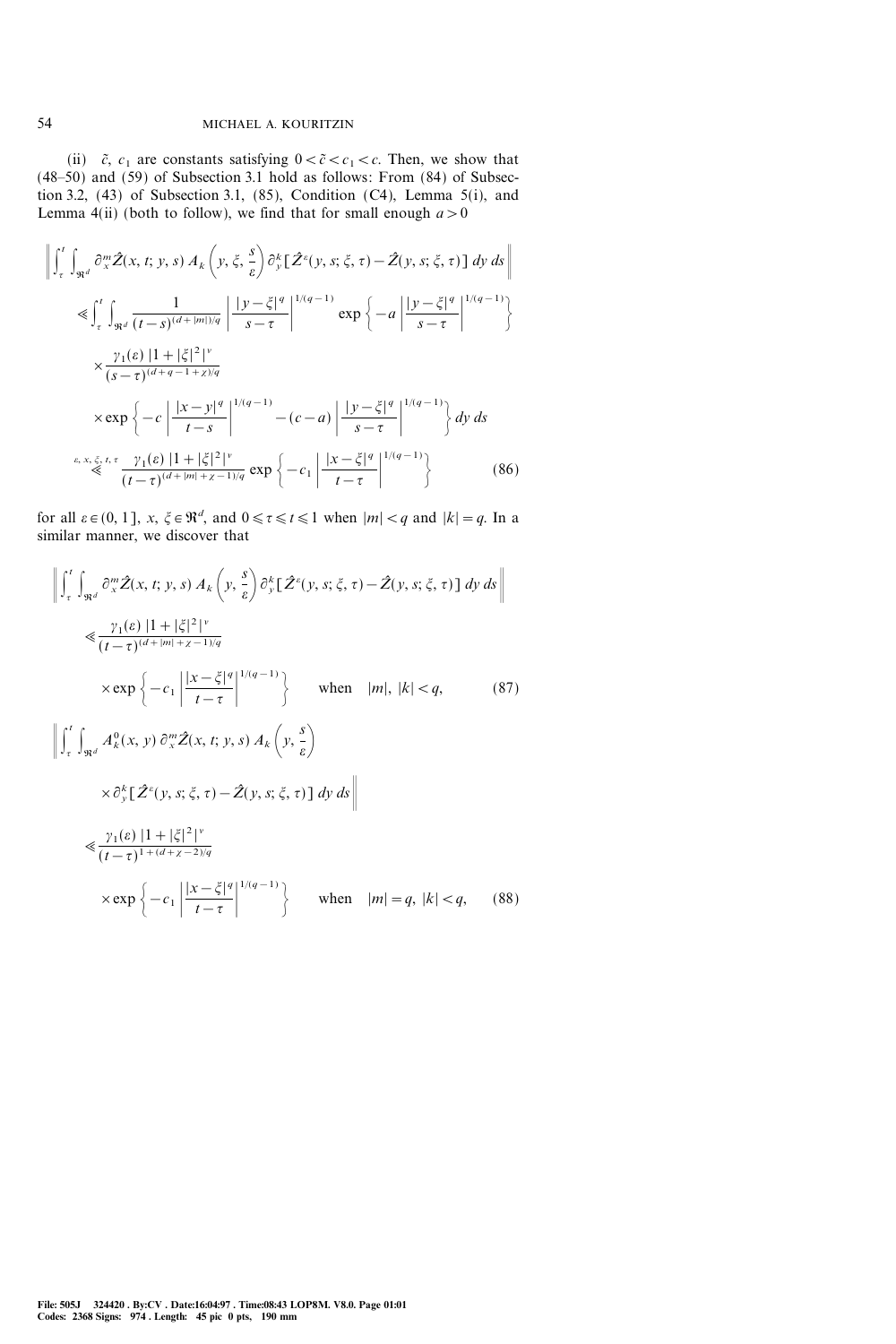$$
\left\| \int_{\tau}^{t} \int_{\Re^d} A_k^0(x, y) \, \partial_x^m \hat{Z}(x, t; y, s) \, A_k \left( y, \xi, \frac{s}{\varepsilon} \right) \right\|_{\mathcal{H}^d} \times \partial_y^k \left[ \hat{Z}^\varepsilon(y, s; \xi, \tau) - \hat{Z}(y, s; \xi, \tau) \right] \, dy \, ds \right\|
$$
\n
$$
\ll \frac{\gamma_1(\varepsilon) \, |1 + |\xi|^2 \, |^{\nu}}{(t - \tau)^{1 + (d + \chi - 2)/q}} \exp \left\{ -c_1 \left| \frac{|x - \xi|^q}{t - \tau} \right|^{1/(q - 1)} \right\}
$$
\n
$$
\text{when } |m|, |k| = q. \tag{89}
$$

Moreover, recalling definitions (45–47) and availing one's self of Lemma 2 of Subsection 3.4, one establishes (48) of Subsection 3.1. Hence; combining  $(44)$  and  $(48)$  with  $(86-89)$ ; recalling definitions  $(51)$  and  $(52)$ ; and making use of Minkowski's inequality; we can now establish (49) and (50) of Subsection 3.1. Consequently, an additional application of (52) together with Condition (C3) yields a  $C>0$  such that

$$
w^{\varepsilon}(x, t; \xi, \tau) \doteq \left\| \int_{\tau}^{t} \int_{\Re^{d}} K(x, t; y, s) \left[ K^{\varepsilon}(y, s; \xi, \tau) - K(y, s; \xi, \tau) \right] dy ds \right\|
$$
  

$$
\leq \frac{C\gamma_{3}(\varepsilon) \left| 1 + |\xi|^{2} \right|^{v}}{(t - \tau)^{1 + (d - \varsigma)/q}} \exp \left\{ -c_{1} \left| \frac{|x - \xi|^{q}}{t - \tau} \right|^{1/(q - 1)} \right\}
$$
(90)

for all  $\varepsilon \in (0, 1]$ ,  $x, \xi \in \mathbb{R}^d$ ,  $0 \le \tau \le t \le 1$ . Moreover, fixing  $(\varepsilon, \xi, \tau)$ ; recalling definitions  $(53-55)$ ; interchanging the order of integration; utilizing the bound  $(1+|z|^2)^v \leq z^{\xi} (1+|\xi|^2)^v + |z-\xi|^{2v}$  for all  $z, \xi \in \Re^d$ ; and using (90), Lemma  $5(iii)$ ,  $(ii)$  and Lemma  $4(ii)$ ; one finds that there exist constants  $C>0$ ,  $c_2 \in (\tilde{c}, c_1)$  independent of  $(\varepsilon, \xi, \tau, x, t)$  such that

$$
u^{\varepsilon}(x, t) \leq w^{\varepsilon}(x, t; \xi, \tau) + \int_{\tau}^{t} \int_{\Re^{d}} w^{\varepsilon}(x, t; z, \sigma) \|\Phi^{\varepsilon}(z, \sigma; \xi, \tau)\| \, dz \, d\sigma
$$
  
+ 
$$
\int_{\tau}^{t} \int_{\Re^{d}} \|K(x, t; y, s)\| u^{\varepsilon}(y, s) \, dy \, ds
$$
  

$$
\leq \frac{C y_{3}(\varepsilon) \left|1 + |\xi|^{2}\right|^{v}}{(t - \tau)^{1 + (d - \varsigma)/q}} \exp\left\{-c_{2} \left|\frac{|x - \xi|^{q}}{t - \tau}\right|^{1/(q - 1)}\right\}
$$
  
+ 
$$
\int_{\tau}^{t} \int_{\Re^{d}} \frac{C}{(t - s)^{1 + (d - 1)/q}}
$$
  

$$
\times \exp\left\{-c_{2} \left|\frac{|x - y|^{q}}{t - s}\right|^{1/(q - 1)}\right\} u^{\varepsilon}(y, s) \, dy \, ds \tag{91}
$$

for all  $x \in \mathbb{R}^d$ ,  $t \in [\tau, 1]$ .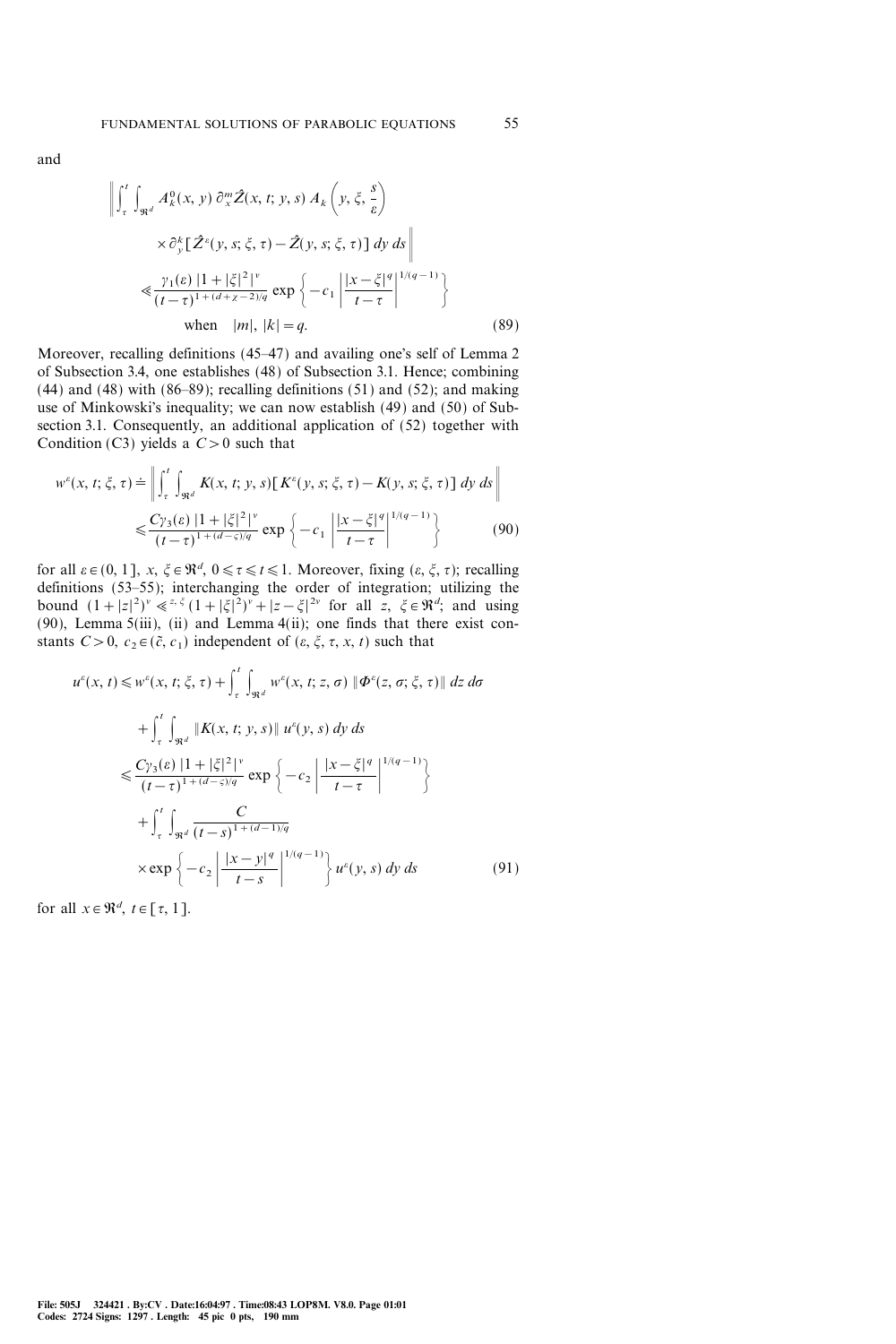Next, letting  $(\xi, \tau)$  remain fixed, we use our recursive bound in (91) to establish an absolute bound for  $u^e$ . First, we let a,  $\{a_i\}_{i=0}^{q+d}$  be constants such that  $\tilde{c} < a < a_{i+1} < a_i < c_2$ , let  $\{C_{W, i}\}_{i=0}^{q+d}$  denote the Banach spaces of continuous R-valued functions  $\varphi$  on  $\mathbb{R}^d \times (\tau, 1]$  such that

$$
|\varphi|_{i} \doteq \sup_{x,\,t} \left\{ |\varphi(x,\,t)| \,(t-\tau)^{1+(d-\varsigma-\tilde{t})/q} \,\exp\left\{ a_{i} \left| \frac{|x-\xi|^{q}}{t-\tau} \right|^{1/(q-1)} \right\} \right\} < \infty,\tag{92}
$$

and define the operators  $T_i: C_{W, i} \to C_{W, i+1}$  (c.f. Lemmas 3 and 4(ii) of Subsection 3.4) by

$$
T_i \varphi(x, t) \doteq \int_{\tau}^{t} \int_{\Re^d} \frac{C}{(t - s)^{1 + (d - 1)/q}}
$$
  
× exp  $\left\{-c_2 \left| \frac{|x - y|^q}{t - s} \right|^{1/(q - 1)} \right\} \varphi(y, s) dy ds.$  (93)

(The completeness of each  $C_{W,i}$  follows from the completeness of the space of continuous, bounded functions on  $\mathfrak{R}^d \times (\tau, 1]$  and isometry.) Now, it follows by  $(55)$ , Lemma  $5(ii)$ ,  $(iii)$ , and Lemma  $4(ii)$  that

$$
u^{\varepsilon}(x, t) \stackrel{\varepsilon, x, t; \xi, \tau}{\ll} \frac{1}{|t - \tau|^{(q + d - 2)/q}} \exp\left\{-c_1 \left|\frac{|x - \xi|^q}{t - \tau}\right|^{1/(q - 1)}\right\} \tag{94}
$$

for all  $\varepsilon \in (0, 1]$ ,  $x \in \mathbb{R}^d$ ,  $\tau \le t \le 1$ . Hence, it follows by Lemmas 3 and 4(ii) that

$$
v^{\varepsilon}(x, t) \doteq T_{d+q-1} \cdots T_0 u^{\varepsilon}(x, t) \quad \text{and} \quad g^{\varepsilon}(x, t) \doteq T_{d+q-1} \cdots T_0 f^{\varepsilon}(x, t) \tag{95}
$$

are well defined, where

$$
f^e(x, t) \doteq \frac{C\gamma_3(\varepsilon) \left|1 + |\xi|^2\right|^{\nu}}{(t-\tau)^{1+(d-\varsigma)/q}} \exp\left\{-c_2 \left|\frac{|x-\xi|^q}{t-\tau}\right|^{1/(q-1)}\right\}.
$$
 (96)

Moreover, letting  $C_B(\mathbb{R}^d \times [\tau, 1])$  be the Banach space of bounded, continuous  $\Re$ -valued functions with supremum norm and  $\Vert \cdot \Vert$  denote the operator norm on  $C_B(\mathbb{R}^d \times [\tau, 1])$ , we find from (91), (93), and (95) that

$$
u^{\varepsilon}(x,t) \leq f^{\varepsilon}(x,t) + \sum_{j=0}^{d+q-2} T_j T_{j-1} \cdots T_0 f^{\varepsilon}(x,t) + v^{\varepsilon}(x,t) \tag{97}
$$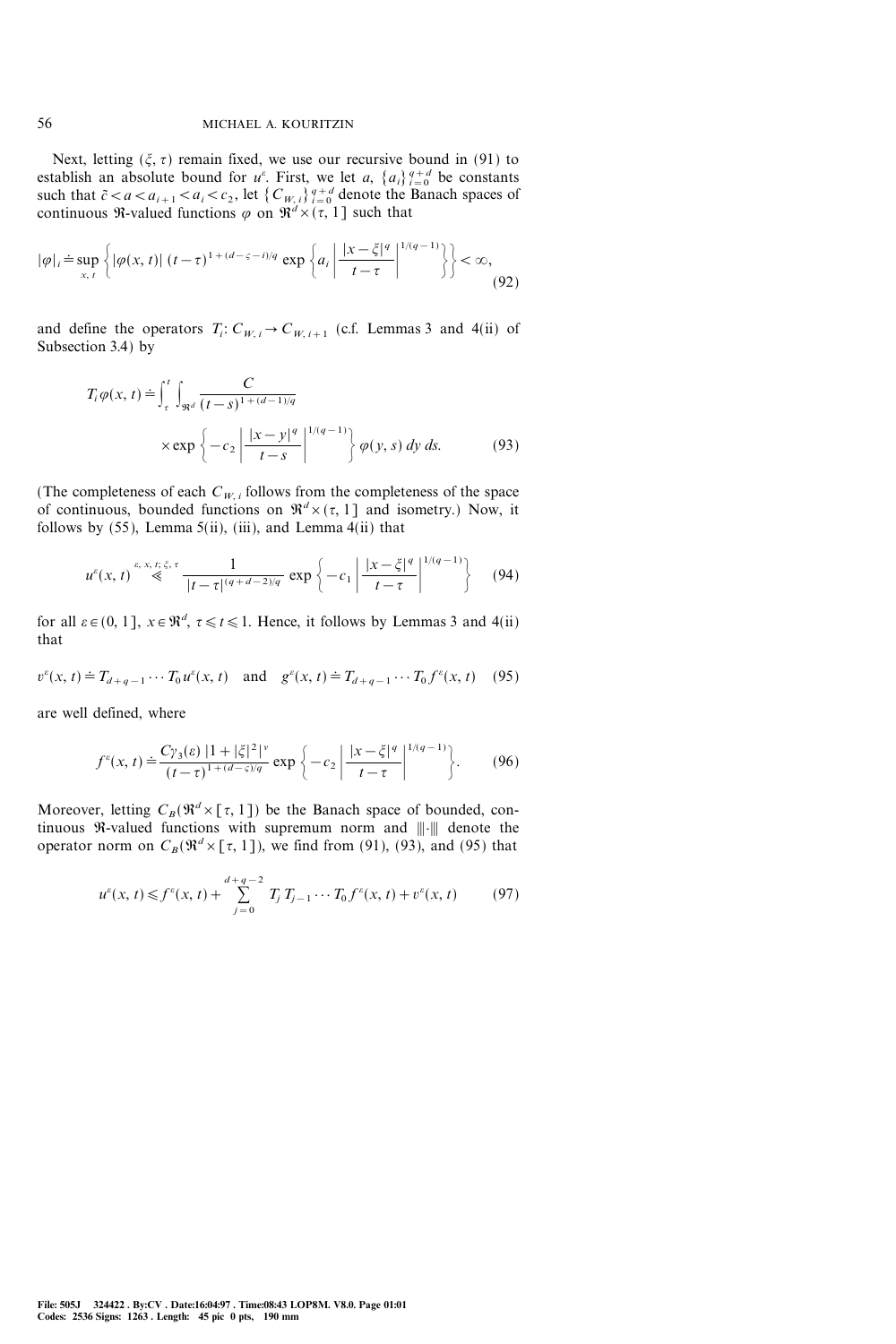and

$$
v^e(x, t) \le g^e(x, t) + \sum_{i=1}^{n-1} S^i g^e(x, t) + ||S^n|| \cdot |v^e|_{C_B} \qquad \forall n = 1, 2, ..., \qquad (98)
$$

where S:  $C_B(\mathfrak{R}^d \times [\tau, 1]) \to C_B(\mathfrak{R}^d \times [\tau, 1])$  is also defined by

$$
S\varphi(x,t) \doteq \int_{\tau}^{t} \int_{\Re^d} \frac{C}{(t-s)^{1+(d-1)/q}} \exp\left\{-c_2 \left|\frac{|x-y|^q}{t-s}\right|^{1/(q-1)}\right\} \varphi(y,s) \,dy \,ds. \tag{99}
$$

Now, it follows from (93), (95), (96), and Lemma 3 as well as Lemma 4(ii) that there is a  $c_3 \in (\tilde{c}, a)$  such that

$$
\sum_{j=0}^{d+q-2} T_j \cdots T_0 f^{\varepsilon}(x, t) + g^{\varepsilon}(x, t)
$$
\n
$$
\leq \sum_{j=0}^{x, t; \varepsilon, \xi, \tau} \frac{\gamma_3(\varepsilon) |1 + |\xi|^2|^{\nu}}{(t-\tau)^{1+(d-1-\varsigma)/q}} \exp\left\{-c_3 \left|\frac{|x-\xi|^q}{t-\tau}\right|^{1/(q-1)}\right\} \tag{100}
$$

and for some  $C' > 0$ 

$$
S^{n}\varphi(x,t) \leq \begin{cases} \int_{\tau}^{t} \int_{\Re^{d}} \frac{C'}{(t-s)^{1+(d-n)/q}} \exp\left\{-a_{n} \left| \frac{|x-y|^{q}}{t-s} \right|^{1/(q-1)}\right\} \\ \times |\varphi(y,s)| dy ds & n < q + d \\ \int_{\tau}^{t} \int_{\Re^{d}} \frac{C'd^{n}}{\Gamma(1+(n-d)/q)} \exp\left\{-a \left| \frac{|x-y|^{q}}{t-s} \right|^{1/(q-1)}\right\} \\ \times |\varphi(y,s)| dy ds & n \geq q + d \end{cases}
$$
(101)

for all  $\varphi \in C_B(\mathfrak{R}^d \times [\tau, 1])$  so

$$
\|S^n\| \stackrel{n}{\ll} \frac{A^n}{\Gamma\left(1 + \frac{n - d}{2}\right)} \to 0 \quad \text{as} \quad n \to \infty. \tag{102}
$$

Therefore, letting  $n \to \infty$  in (98), substituting the resultant into (97), exploiting (101) and estimates for the gamma function, applying (96), (100) and (95), and availing ourselves of Lemma 3 as well as Lemma 4(i), one finds that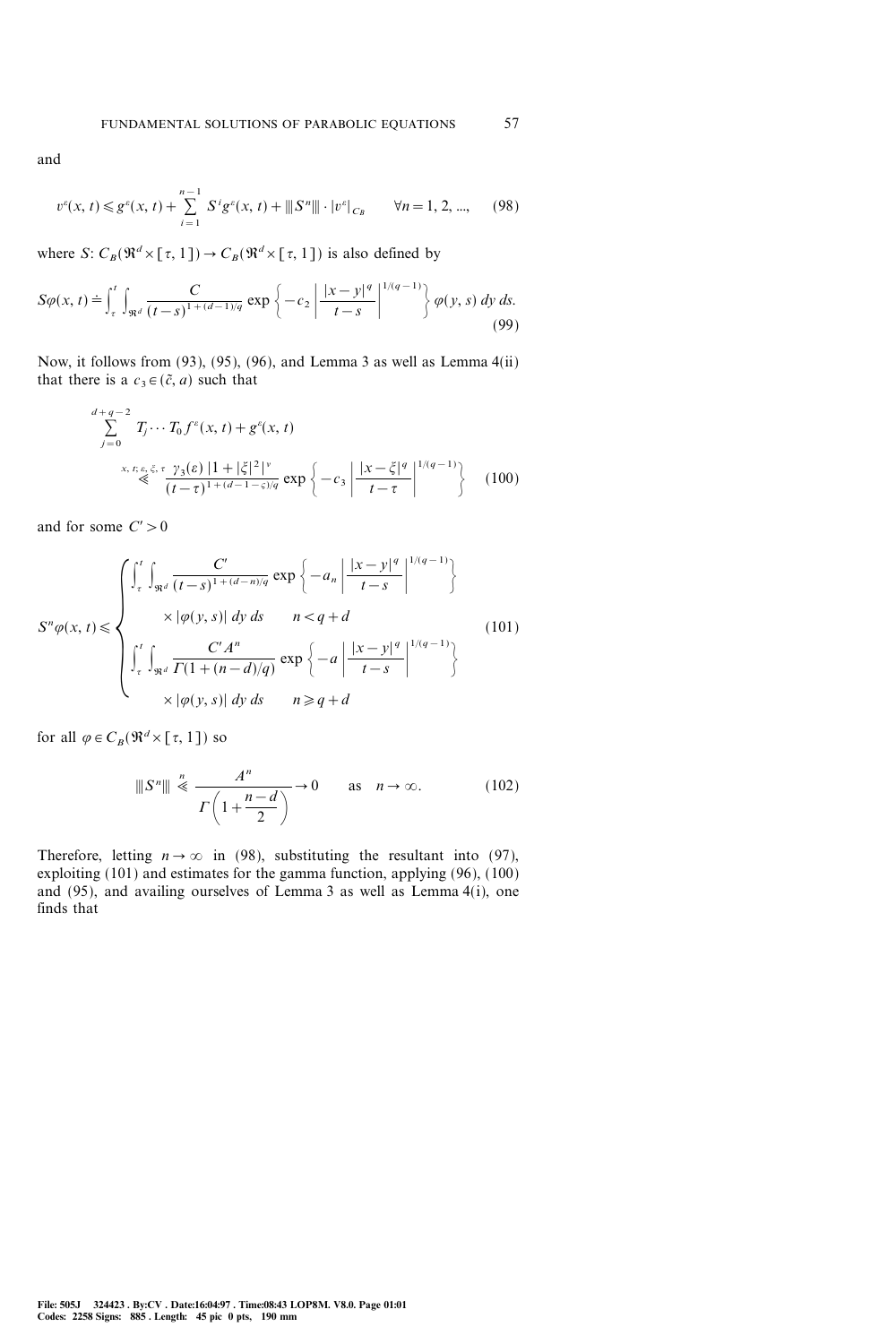$$
u^{\varepsilon}(x, t) \leq f^{\varepsilon}(x, t) + \sum_{j=0}^{d+q-1} \left[ T_j \cdots T_0 f^{\varepsilon}(x, t) + S^j g^{\varepsilon}(x, t) \right]
$$
  
+ 
$$
\int_{\tau}^{t} \int_{\Re^d} \sum_{j=d+q}^{\infty} \frac{C'A^j}{\Gamma\left(1 + \frac{j-d}{q}\right)}
$$
  

$$
\times \exp \left\{-a \left| \frac{|x - y|^q}{t - s} \right|^{1/(q-1)} \right\} g^{\varepsilon}(y, s) dy ds
$$
  

$$
\xrightarrow[x, t; \varepsilon, \xi, \tau]{} \sum_{j=0}^{q} \frac{|x - y|^q}{(t - \tau)^{1 + (d - \varsigma)/q}}
$$
  

$$
\times \exp \left\{-c_3 \left| \frac{|x - \xi|^q}{t - \tau} \right|^{1/(q-1)} \right\} \quad \forall x \in \Re^d, \quad t \in [\tau, 1]. \quad (103)
$$

Piecing everything together, we find by (53–55), the fact  $|1+|z|^2|^{\nu} \ll z^{z, \xi}$  $|1+|\xi|^2|^{\nu} + |z-\xi|^{2\nu}$  for all z,  $\xi \in \Re^d$ , (49), and (103) as well as Lemmas  $5(i)$ , (iii) and  $4(ii)$  that

$$
\left\| \int_{\tau}^{t} \int_{\Re^{d}} \partial_{x}^{b} \hat{Z}(x, t; y, s) [\Phi^{\varepsilon}(y, s; \xi, \tau) - \Phi(y, s; \xi, \tau)] dy ds \right\|
$$
  
\n
$$
\leq \left\| \int_{\tau}^{t} \int_{\Re^{d}} \partial_{x}^{b} \hat{Z}(x, t; y, s) [K^{\varepsilon}(y, s; \xi, \tau) - K(y, s; \xi, \tau)] dy ds \right\|
$$
  
\n
$$
+ \int_{\tau}^{t} \int_{\Re^{d}} \left\| \int_{\sigma}^{t} \int_{\Re^{d}} \partial_{x}^{b} \hat{Z}(x, t; y, s) [K^{\varepsilon}(y, s; z, \sigma) - K(y, s; z, \sigma)] dy ds \right\|
$$
  
\n
$$
\times \|\Phi^{\varepsilon}(z, \sigma; \xi, \tau)\| dz d\sigma
$$
  
\n
$$
+ \int_{\tau}^{t} \int_{\Re^{d}} \|\partial_{x}^{b} \hat{Z}(x, t; y, s) \| u^{\varepsilon}(y, s) dy ds
$$
  
\n
$$
\varepsilon, x, t, \xi, \tau \gamma_{3}(\varepsilon) |1 + |\xi|^{2}|^{\nu} \exp \left\{-\tilde{c} \left| \frac{|x - \xi|^{q}}{t - \tau} \right|^{1/(q - 1)} \right\}
$$
(104)

for all  $\varepsilon \in (0, 1]$ ,  $0 \le |b| < q$ ,  $0 \le \tau \le t \le 1$ , and  $x, \xi \in \mathbb{R}^d$ . Finally, from (58), (57), and (43) of Subsection 3.1, (84) of Subsection 3.2, Lemma 5(iii), the fact that  $(1+|y|^2)^v \ll (1+|\xi|^2)^v + |y-\xi|^{2v}$ , Lemma 4(ii), and (104) it follows that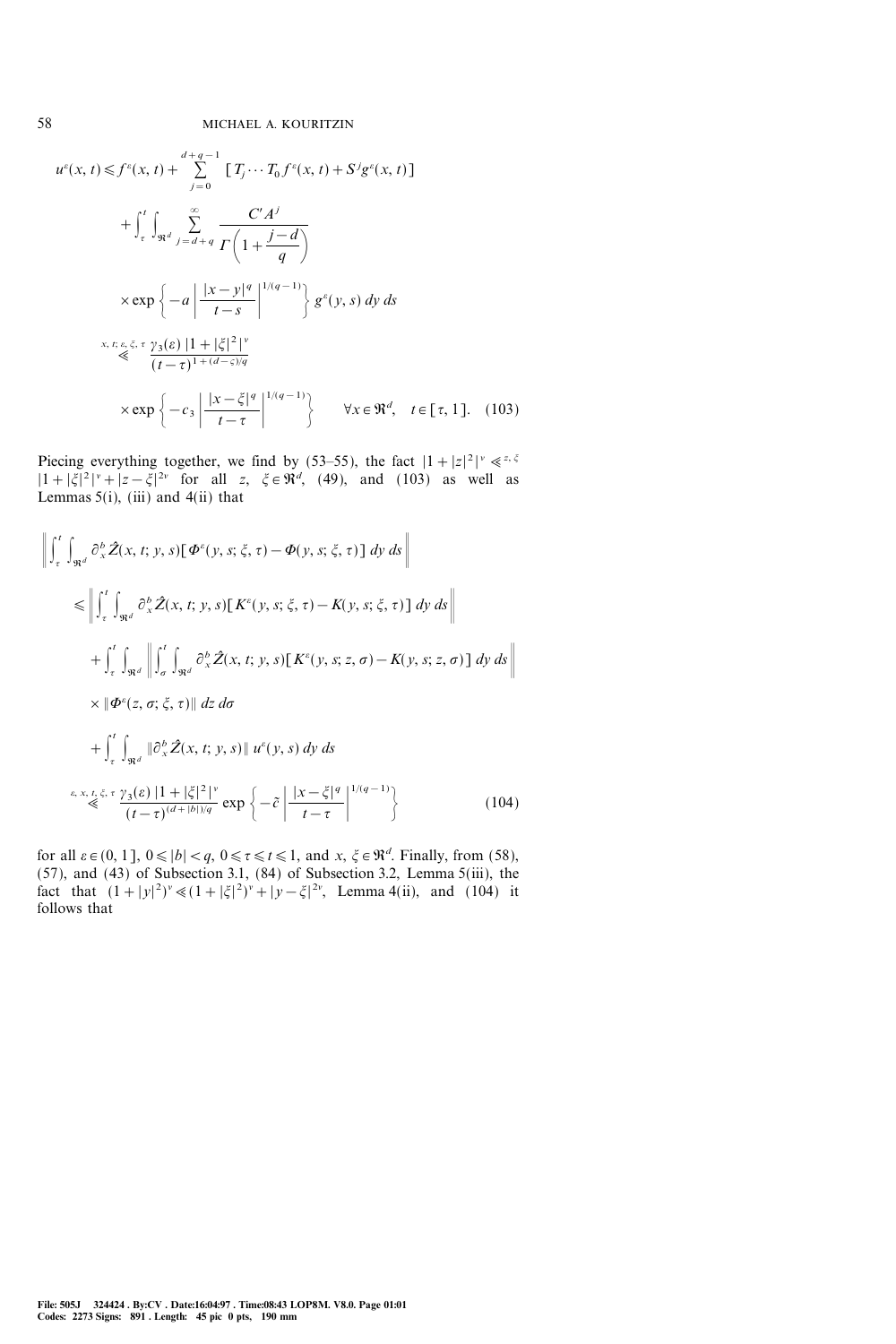$$
\|\partial_x^b [I^c(x, t; \xi, \tau) - I(x, t; \xi, \tau)]\|
$$
  
\n
$$
\leq \|\partial_x^b [ \hat{Z}^c(x, t; \xi, \tau) - \hat{Z}(x, t; \xi, \tau) ]\|
$$
  
\n
$$
+ \int_{\tau}^{t} \int_{\Re^d} \|\partial_x^b [ \hat{Z}^c(x, t; y, s) - \hat{Z}(x, t; y, s)]\| \|\Phi^c(y, s; \xi, \tau)\| dy ds
$$
  
\n
$$
+ \left\| \int_{\tau}^{t} \int_{\Re^d} \partial_x^b \hat{Z}(x, t; y, s) [\Phi^c(y, s; \xi, \tau) - \Phi(y, s; \xi, \tau) ] dy ds \right\|
$$
  
\n
$$
\leq \frac{\gamma(\varepsilon) |1 + |\xi|^2|^{\gamma}}{(t - \tau)^{(d + |b| + \chi)/q}} \exp \left\{-\tilde{c} \left| \frac{|x - \xi|^q}{t - \tau} \right|^{1/(q - 1)} \right\}
$$
(105)

for all  $\varepsilon \in (0, 1]$ ,  $0 \le |b| < q$ ,  $0 \le \tau \le t \le 1$ , and  $x, \xi \in \mathbb{R}^d$ .

# 3.4. Subsidiary Results

Our first lemma is used in Subsection 3.3 to establish  $\phi^{\varepsilon}$ , as defined in (47), converges to 0 in the space of bounded, continuous  $\prod_{|m|, |k| \leq q} \mathscr{C}^{N \times N}$ -valued functions

$$
(C_B(A^1), \sup_{A^1} \|\cdot\|),
$$
  

$$
\Delta^1 \doteq \{(x, t, \xi, \tau) \in \mathfrak{R}^d \times [0, 1] \times \mathfrak{R}^d \times [0, 1] : \tau \le t\}.
$$
 (106)

LEMMA 2. Suppose  $\phi^{\varepsilon}$  is defined as in (47) of Subsection 3.1 and Conditions (C1-5) are satisfied. Then,  $\phi^e \rightarrow 0$  in  $C_B(\Lambda^1)$ .

To ease the notation in the following proof we define

$$
\alpha = \alpha_m \doteq \frac{|m| \wedge (q - \varsigma)}{q} \qquad \text{and} \qquad \beta = \beta_k \doteq \frac{|k| \wedge (q - 1)}{q}, \quad (107)
$$

where  $\varsigma$  is the constant of Condition (C5).

*Proof.* Suppose C,  $c > 0$  are constants such that Lemma 5(i-iv) hold and, as in Subsection 3.1,  $c_1 \in (0, c)$ . Then, it follows from (45), (46), Lemma  $5(i)$ , Conditions (C3) and (C4), and both parts of Lemma 4 that there exist constants  $C_2$ ,  $c_2>0$  such that

$$
\|\psi_{m,k}^{\varepsilon}(x,t;\xi,\tau)\|
$$
  
\n
$$
\leq \exp\left\{-c_2\left|\frac{|x-\xi|^q}{t-\tau}\right|^{1/(q-1)}\right\}\int_{\tau}^{t}\int_{\Re^d}\frac{(t-\tau)^{\alpha+(d/q)}dy\,ds}{(t-s)^{\alpha+(d/q)}(s-\tau)^{\beta+(d/q)}}\times \exp\left\{-c_3\left|\frac{|x-y|^q}{t-s}\right|^{1/(q-1)}-c_3\left|\frac{|y-\xi|^q}{s-\tau}\right|^{1/(q-1)}\right\}
$$
  
\n
$$
\leq C_2(t-\tau)^{1/q}\exp\left\{-c_2\left(\frac{|x-\xi|^q}{t-\tau}\right)^{1/(q-1)}\right\},\tag{108}
$$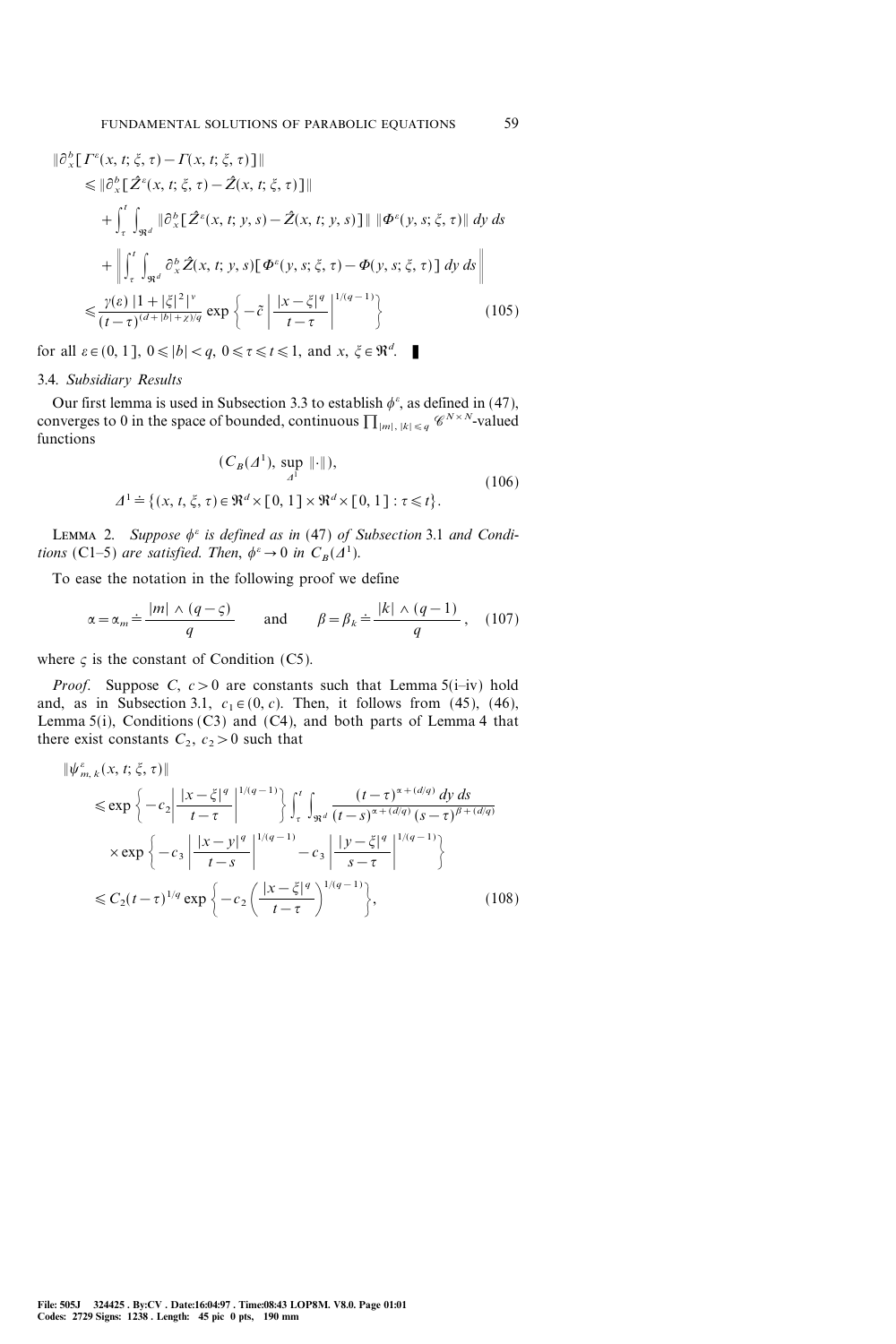for all  $(\varepsilon; x, t; \xi, \tau; m, k)$ , where  $c_3 = c - c_1 - c_2 > 0$ . Now, we show that the functions  $(x, t; \xi, \tau) \rightarrow \psi^{\varepsilon}(x, t; \xi, \tau)$ ,  $0 < \varepsilon \le 1$  are equicontinuous in  $C_B(\Lambda^1)$ . First, we fix arbitrary  $0 \le \tau \le t \le 1$  and  $0 \le \tau' \le t' \le 1$  such that  $t \ge t'$  and claim that (108) implies that

$$
\|\psi^{\varepsilon}(x, t; \xi, \tau)\| + \|\psi^{\varepsilon}(x, t'; \xi, \tau')\|
$$
  
\$\leq 2C\_2 \cdot 2^{1/q} [\vert t - t' \vert^{1/q} + \vert \tau - \tau' \vert^{1/q}]\$ (109)

when  $t' \leq (t + \tau)/2$  or  $\tau' \geq (t + \tau)/2$  or  $\tau \geq (t' + \tau')/2$ . (To show for example the case  $t' \le (t+\tau)/2$  one could consider the subcases  $\tau' \ge \tau$  and  $\tau \geq (t' + \tau')/2$  separately and note that  $(t' + \tau')/2 \geq \tau'$ .) On the other hand; assuming for the moment that there exist  $\hat{c}$ ,  $\hat{C} > 0$  such that

$$
\|d_{\sigma} Y_{m,k}^{\varepsilon}(x,\sigma; y,s;\xi,\tau)\|
$$
  

$$
\leq \begin{cases} \frac{\hat{C}}{(\sigma-\tau)(s-\tau)^{\beta+(d/q)}} \exp\left\{-\hat{c} \left| \frac{|y-\xi|^{q}}{s-\tau} \right|^{1/(q-1)} \right\} & s \leq \frac{\sigma+\tau}{2} \\ \frac{\hat{C}(\sigma-\tau)^{\alpha-\beta}}{(\sigma-s)^{1+\alpha+(d/q)}} \exp\left\{-\hat{c} \left| \frac{|x-y|^{q}}{\sigma-s} \right|^{1/(q-1)} \right\} & s \geq \frac{\sigma+\tau}{2} \end{cases}
$$
(110)

for all x, y,  $\xi \in \mathbb{R}^d$ ,  $0 \le \tau \le s \le \sigma \le 1$ ,  $\varepsilon \in (0, 1]$ ,  $|m|$ ,  $|k| \le q$ ; we would find that

$$
\int_{t'}^{t} \int_{\tau}^{(\sigma + \tau)/2} \int_{\Re^d} \|d_{\sigma} Y^{\varepsilon}(x, \sigma; y, s; \xi, \tau) \| dy ds d\sigma
$$
  
\n
$$
\leq \int_{t'}^{\varepsilon, x, \xi, \tau, t'} \int_{t'}^{t} \frac{1}{\sigma - \tau} \int_0^{(\sigma - \tau)/2} s^{-\beta} ds d\sigma
$$
  
\n
$$
\leq (t - \tau)^{1/q} - (t' - \tau)^{1/q} \leq (t - t')^{1/q}
$$
\n(111)

when  $t' \ge (t + \tau)/2$  and

$$
\int_{t'}^{t'} \int_{(\sigma+\tau)/2}^{t'} \int_{\Re^d} \|d_{\sigma} Y^{\varepsilon}(x, \sigma; y, s; \xi, \tau) \| dy ds d\sigma
$$
\n
$$
\stackrel{\varepsilon, x, \xi, \tau, t, t'}{\leq} \int_{t'}^{t'} \int_{(\sigma+\tau)/2}^{t'} (\sigma-s)^{-\alpha-1} ds (\sigma-\tau)^{\alpha-\beta} d\sigma
$$
\n
$$
\stackrel{\varepsilon, x, \xi, \tau, t, t'}{\leq} \int_{t'}^{t} \left[ (\sigma-t')^{-\alpha} - \left(\frac{\sigma-\tau}{2}\right)^{-\alpha} \right] (\sigma-\tau)^{\alpha-\beta} d\sigma
$$
\n
$$
\stackrel{\varepsilon, x, \xi, \tau, t, t'}{\leq} \int_{t'}^{t} (\sigma-t')^{-(\alpha \vee \beta)} d\sigma \leq (t-t')^{5/q} \tag{112}
$$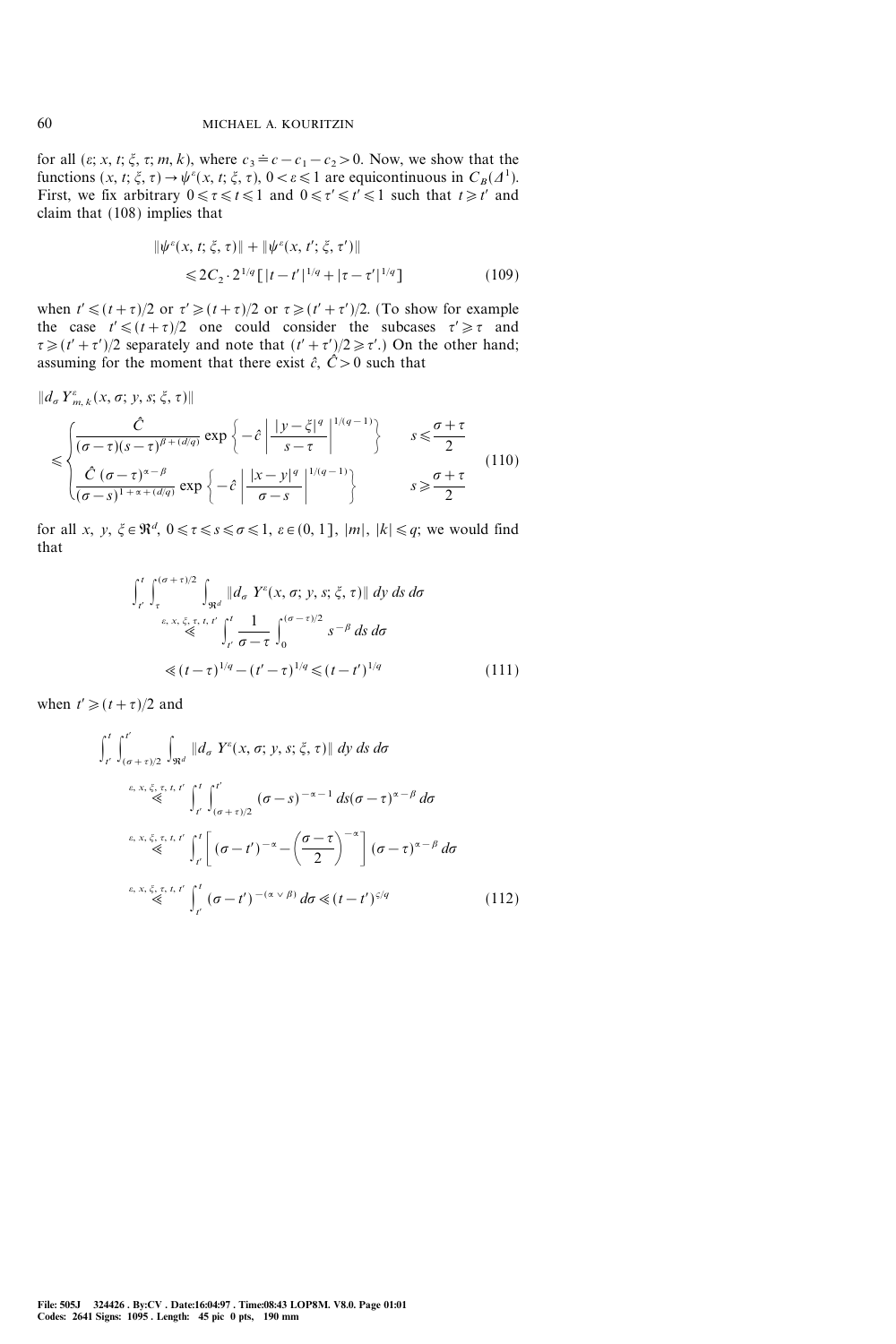when  $t' \ge (t+\tau)/2$ . Furthermore, availing ourselves once again of (95), Conditions (C3–C4), and Lemmas  $5(i)$  and  $4(i)$ , we would find that

$$
\left\| \int_{t'}^{t} \int_{\Re^d} Y^{\varepsilon}(x, t; y, s; \xi, \tau) dy ds \right\| \stackrel{\varepsilon, x, \xi, \tau, t, t'}{\leq} \int_0^{t-t'} \frac{(t-\tau)^{\alpha-\beta}}{s^{\alpha}} ds
$$
  

$$
\leq \int_0^{t-t'} s^{-(\alpha \vee \beta)} ds \leq (t-t')^{\varsigma/q} \qquad (113)
$$

when  $t' \ge (t + \tau)/2$ . Therefore, it would follow from (109) when  $t' \le (t + \tau)/2$ or otherwise from  $(46)$ , and  $(111-113)$  that

$$
\|\psi^{\varepsilon}(x,t;\xi,\tau) - \psi^{\varepsilon}(x,t';\xi,\tau)\| \stackrel{\varepsilon, x, \xi, \tau, t, t'}{\leq} |t - t'|^{s/q} \tag{114}
$$

for all  $\varepsilon \in (0, 1]$  and  $x, \xi \in \mathbb{R}^d$ , if  $0 \le \tau \le t \le 1$ . Moreover, postulating existence of constants  $\hat{c}$ ,  $\hat{C}>0$  such that

$$
\|d_{\sigma} Y_{m,k}^{\varepsilon}(x,t';y,s;\xi,\sigma)\|
$$
  

$$
\leq \begin{cases} \frac{\hat{C}}{(s-\sigma)^{1+\beta+d/q}} \exp\left\{-\hat{c} \left| \frac{|x-\xi|^q}{s-\sigma} \right|^{1/(q-1)} \right\} & s \leq \frac{t'+\sigma}{2} \\ \frac{\hat{C}(t'-\sigma)^{\alpha-\beta-1}}{(t'-s)^{\alpha+d/q}} \exp\left\{-\hat{c} \left| \frac{|x-y|^q}{t'-s} \right|^{1/(q-1)} \right\} & s \geq \frac{t'+\sigma}{2} \end{cases}
$$
(115)

for all  $(\varepsilon; x, t; y, s; \xi, \sigma; m, k)$  and repeating the above arguments, one would find that

$$
\|\psi^{\varepsilon}(x,t';\xi,\tau)-\psi^{\varepsilon}(x,t';\xi,\tau')\| \stackrel{\varepsilon, x,\xi,\tau,\tau',t'}{\ll} |\tau-\tau'|^{5/q} \tag{116}
$$

for all  $\varepsilon \in (0, 1]$  and  $x, \xi \in \mathbb{R}^d$  if  $\tau \le t'$ . Combining (109), (114), and (116), we would find that

$$
\|\psi^{\varepsilon}(x,t;\xi,\tau) - \psi^{\varepsilon}(x,t';\xi,\tau')\| \stackrel{\varepsilon, x, \xi, \tau, \tau', t, t'}{\leq} |t - t'|^{s/q} + |\tau - \tau'|^{s/q} \tag{117}
$$

for all  $\varepsilon \in (0, 1]$ ,  $0 \le \tau \le t \le 1$ ,  $0 \le \tau' \le t' \le 1$ , and  $x, \xi \in \mathbb{R}^d$ . Next; suppose there exist constants  $\hat{c}$ ,  $\hat{C}>0$  such that

$$
\|\partial_{\xi_i} Y^{\varepsilon}_{m,k}(x,t;y+\xi,s;\xi,\tau)\|
$$
  

$$
\leq \hat{C} \frac{\exp\left\{-\hat{c} \left| \frac{|y|^q}{s-\tau} \right|^{1/(q-1)} - \hat{c} \left| \frac{|x-\xi|^q}{t-\tau} \right|^{1/(q-1)} \right\}}{(t-\tau)^{1/q}(s-\tau)^{1+(d-\varsigma)/q}}
$$
(118)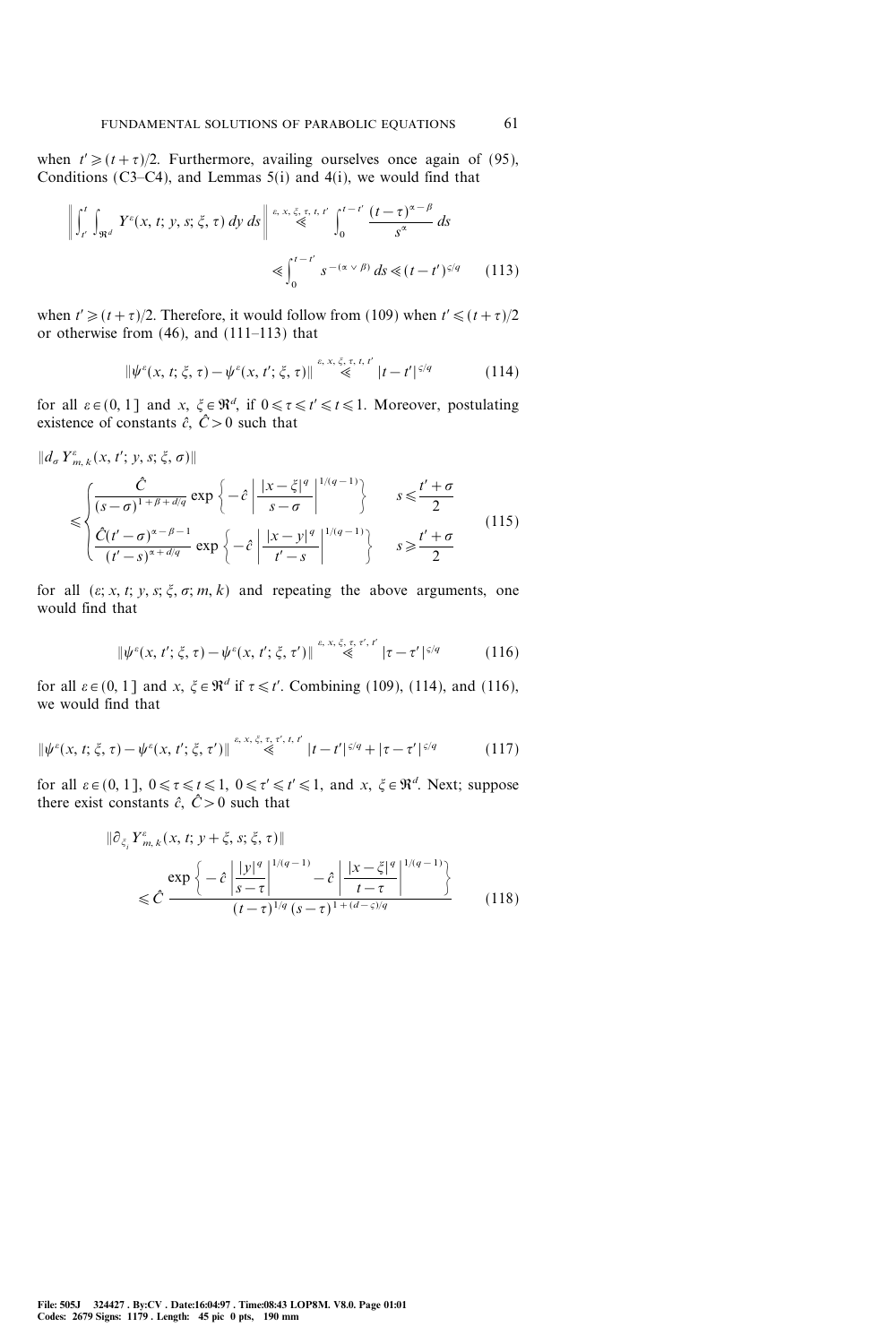for any  $i=1, 2, ..., d$  if  $s \leq (t+\tau)/2$  and  $|k| \geq q-1$ , with  $\zeta$  being the constant of Condition (C5);

$$
\|\partial_{\xi_i} Y^{\varepsilon}_{m,k}(x,t;y,s;\xi,\tau)\|
$$
  
\$\leq \hat{C} \frac{\exp\left\{-\hat{c} \left| \frac{|y-\xi|^q}{s-\tau} \right|^{1/(q-1)} - \hat{c} \left| \frac{|x-\xi|^q}{t-\tau} \right|^{1/(q-1)}\right\}\$  
\$\leq \hat{C} \frac{\exp\left\{-\hat{c} \left| \frac{|y-\xi|^q}{s-\tau} \right|^{1+(d-1)/q} \right\}\$ (119)

for any  $i = 1, 2, ..., d$  if  $s \leq (t + \tau)/2$  and  $|k| < q - 1$ ; or

$$
\|\partial_{\xi_i} Y^{\varepsilon}_{m,k}(x,t;y,s;\xi,\tau)\| \leq \frac{\hat{C}(t-\tau)^{\alpha-\beta-(1/q)}}{(t-s)^{\alpha+(d/q)}} \exp\left\{-\hat{c} \left| \frac{|x-\xi|^q}{t-s} \right|^{1/(q-1)}\right\} \tag{120}
$$

for any  $i = 1, 2, ..., d$  if  $s \geq (t + \tau)/2$ . Then, we would fix  $\xi', \xi \in \mathbb{R}^d$ , define

$$
\xi^{i} \doteq (\xi_{1}, \dots, \xi_{i-1}, \xi'_{i}, \dots, \xi'_{d})^{T}, \qquad i = 0, 1, \dots, d+1,
$$
 (121)

and note that

$$
\begin{aligned} \|\psi_1^{\varepsilon}(x,t;\xi,\tau) - \psi_1^{\varepsilon}(x,t;\xi',\tau)\| \\ &\leq \sum_{i=1}^d \|\psi_1^{\varepsilon}(x,t;\xi^{i+1},\tau) - \psi_1^{\varepsilon}(x,t;\xi^i,\tau)\|. \end{aligned} \tag{122}
$$

However, in the case  $|k| \ge q-1$  and  $\xi_i \ge \xi'_i$ , it would then follow by (46),  $(121)$ ,  $(118)$ , and Hölder's inequality that

$$
\|\psi_{1,m,k}^{\varepsilon}(x,t;\xi^{i+1},\tau)-\psi_{1,m,k}^{\varepsilon}(x,t;\xi^{i},\tau)\|
$$
\n
$$
\leq \int_{0}^{\xi_{i}-\xi_{i}^{\prime}} \int_{\tau}^{(t+\tau)/2} \int_{\Re^{d}} \|\partial_{\xi_{i}} Y_{m,k}^{\varepsilon}(x,t;\gamma+\xi^{i}+u\varepsilon_{i},s;\xi^{i}+u\varepsilon_{i},\tau)\| dy ds du
$$
\n
$$
\leq \int_{0}^{|\xi_{i}-\xi_{i}^{\prime}|} \int_{\tau}^{(t+\tau)/2} \frac{ds}{(t-\tau)^{1/q}(s-\tau)^{1-(\varsigma/q)}}
$$
\n
$$
\times \exp\left\{-c\left|\frac{|x-\xi^{i}-ue_{i}|^{q}}{t-\tau}\right|^{1/(q-1)}\right\} du
$$
\n
$$
\leq \int_{0}^{|\xi_{i}-\xi_{i}^{\prime}|} (t-\tau)^{(\varsigma-1)/q} \left|\frac{|x-\xi^{i}-ue_{i}|^{q}}{t-\tau}\right|^{(\varsigma-1)/q} du
$$
\n
$$
\leq \int_{0}^{|\xi_{i}-\xi_{i}^{\prime}|} |x_{i}-\xi_{i}^{\prime}-u|^{\varsigma-1} du \leq |\xi_{i}-\xi_{i}^{\prime}|^{\varsigma^{2}} \left[\int_{0}^{1} |x_{i}-\xi_{i}^{\prime}-u|^{-1/(1+\varsigma)} du\right]^{1-\varsigma^{2}} dt
$$
\n
$$
\varepsilon, x, t, \tau, \xi, \xi^{\prime} \leq |\xi-\xi^{\prime}|^{\varsigma^{2}} \tag{123}
$$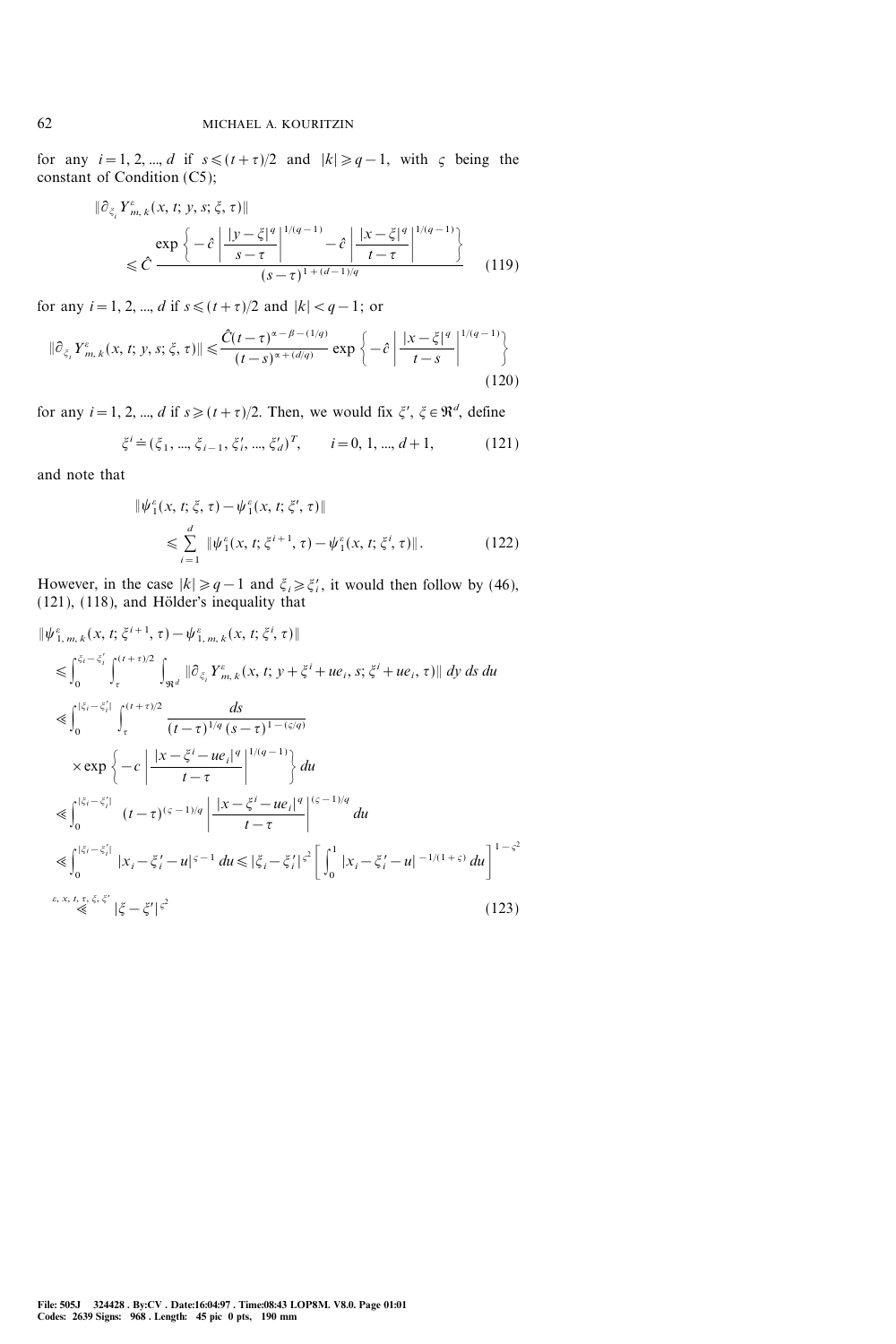for all  $i=1, ..., d$ ,  $\varepsilon \in (0, 1], 0 \le \tau \le t \le 1$ , and  $x, \xi', \xi \in \mathbb{R}^d$  with  $|\xi - \xi'| \le 1$ . The cases  $|k| < q-1$ , and  $|k| \ge q-1$ ,  $\xi_i < \xi'_i$  can be handled similarly if one substitutes (119) for (118) when  $|k| < q-1$ . Moreover, one would find by (46), (120) as well as substitutions of variables that

$$
\|\partial_{\xi_i}\psi_2^{\varepsilon}(x,t;\xi,\tau)\| \leq \int_0^{(t-\tau)/2} \frac{(t-\tau)^{\alpha-\beta-1/q}}{s^{\alpha}}
$$

$$
\times \int_{\Re^d} \frac{1}{s^{d/q}} \exp\left\{-\hat{c} \left|\frac{|y|^q}{s}\right|^{1/(q-1)}\right\} dy \, ds \leq 1 \tag{124}
$$

for all  $i = 1, 2, ..., d$ ,  $0 \le \tau \le t \le 1$ , and  $x, \xi \in \mathbb{R}^d$ . Hence, it follows easily from  $(124)$ , the mean value theorem,  $(122)$  and  $(123)$  that

$$
\|\psi^{\varepsilon}(x,t;\xi,\tau) - \psi^{\varepsilon}(x,t;\xi',\tau)\| \stackrel{\varepsilon, x, \xi, \xi', \tau, t}{\leq} |\xi - \xi'|^{\varsigma^2}
$$
 (125)

for all  $\varepsilon \in (0, 1]$ ,  $0 \le \tau \le t \le 1$ , and  $x, \xi', \xi \in \mathbb{R}^d$  with  $|\xi - \xi'| \le 1$ . Finally; assuming existence of constants  $\hat{C}$ ,  $\hat{c} > 0$  such that

$$
\|\partial_{x_i} Y^{\varepsilon}_{m,k}(x,t;y,s;\xi,\tau)\| \leq \frac{\hat{C}}{(t-\tau)^{1/q} (s-\tau)^{1+(d-1)/q}}
$$

$$
\times \exp\left\{-\hat{c} \left| \frac{|y-\xi|^q}{s-\tau} \right|^{1/(q-1)}\right\} \qquad (126)
$$

for any  $i = 1, 2, ..., d$  if  $s \leq (t + \tau)/2$ ;

$$
\|\partial_{x_i} Y^{\varepsilon}_{m,k}(x,t;y+x,s;\xi,\tau)\|
$$
  

$$
\leq \hat{C} \frac{\exp\left\{-\hat{c} \left| \frac{|y|^q}{t-s} \right|^{1/(q-1)} - \hat{c} \left| \frac{|x-\xi|^q}{t-\tau} \right|^{1/(q-1)} \right\}}{(t-\tau)^{\beta + (1/q) - \alpha} (t-s)^{\alpha + (d/q)}} \qquad (127)
$$

for any  $i=1, 2, ..., d$  if  $s \geq (t+\tau)/2$  and  $|m| \geq q-1$ ; or

$$
\|\partial_{x_i} Y^{\varepsilon}_{m,k}(x,t; y s; \xi, \tau)\|
$$
  

$$
\leq \hat{C} \frac{\exp\left\{-\hat{c} \left| \frac{|x-y|^q}{t-s} \right|^{1/(q-1)} - \hat{c} \left| \frac{|x-\xi|^q}{t-\tau} \right|^{1/(q-1)} \right\}}{(t-\tau)^{\beta-\alpha} (t-s)^{\alpha+(d+1)/q}}
$$
(128)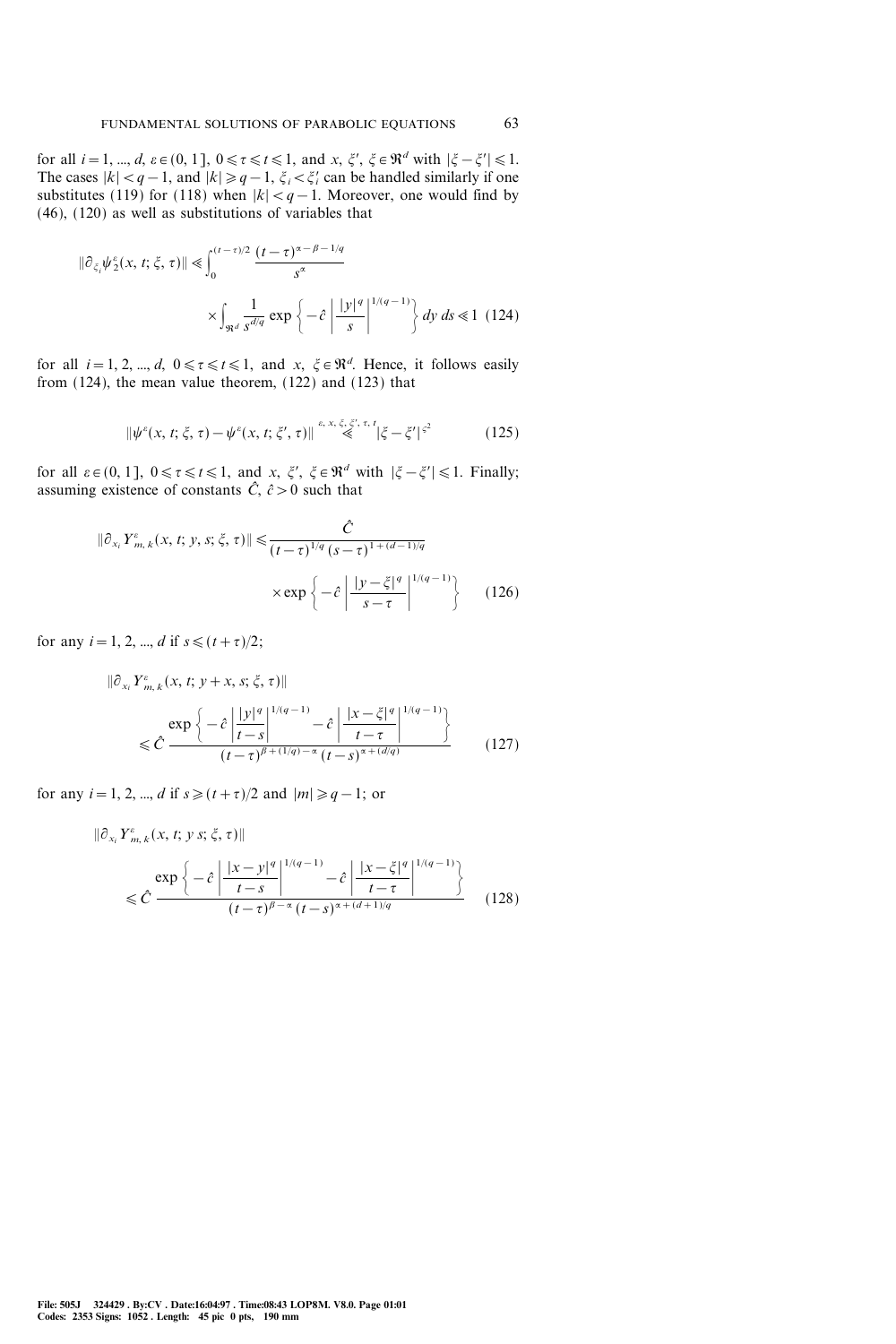for any  $i=1, 2, ..., d$  if  $s\geq (t+\tau)/2$  and  $|m|; one would find by$  $(126-128)$ , and an argument similar to the previous one that

$$
\|\psi^{\varepsilon}(x,t;\xi,\tau) - \psi^{\varepsilon}(x',t;\xi,\tau)\| \stackrel{\varepsilon, x, x', \xi, \tau, t}{\ll} |x - x'|^{\varsigma^2} \tag{129}
$$

for all  $\varepsilon \in (0, 1]$ ,  $0 \le \tau \le t \le 1$ , and  $x, x', \xi \in \mathbb{R}^d$  with  $|x-x'| \le 1$ . Equicontinuity on  $\Delta^1$  follows from (129), (125), and (117) and one can easily adapt the arguments in  $(66-77)$  of Subsection 3.2 (with aid of  $(108)$ ,  $(47)$ , and this equicontinuity) to discover that  $\{\phi^{\varepsilon}, 0 < \varepsilon \leq 1\}$ , defined by (47), is realtively compact in  $C_B(\Lambda^1)$ . To show  $\phi^\varepsilon \to 0$  as  $\varepsilon \to 0$  we only have to show  $\phi_{m,k}^{\varepsilon}(x, t; \xi, \tau) \to 0$  for a dense set of  $(x, t; \xi, \tau; m, k)$ . To do this we note by (47), (46), and the argument used in (108) as well as the dominated convergence theorem that we only have to show

$$
\int_{\tau}^{t} Y_{m,k}^{\varepsilon}(x,t;y,s;\xi,\tau) ds \to 0 \quad \text{as} \quad \varepsilon \to 0 \quad (130)
$$

for almost all  $(x, t; \xi, \tau; y; m, k)$ . Indeed, suppose  $|m| < q$ ,  $|k| = q$ ,  $x \neq y$ and  $y \neq \xi$ . Then, noting by Lemma 5(i) that  $\lim_{s \to t} \partial_x^m \hat{Z}(x, t; y, s) =$  $\lim_{s \to \tau} \partial_{y}^{k} \hat{Z}(y, s; \xi, \tau) = 0$  (pointwise), one finds from integration by parts that

$$
\int_{\tau}^{t} \partial_{x}^{m} \hat{Z}(x, t; y, s) \tilde{A}_{k}\left(y, \xi, \frac{s}{\varepsilon}\right) \partial_{y}^{k} \hat{Z}(y, s; \xi, \tau) ds
$$
\n
$$
= -\int_{\tau}^{t} \partial_{x}^{m} \hat{Z}(x, t; y, s) \int_{\tau}^{s} \tilde{A}_{k}\left(y, \xi, \frac{\sigma}{\varepsilon}\right) d\sigma \partial_{s} \partial_{y}^{k} \hat{Z}(y, s; \xi, \tau) ds
$$
\n
$$
- \int_{\tau}^{t} \partial_{s} \partial_{x}^{m} \hat{Z}(x, t; y, s) \int_{\tau}^{s} \tilde{A}_{k}\left(y, \xi, \frac{\sigma}{\varepsilon}\right) d\sigma \partial_{y}^{k} \hat{Z}(y, s; \xi, \tau) ds \quad (131)
$$

for all  $0 \le \tau \le t \le 1$ . Now, using (43), (83), and (61), we discover that

$$
\partial_s \partial_x^m \hat{Z}(x, t; y, s) = - \sum_{|b| = q} A_k^0(y) \partial_x^{b+m} \hat{Z}(x, t; y, s) \tag{132}
$$

and, adding Condition (C3) and Lemma 5(i), that

$$
\|\partial_s \partial_x^m \hat{Z}(x, t; y, s)\| \stackrel{s}{\leq} \frac{1}{(t-s)^{2 + (d-1)/q}}
$$
  
 
$$
\times \exp\left\{-c \left| \frac{|x-\xi|^q}{t-s} \right|^{1/(q-1)} \right\} \stackrel{s}{\leq} 1 \qquad (133)
$$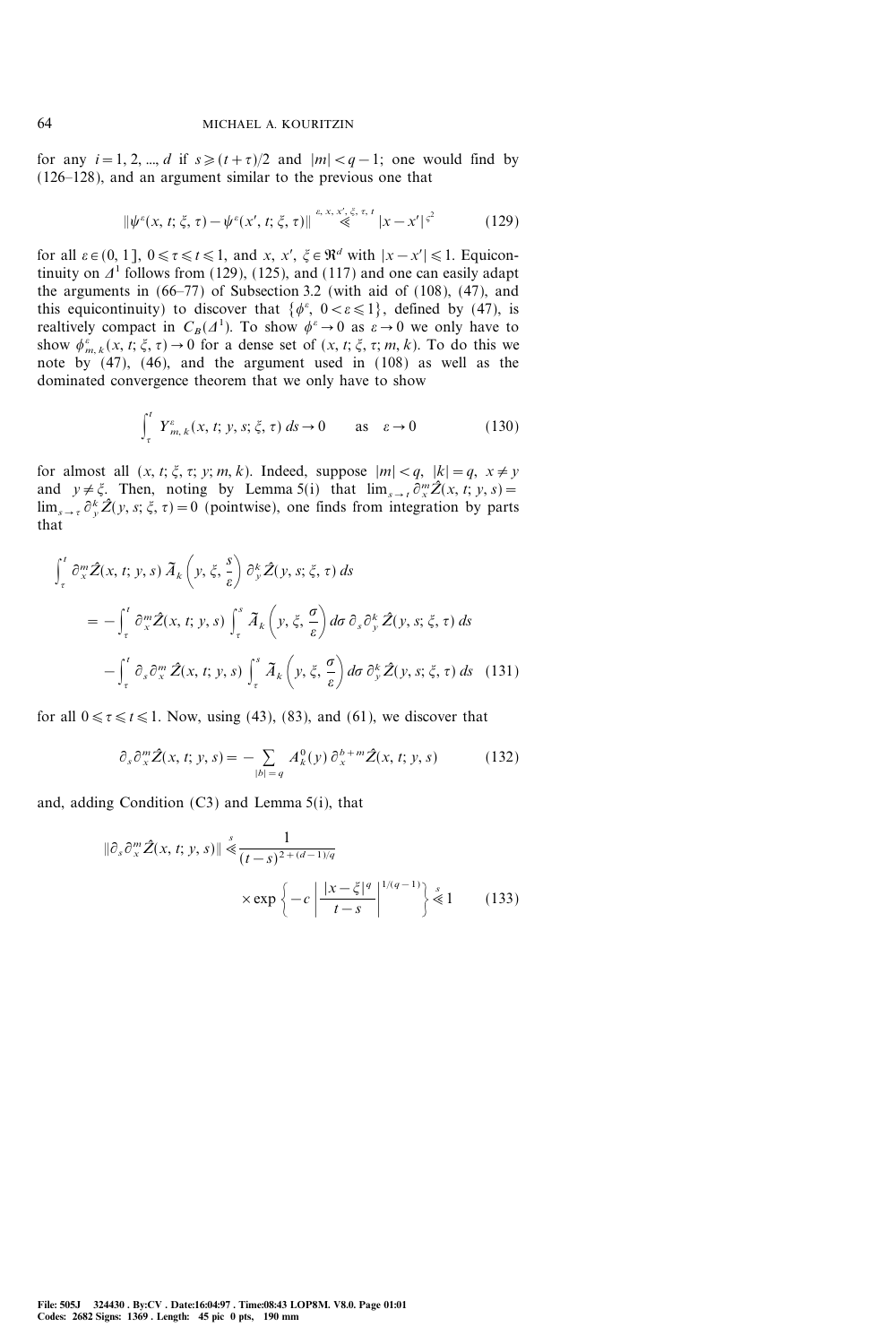(since  $x \neq y$ ). Hence, after creating similar bounds for the other  $\hat{Z}$  terms, we find by such bounds,  $(44)$ ,  $(45)$ ,  $(42)$ ,  $(34)$ , our hypothesis  $(27)$ , and the dominated convergence theorem that

$$
\int_{\tau}^{t} Y_{m,k}^{\varepsilon}(x,t; y, s; \xi, \tau) ds \to 0, \qquad |m| < q, \quad |k| = q \tag{134}
$$

as  $\varepsilon \to 0$  provided  $x \neq y$  and  $y \neq \xi$ . The cases  $|m| < q$ ,  $|k| < q$ ;  $|m| = q$ ,  $|k| < q$ ; and  $|m| = q$ ,  $|k| = q$  are handled similarly and it only remains to establish (110), (115), (118), (119), (120), (126), (127), and (128).

Inasmuch as the proofs of all eight bounds under all combinations of the conditions:  $|m| < q$  or  $|m| = q$ , and  $|k| < q$  or  $|k| = q$  are very similar, we will only prove (110) under the conditions  $|m|=q$ ,  $|k|=q$  and (118) under the conditions  $|m| < q$ ,  $|k| = q$  here. The remaining bounds follow through similar arguments. For (110) with  $|m|=q$ ,  $|k|=q$ , it follows from (45),  $(44)$ , an entirely similar argument to  $(132-133)$ , Lemma 5(iii), Condition (C4), and Lemma 4(i) that there are  $0 < c_1 < c_2 < c$  and  $\hat{c} > 0$  such that

$$
||d_{t} Y_{m,k}^{e}(x, t; y, s; \xi, \tau)||
$$
  
\n
$$
\leq ||A_{m}^{0}(x, y)|| \left\{ ||d_{t} \partial_{x}^{m} \hat{Z}(x, t; y, s)|| + \frac{||\partial_{x}^{m} \hat{Z}(x, t; y, s)||}{t - \tau} \right\}
$$
  
\n
$$
\times \left[ 1 + \left| \frac{|x - \xi|^{q}}{t - \tau} \right|^{1/(q - 1)} \right] \right\} \exp \left\{ c_{1} \left| \frac{|x - \xi|^{q}}{t - \tau} \right|^{1/(q - 1)} \right\}
$$
  
\n
$$
\times \left| \tilde{A}_{k} \left( y, \xi, \frac{s}{\epsilon} \right) \partial_{y}^{k} \hat{Z}(y, s; \xi, \tau) \right| \cdot |t - \tau|^{a + (d/q)}
$$
  
\n
$$
\leq \frac{|x - y|}{(t - s)^{2 + (d/q)}} \exp \left\{ -c \left| \frac{|x - y|^{q}}{t - s} \right|^{1/(q - 1)} \right\}
$$
  
\n
$$
\times \left\{ 1 + \left| \frac{t - s}{t - \tau} \right| \right\} \exp \left\{ c_{2} \left| \frac{|x - \xi|^{q}}{t - \tau} \right|^{1/(q - 1)} \right\}
$$
  
\n
$$
\times \frac{|y - \xi|}{(s - \tau)^{1 + (d/q)}} \exp \left\{ -c \left| \frac{|y - \xi|^{q}}{s - \tau} \right|^{1/(q - 1)} \right\} (t - \tau)^{\alpha + (d/q)}
$$
  
\n
$$
\varepsilon, x, t, y, s, \xi, \tau \frac{(t - \tau)^{\alpha + (d/q)}}{(t - s)^{2 + (d - 1)/q} (s - \tau)^{1 + (d - 1)/q}}
$$
  
\n
$$
\times \exp \left\{ -\hat{c} \left| \frac{|x - y|^{q}}{t - s} \right|^{1/(q - 1)} - \hat{c} \left| \frac{|y - \xi|^{q}}{s - \tau} \right|^{1/(q - 1)} \right\}
$$
(135)

for all  $(\varepsilon; x, t; y, s; \xi, \tau)$  and (110) follows by considering  $s \le (t+\tau)/2$  and  $s \geq (t+\tau)/2$  separately.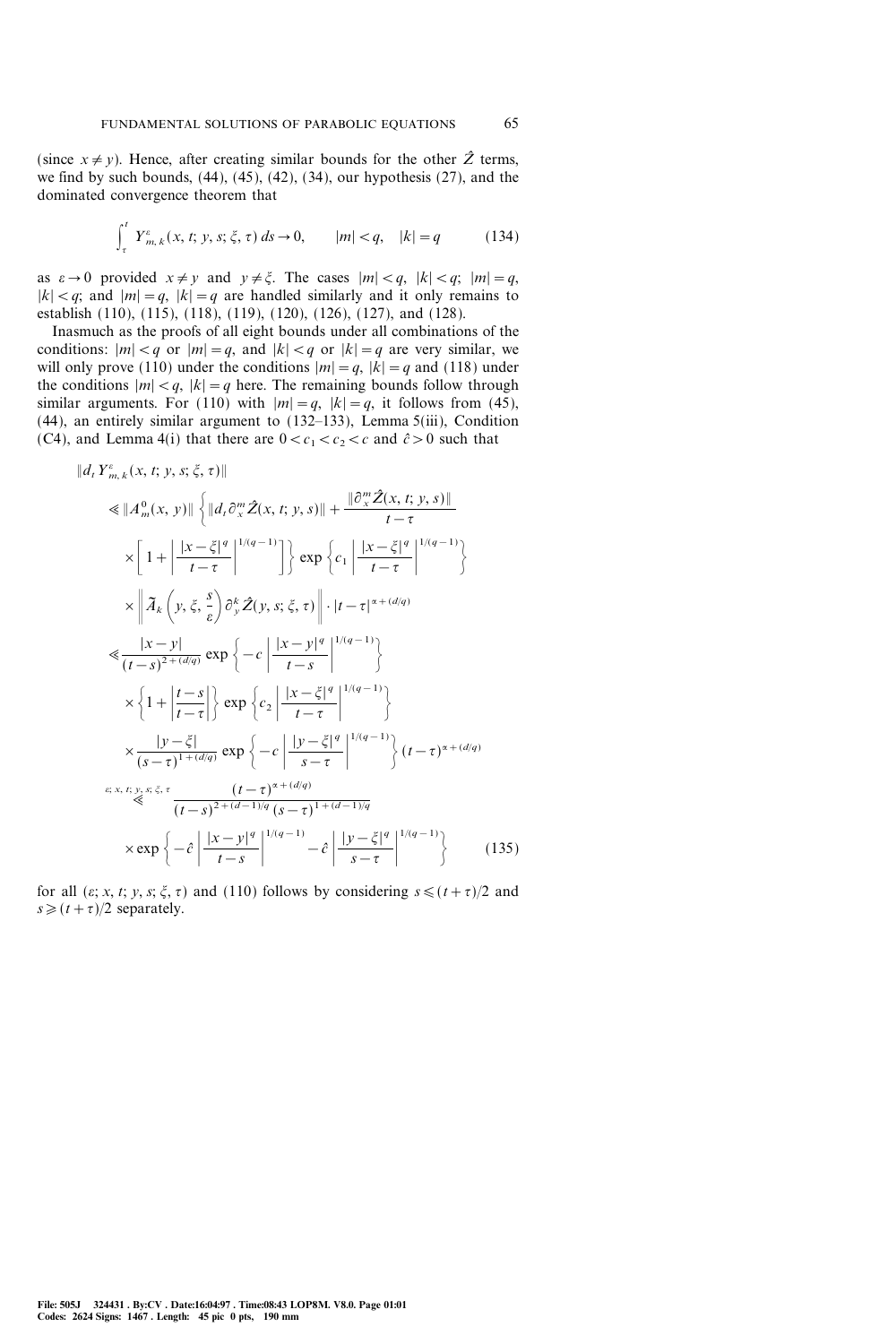Now for (118) with  $|m| < q$ ,  $|k| = q$ , one finds by (42), Conditions (C4) and (C5) as well as Lemma 5(i), (iv) that there are  $0 < c_2 < c$  and C, C' > 0 such that

$$
\left\| \partial_{\xi_i} \left[ \tilde{A}_k \left( y + \xi, \xi, \frac{s}{\varepsilon} \right) \partial_y^k \tilde{Z} (y + \xi, s; \xi, \tau) \right] \right\|
$$
  
\n
$$
\leq \left\| \tilde{A}_k \left( y + \xi, \frac{s}{\varepsilon} \right) - \tilde{A}_k \left( \xi, \frac{s}{\varepsilon} \right) \right\| \left\| \partial_{\xi_i} \partial_y^k \tilde{Z} (y + \xi, s; \xi, \tau) \right\|
$$
  
\n
$$
\times \left\| \partial_{\xi_i} \left[ \tilde{A}_k \left( y + \xi, \frac{s}{\varepsilon} \right) - \tilde{A}_k \left( \xi, \frac{s}{\varepsilon} \right) \right] \right\| \left\| \partial_y^k \tilde{Z} (y + \xi, s; \xi, \tau) \right\|
$$
  
\n
$$
\leq \frac{C |y|^{\varsigma}}{(s - \tau)^{1 + (d/q)}} \exp \left\{ -c \left| \frac{|y|^q}{s - \tau} \right|^{1/(q - 1)} \right\}
$$
  
\n
$$
\leq \frac{C'}{(s - \tau)^{1 + (d - \varsigma)/q}} \exp \left\{ -c_2 \left| \frac{|y|^q}{s - \tau} \right|^{1/(q - 1)} \right\}
$$
(136)

for all x, y,  $\xi \in \mathbb{R}^d$ ,  $0 \le \tau \le s \le 1$  and, defining  $z = x - y - \xi$ ,  $\zeta = y + \xi$ , one finds by Lemma  $5(i)$ , (iv) that

$$
\|\partial_{\xi_i}\partial_x^m \hat{Z}(x, t; y + \xi, s)\|
$$
  
=  $\|\partial_{\zeta_i}\partial_z^m \hat{Z}(z + \zeta, t; \zeta, s) - \partial_{z_i}\partial_z^m \hat{Z}(z + \zeta, t; \zeta, s)\|$   
 $\leq \frac{1}{(t - s)^{(d + |m| + 1)/q}} \exp\left\{-c \left| \frac{|x - y - \xi|^q}{t - s} \right|^{1/(q - 1)}\right\}$  (137)

for all x, y,  $\xi \in \mathbb{R}^d$ ,  $0 \le s \le t \le 1$ . Hence, since  $s \le (t+\tau)/2$  we find by (45), (44), (137), (136), Lemma 5(i), and Lemma 4(i) that there are  $0 < c_1 <$  $c_{3/2} < c_2 < c$  and  $\hat{c} > 0$  such that

$$
\|\partial_{\xi_i} Y^{\varepsilon}_{m,k}(x,t;y+\xi,s;\xi,\tau)\|
$$
\n
$$
= (t-\tau)^{\alpha+(d/q)}
$$
\n
$$
\|\partial_{\xi_i} \left\{\partial_x^m \hat{Z}(x,t;y+\xi,s) \tilde{A}_k \left(y+\xi,\xi,\frac{s}{\varepsilon}\right) \partial_y^k \hat{Z}(y+\xi,s;\xi,\tau)\right\}
$$
\n
$$
\times \exp\left\{c_1 \left|\frac{|x-\xi|^q}{t-\tau}\right|^{1/(q-1)}\right\}\right\|
$$
\n
$$
\varepsilon; x, t; y, s; \xi, \tau
$$
\n
$$
\frac{(t-\tau)^{\alpha+(d/q)}}{(t-s)^{(d+|m|)/q} (s-\tau)^{1+(d-\varsigma)/q}} \left[\frac{1}{(t-s)^{1/q}} + 1 + \frac{1}{(t-\tau)^{1/q}}\right]
$$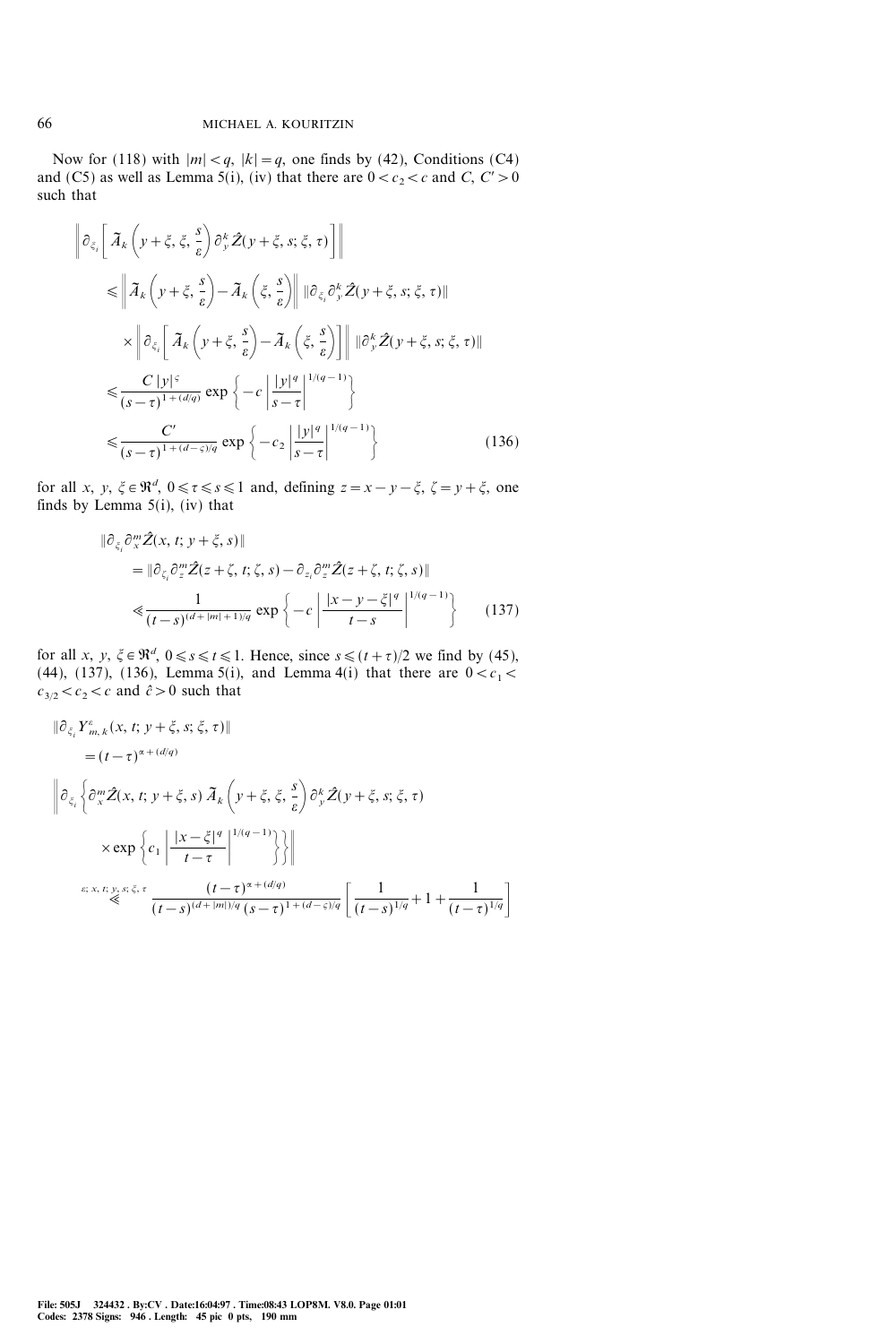$$
\times \exp\left\{-c\left|\frac{|x-\xi-y|^q}{t-s}\right|^{1/(q-1)} - c_2\left|\frac{|y|^q}{s-\tau}\right|^{1/(q-1)}\right\}
$$

$$
+ c_{3/2} \left|\frac{|x-\xi|^q}{t-\tau}\right|^{1/(q-1)}\right\}
$$

$$
\overset{\varepsilon; x, t, y, s; \xi, \tau}{\ll} \frac{1}{(t-\tau)^{1/q} (s-\tau)^{1+(d-\varsigma)/q}}
$$

$$
\times \exp\left\{-\hat{c}\left|\frac{|y|^q}{s-\tau}\right|^{1/(q-1)} - \hat{c}\left|\frac{|x-\xi|^q}{t-\tau}\right|^{1/(q-1)}\right\} \tag{138}
$$

for all  $\varepsilon \in (0, 1]$ , x, y,  $\xi \in \mathbb{R}^d$ , and  $0 \le \tau \le s \le t \le 1$  such that  $s \le (t + \tau)/2$ .

LEMMA 3. Suppose n is a positive integer;  $\tau$ , C,  $c_2$ , a, and  $\{a_i\}_{i=1}^{q+d}$  are non-negative constants satisfying  $0 < a < a_{i+1} < a_i < c_2$  for all  $i = 1, ..., q+1$  $d-1$ ; and  $(U, \mathcal{D}(U))$  is the operator on the vector space of continuous functions on  $\mathfrak{R}^d \times [\tau, 1]$  defined by

$$
U\varphi(x,t) \doteq \int_{\tau}^{t} \int_{\Re^d} \frac{C}{(t-\sigma)^{1+(d-1)/q}}
$$
  
 
$$
\times \exp \left\{-c_2 \left| \frac{|x-z|^q}{t-\sigma} \right|^{1/(q-1)} \right\} \varphi(z,\sigma) dz d\sigma \qquad (139)
$$

for all  $\varphi \in \mathscr{D}(U)$ ,  $t \in [\tau, 1]$ .  $x \in \mathbb{R}^d$ ,  $\mathscr{D}(U)$  being an appropriately defined domain. Then; for any  $\varphi \in \mathscr{D}(U)$  such that  $U^m \varphi \in \mathscr{D}(U)$  for  $m=1, 2, ..., n-1$ ; we find that

$$
U^{n}\varphi(x,t) \leqslant \begin{cases} \int_{\tau}^{t} \int_{\Re^{d}} \frac{B^{n}}{(t-s)^{1+(d-n)/q}} \exp\left\{-a_{n} \left| \frac{|x-y|^{q}}{t-s} \right|^{1/(q-1)}\right\} \\ \times |\varphi(y,s)| dy ds \qquad n < q + d \\ \int_{\tau}^{t} \int_{\Re^{d}} \frac{B' A^{n}(t-s)^{(n-d)/q-1}}{\Gamma(1+(n-d)/q)} \exp\left\{-a \left| \frac{|x-y|^{q}}{t-s} \right|^{1/(q-1)}\right\} \\ \times |\varphi(y,s)| dy ds \qquad n \geqslant q + d \end{cases} \tag{140}
$$

for all  $t \in [\tau, 1]$ ,  $x \in \mathbb{R}^d$ ; where  $B > 0$  does not depend on x, t or  $\varphi$ ;  $B' \doteq B^{q+d}$ ; and  $A \doteq [C \cdot \int_{\Re^d} \exp\{-(c_2-a) |z|^{q/(q-1)}\} dz \cdot \Gamma(1/2p)] \vee 1$ .

*Proof.* (140) holds for  $n=1$  so we assume that it holds for all  $1 \le n \le n_0 < q+d$ . Then, we find by (139), (140), and Lemma 4(ii) that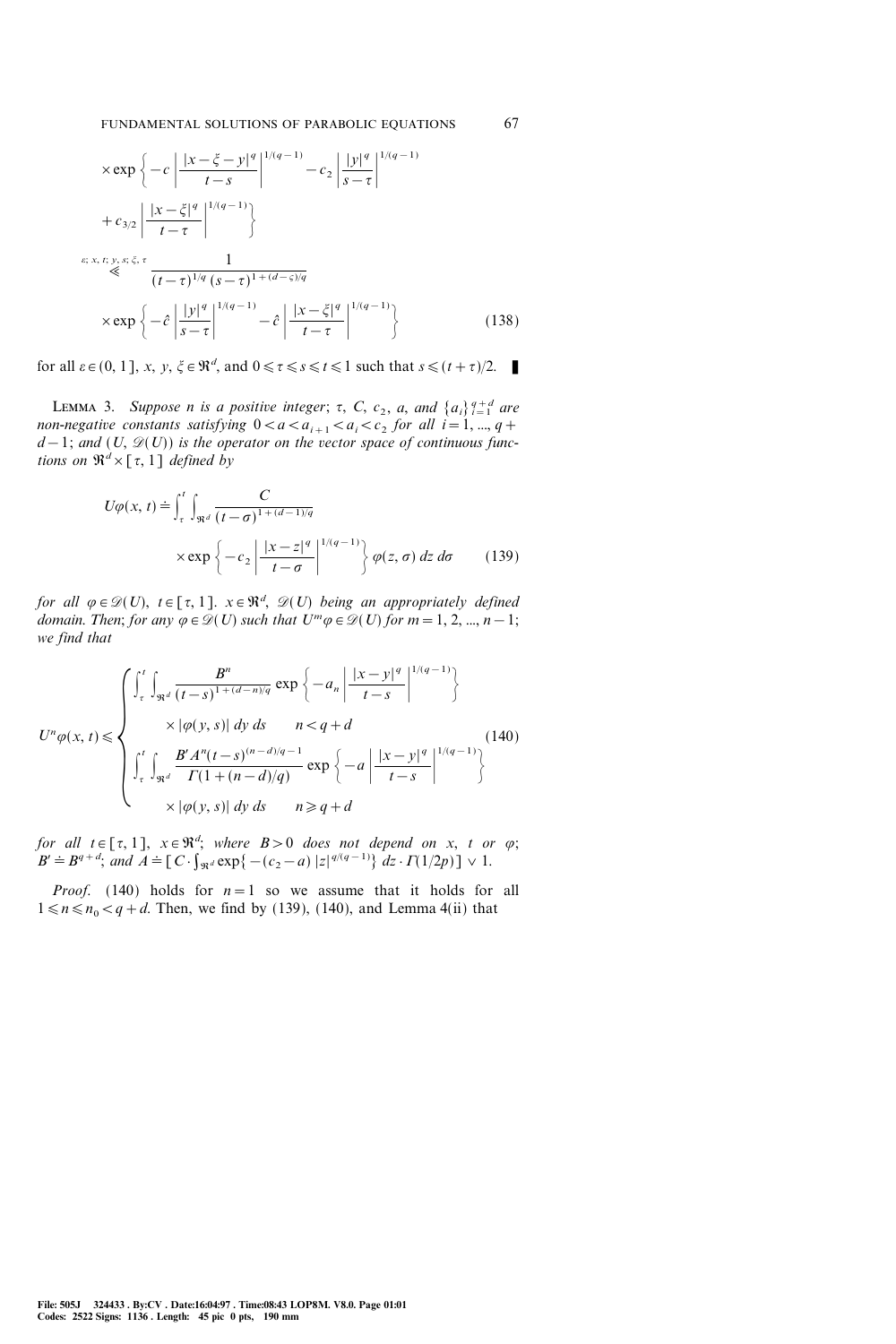$$
U^{n_0+1}\varphi(x, t) \leq U\left(\int_{\tau}^{\sigma}\int_{\Re^d} \frac{B^{n_0}|\varphi(y, s)|}{(\sigma - s)^{1 + (d - n_0)/q}}\right)
$$
  
\n
$$
\times \exp\left\{-a_{n_0}\left|\frac{|z - y|^q}{\sigma - s}\right|^{1/(q - 1)}\right\} dy ds\right)(x, t)
$$
  
\n
$$
\leq \int_{\tau}^{t} \int_{\Re^d} \int_{s}^{t} \int_{\Re^d} \frac{dz d\sigma dy ds C B^{n_0}|\varphi(y, s)|}{(t - \sigma)^{1 + (d - 1)/q} (\sigma - s)^{1 + (d - n_0)/q}}
$$
  
\n
$$
\times \exp\left\{-c_2\left|\frac{|x - z|^q}{t - \sigma}\right|^{1/(q - 1)} - a_{n_0}\left|\frac{|z - y|^q}{\sigma - s}\right|^{1/(q - 1)}\right\}
$$
  
\n
$$
\leq \int_{\tau}^{t} \int_{\Re^d} \frac{B^{n_0 + 1}}{(t - s)^{1 + (d - n_0 - 1)/q}}
$$
  
\n
$$
\times \exp\left\{-a_{n_0 + 1}\left|\frac{|x - y|^q}{t - s}\right|^{1/(q - 1)}\right\} |\varphi(y, s)| dy ds \quad (141)
$$

for all  $t \in [\tau, 1]$ ,  $x \in \mathbb{R}^d$  provided  $B > C$  is large enough. Moreover, if (140) holds for all  $1 \le n \le n_0$  with  $n_0 \ge q+d$  then by (139), (140), and Lemma 4(i), it follows that

$$
U^{n_0+1}\varphi(x,t) \leq U \int_{\tau}^{\sigma} \int_{\Re^d} \frac{B'A^{n_0} |\sigma - s|^{(n_0-d-q)/q}}{\Gamma(1 + \frac{n_0-d}{q})}
$$
  
\n
$$
\times \exp \left\{-a \left| \frac{|z - y|^q}{\sigma - s} \right|^{1/(q-1)} \right\} |\varphi(y,s)| dy ds(x,t)
$$
  
\n
$$
\leq \int_{\tau}^{t} \int_{\Re^d} \int_{s}^{t} \int_{\Re^d} \exp \left\{- (c_2 - a) \left| \frac{|z|^q}{t - \sigma} \right|^{1/(q-1)} \right\} \frac{CB'A^{n_0} dz}{(t - \sigma)^{d/q}}
$$
  
\n
$$
\times \frac{(\sigma - s)^{(n_0-d-q)/q} d\sigma}{(t - \sigma)^{1-(1/q)} \Gamma(1 + \frac{n_0-d}{q})}
$$
  
\n
$$
\times \exp \left\{-a \left| \frac{|x - y|^q}{t - s} \right|^{1/(q-1)} \right\} |\varphi(y,s)| dy ds
$$
  
\n
$$
\leq \int_{\tau}^{t} \int_{\Re^d} \frac{B'A^{n_0+1}(t - s)^{(n_0+1-d-q)/q}}{\Gamma(1 + \frac{n_0+1-d}{q})}
$$
  
\n
$$
\times \exp \left\{-a \left| \frac{|x - y|^q}{t - s} \right|^{1/(q-1)} \right\} |\varphi(y,s)| dy ds. \quad (142)
$$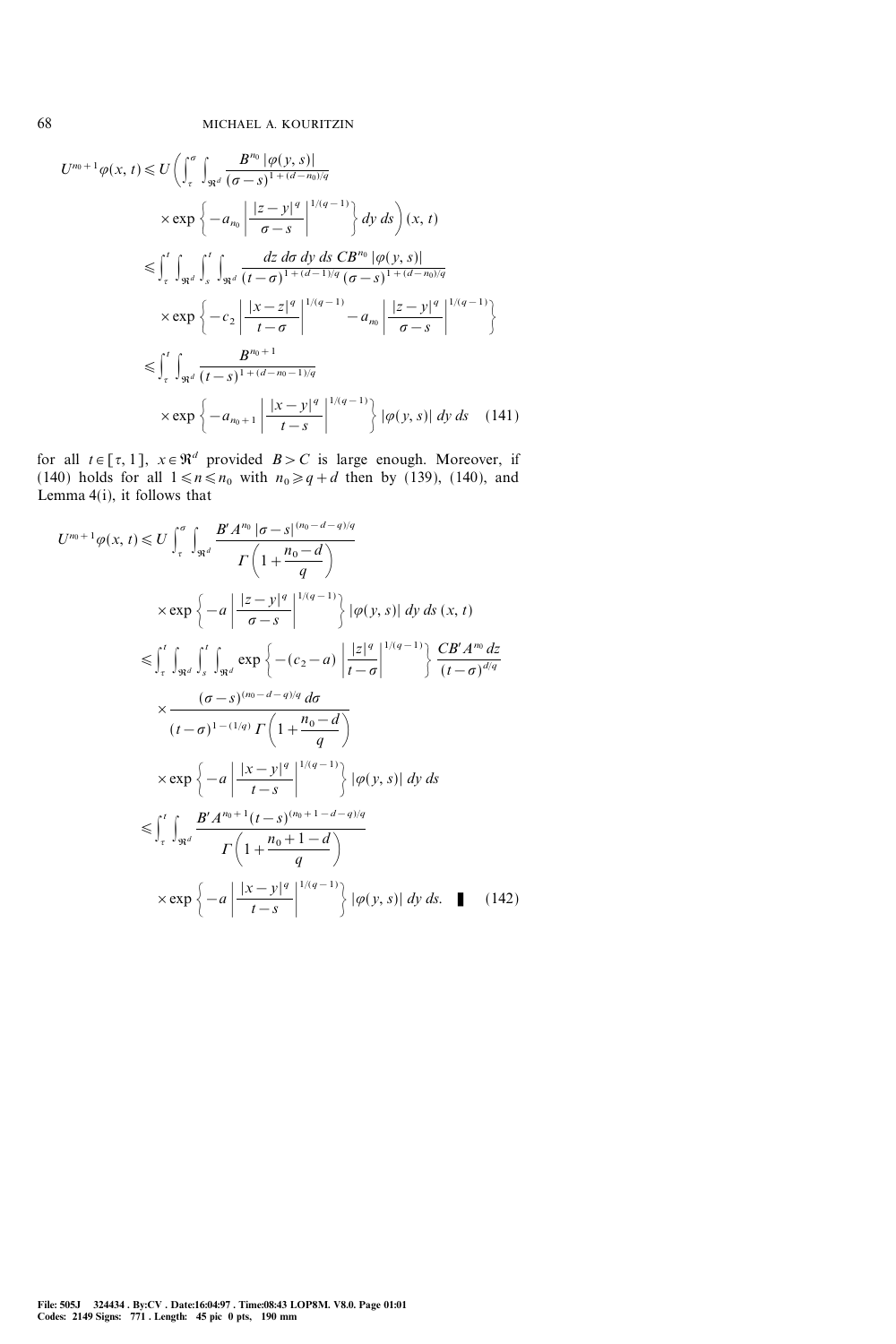The following lemma is used throughout Subsections 3.3 and 3.4. Part (i) follows inter alia from the proof of Theorem 2 (see the equation following Equation (4.15) on p. 254) in Friedman [6]. Part (ii) is a simple consequence of Lemma 7 p. 253 of Friedman [6].

LEMMA 4. Let  $0 \le \alpha$ ,  $\beta < 1$ , q be an even positive integer,

$$
f(y, s; z, \sigma) \doteq \left| \frac{|y|^q}{s} \right|^{1/(q-1)} + \left| \frac{|z|^q}{\sigma} \right|^{1/(q-1)} \qquad \forall y, \ z \in \mathfrak{R}^d, \ s, \ \sigma > 0 \tag{143}
$$

and  $J_a \doteq J_a(x, t; \xi, \tau)$  be defined by

$$
J_a \doteq \int_{\tau}^{t} \int_{\Re^d} \frac{dy \, ds}{(t-s)^{(d/q)+\alpha} (s-\tau)^{(d/q)+\beta}} \exp\{-a \, f(x-y, \ t-s; \ y-\xi, \ s-\tau)\}
$$

for all  $a>0$ ,  $x, \xi \in \mathbb{R}^d$  and  $0 \leq \tau \leq t \leq 1$ . Then,

(i) 
$$
f(y, s; z, \sigma) \ge \left| \frac{|y+z|^q}{s+\sigma} \right|^{1/(q-1)}
$$
  $\forall y, z \in \mathbb{R}^d, s, \sigma > 0$  (144)

and for any  $0 < a' < a$  there exists a  $M_{a'} = M_{a', a, \beta} > 0$  such that

(ii) 
$$
J_a \le \frac{M_{a'}}{(t-\tau)^{(d/q)+\alpha+\beta-1}} \exp\left\{-a'\left|\frac{|x-\xi|^q}{t-\tau}\right|^{1/(q-1)}\right\}
$$
 (145)

for all  $0 \le \tau \le t \le 1$ , and  $x, \xi \in \mathbb{R}^d$ .

LEMMA 5. Suppose Conditions (C1-C4) of Section 2 are satisfied and  $V^{\varepsilon}$ , V are as defined in (60) and (61). Then, there exist  $\lambda$ ,  $K>0$  independent of  $\varepsilon \in (0, 1], 0 \leq \tau \leq t \leq 1, \zeta = \alpha + i\beta \in \mathscr{C}^d$ , and  $y \in \mathfrak{R}^d$  such that

$$
\|V^{\varepsilon}(t,\tau; y,\zeta)\| \vee \|V(t,\tau; y,\zeta)\| \leq K \exp\bigl\{\bigl[\lambda\,|\beta|^q - \delta\,|\alpha|^q\bigr](t-\tau)\bigr\},\qquad(146)
$$

where  $\delta > 0$  is the constant of (35). Moreover,  $\hat{Z}$ ,  $\hat{Z}^{\varepsilon}$ , K, K $^{\varepsilon}$ ,  $\Phi$ , and  $\Phi^{\varepsilon}$ , as defined in  $(43)$  and  $(51–54)$ , exist as continuous function on

$$
\varDelta^1 \doteq \{ (x, t, \xi, \tau) \in \Re^d \times [0, 1] \times \Re^d \times [0, 1] : \tau < t \},\tag{147}
$$

 $\hat{Z}$  and  $\hat{Z}^{\varepsilon}$  are continuously differentiable to any order with respect x, and there exist c,  $C>0$  independent of  $(x, t; \xi, \tau; j, a)$  and  $\varepsilon$  such that

$$
\begin{aligned} \text{(i)} \qquad & \|\partial_x^{\alpha}\hat{Z}(x,t;\xi,\tau)\| \vee \|\partial_x^{\alpha}\hat{Z}^{\varepsilon}(x,t;\xi,\tau)\| \\ &\leqslant \frac{C}{(t-\tau)^{(d+|a|)/q}} \exp\left\{-c\left|\frac{|x-\xi|^q}{t-\tau}\right|^{1/(q-1)}\right\} \end{aligned} \tag{148}
$$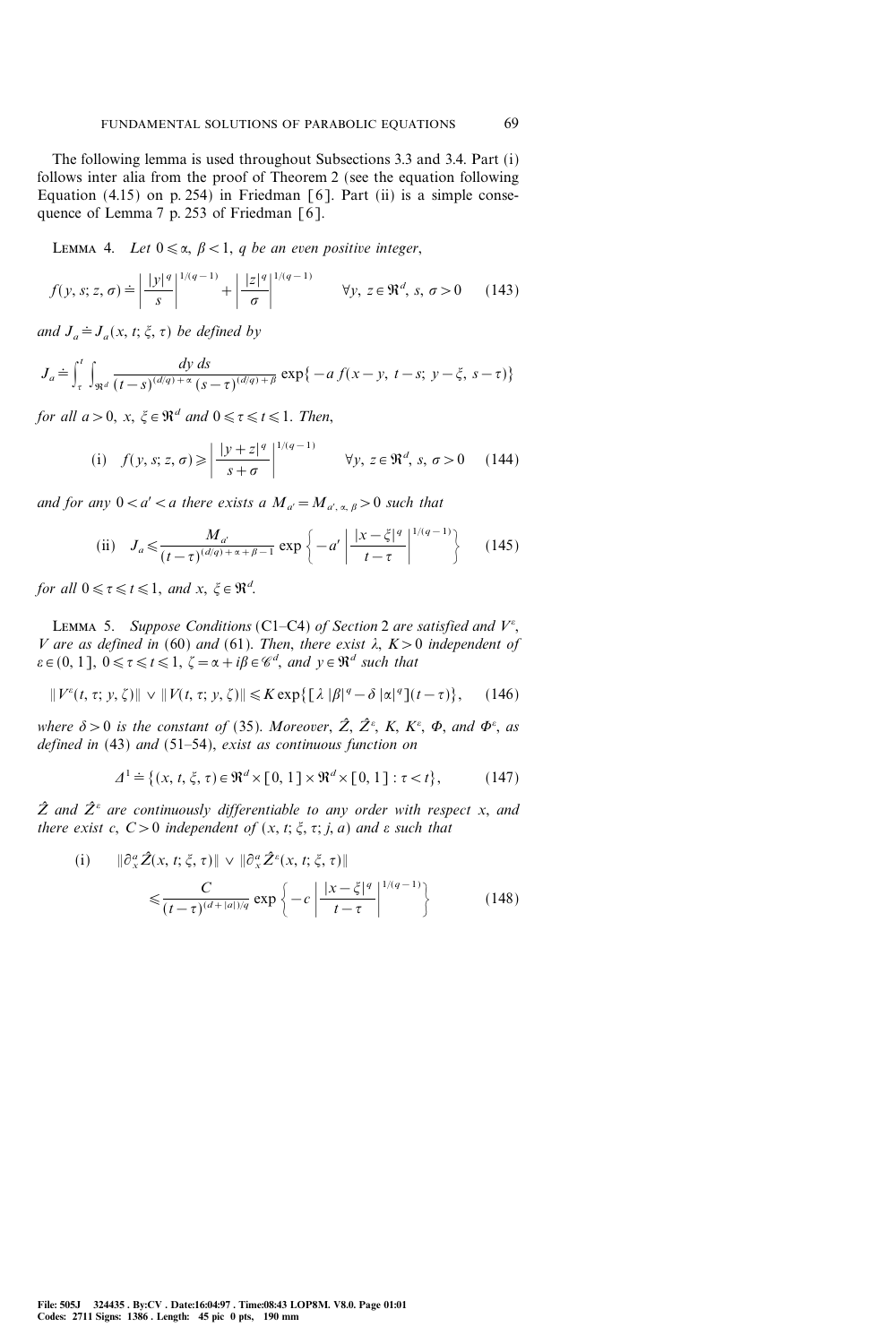(ii)  $\|K(x, t; \xi, \tau)\| \vee \|K^{\varepsilon}(x, t; \xi, \tau)\|$ 

$$
\leq \frac{C}{(t-\tau)^{1+(d-1)/q}} \exp\left\{-c\left|\frac{|x-\xi|^q}{t-\tau}\right|^{1/(q-1)}\right\} \qquad (149)
$$

(iii)  $\|\Phi(x, t; \xi, \tau)\| \vee \|\Phi^{\varepsilon}(x, t; \xi, \tau)\|$ 

$$
\leqslant \frac{C}{(t-\tau)^{1+(d-1)/q}} \exp\left\{-c\left|\frac{|x-\xi|^q}{t-\tau}\right|^{1/(q-1)}\right\} \qquad (150)
$$

(iv)  $\|\partial_{\xi_j}\partial_x^a \hat{Z}(x+\xi, t; \xi, \tau)\|$ 

$$
\leqslant \frac{C}{(t-\tau)^{(d+|a|)/q}} \exp\left\{-c\left|\frac{|x|^q}{t-\tau}\right|^{1/(q-1)}\right\} \tag{151}
$$

for all  $(x, t, \xi, \tau) \in \Delta^1$ ,  $\varepsilon \in (0, 1]$ ,  $j = 1, ..., d$  and  $0 \leq |a| \leq 2q$  (say).

*Proof.* Suppose we showed that there is a constant  $\lambda' > 0$  such that

$$
||V^{\varepsilon}(t,\tau; y,\zeta)||^{2} \leq N \exp\{[\lambda' ||\beta|^q - \delta |\alpha|^q](t-\tau)\}
$$
 (152)

for all  $(x, t, \xi, \tau) \in \Delta^1$ ,  $0 \le \tau \le t \le 1$ ,  $y \in \Re^d$ ,  $\zeta = \alpha + i\beta$ , and  $\varepsilon \in (0, 1]$ . Then, a similar bound for V could be established by elementary methods and  $(146)$  would follow. Furthermore, since the theory on pp. 245–246 of [6] does not require Assumption (A) of the introduction once (146) has been established,  $(i)$  above would follow.  $(ii)$  would follow from  $(i)$ ,  $(51–52)$ , and Conditions  $(C3-C4)$  and (iv) would follow from Condition  $(C4)$  and  $(3.11)$ of Friedman [6]. Finally, (iii) would result from (ii) and the development on pp. 252–255 (top) of Friedman  $[6]$ . Hence, it only remains to show (152).

To establish (152) we adapt the method of Agarwal and Gupta [1] pp. 174–5. Thus, we define the norm

$$
\|B\| = \sqrt{\sum_{m,n=1}^{N} |B_{m,n}|^2},
$$
\n(153)

 $B_{m,n}$  representing the  $(m, n)$ th element of B, for all  $\mathscr{C}^{N\times N}$ -matrices B and let

$$
R^{\varepsilon}(t, \tau, y, \zeta) = \text{Re}[V^{\varepsilon}(t, \tau; y, \zeta)],
$$
  
\n
$$
I^{\varepsilon}(t, \tau, y, \zeta) = \text{Im}[V^{\varepsilon}(t, \tau; y, \zeta)]
$$
\n(154)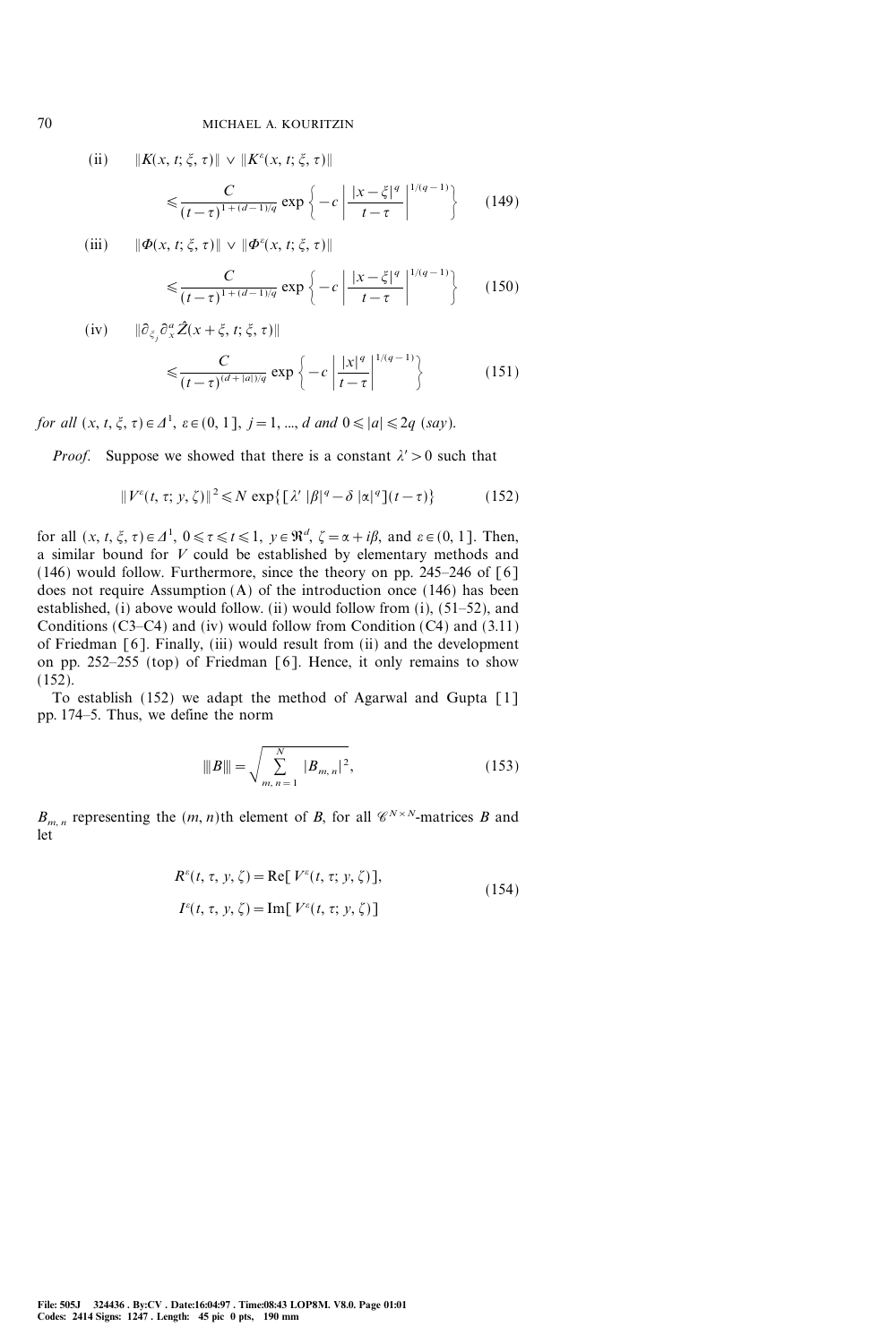so  $V^{\varepsilon} = R^{\varepsilon} + iI^{\varepsilon}$ . Then; suppressing the dependence on  $(y, \zeta)$  for  $V^{\varepsilon}$ ,  $R^{\varepsilon}$ ,  $I^{\varepsilon}$ ; recalling definition (60); letting

$$
\mathscr{A}(s) = \sum_{|k|=q} A_k(y, s)(i\zeta)^k; \tag{155}
$$

and utilizing properties of symmetric and skew-symmetric matrices; one finds that

$$
\|V^{\varepsilon}(t,\tau)\|^{2} - \|V^{\varepsilon}(t',\tau)\|^{2}
$$
  
\n
$$
= 2 \sum_{m,n} \int_{t'}^{t} [R_{m,n}^{\varepsilon}(s,\tau)\{Re[\mathcal{A}(s/\varepsilon) V^{\varepsilon}(s,\tau)]\}_{m,n} + I_{m,n}^{\varepsilon}(s,\tau)\{Im[\mathcal{A}(s/\varepsilon) V^{\varepsilon}(s,\tau)]\}_{m,n}] ds
$$
  
\n
$$
= \sum_{n} \int_{t'}^{t} [R_{n}^{\varepsilon}(s,\tau)^{T} I_{n}^{\varepsilon}(s,\tau)^{T}] \mathcal{S}(s/\varepsilon) \left[\frac{R_{n}^{\varepsilon}(s,\tau)}{I_{n}^{\varepsilon}(s,\tau)}\right] ds
$$
  
\n
$$
\leq \int_{t'}^{t} \lambda_{\max}(\mathcal{S}(s/\varepsilon)) \cdot \|V^{\varepsilon}(s,\tau)\|^{2} ds \qquad \forall 0 \leq t' \leq t \leq 1, \quad \varepsilon \in (0, 1], (156)
$$

where  $R_n^{\varepsilon}(s, \tau)$  denotes the *n*th column of  $R^{\varepsilon}(s, \tau)$  and  $\mathcal{S}(\sigma) = \mathcal{S}(\sigma, \zeta, y)$  is defined by

$$
\mathcal{G}(\sigma) \doteq \sum_{|k|=q} (i\zeta)^k
$$
  
 
$$
\times \begin{bmatrix} \text{Re}[A_k(y, \sigma) + A_k^T(y, \sigma))] & -\text{Im}[A_k(y, \sigma) - A_k^T(y, \sigma)] \\ \text{Im}[A_k(y, \sigma) - A_k^T(y, \sigma))] & \text{Re}[A_k(y, \sigma) + A_k^T(y, \sigma)] \end{bmatrix}
$$
(157)

for all  $0 \le \sigma < \infty$ ,  $y \in \mathbb{R}^d$ , and  $\zeta \in \mathcal{C}^d$ . Now, it follows from Condition (C1), (35), and Friedman [6] Lemma 1, p. 242 that the maximum eigenvalue of  $\mathscr{S}(\sigma, \zeta, y)$  satisfies

$$
\lambda_{\max}(\mathcal{S}(\sigma,\zeta,\,y)) \leqslant -\delta |\alpha|^q + \lambda' |\beta|^q \tag{158}
$$

for all  $0 \le \sigma < \infty$ ,  $\zeta = \alpha + i\beta \in \mathcal{C}^d$ , and  $y \in \mathbb{R}^d$ , where  $\delta > 0$  is the constant of (35) and  $\lambda' > 0$  does not depend on  $\sigma$ ,  $\zeta$ , or y. Hence, it follows by (156) and (158) that

$$
d_t \left[ \left\| V^{\varepsilon}(t, \tau; y, \zeta) \right\|^2 \exp \left\{ \left[ \delta \left| \alpha \right|^{q} - \lambda' \left| \beta \right|^{q} \right] (t - \tau) \right\} \right] \leq 0 \quad (159)
$$

for all  $0 \le \tau \le t \le 1$ ,  $\varepsilon \in (0, 1]$ ,  $y \in \mathbb{R}^d$ ,  $\zeta \in \mathcal{C}^d$ , and (152) follows since  $\Vert V^{\varepsilon}(\tau, \tau; y, \zeta) \Vert^{2} = N.$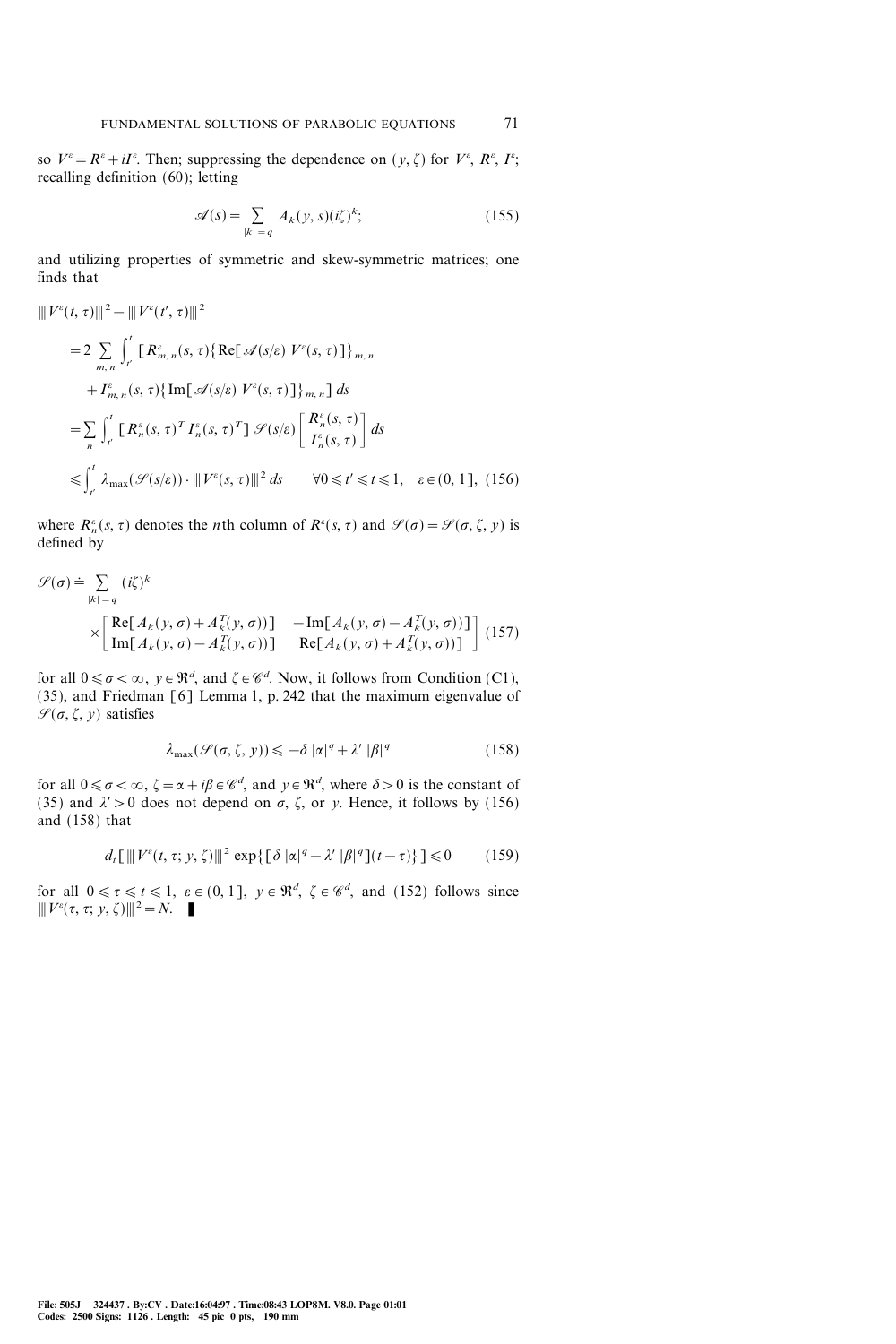LEMMA 6. Suppose  $\psi^{\varepsilon}$  is as defined in (39) of Subsection 3.1; and  $\bar{\lambda}$ ,  $\bar{\delta}$  are as in  $(64)$  of Subsection 3.2. Then, under Conditions  $(C1-5)$  of Section 2 it follows that  $(t, \tau; y, \zeta) \rightarrow \psi^{\varepsilon}(t, \tau; y, \zeta)$ ,  $\varepsilon > 0$  are equicontinuous and

$$
\|\psi^{\varepsilon}(t,\tau;\,y,\,\zeta)\| \stackrel{\varepsilon,\,t,\,\tau,\,y,\,\zeta}{\ll} \exp\big\{-\big[\,\bar{\lambda}\,\,|\beta|^q + \bar{\delta}\,\,|\alpha|^q\big](t-\tau)\big\}\,(t-\tau)^{\chi}.\qquad(160)
$$

Proof. (160) follows immediately via (40), (39), Condition (C2) and  $(62-64)$ . Moreover, as a result of this argument one finds that

$$
\|\eta^{\varepsilon}(t,\tau; y,\zeta)\| \stackrel{\varepsilon, t,\tau, y,\zeta}{\ll} \exp\{\big[\lambda|\beta|^q - \delta|\alpha|^q\big](t-\tau)\big\}(t-\tau). \qquad (161)
$$

In preparation for the equicontinuity argument, we note that it follows from the argument in  $(79-80)$ , Equations  $(60-4)$ , and Condition  $(C4)$  that

$$
\|V^{\varepsilon}(t,s; y, \zeta) - V^{\varepsilon}(t,s; y', \zeta)\|
$$
  
\n
$$
\leq \sum_{|k|=q} \left\| \int_{s}^{t} V^{\varepsilon}(t,\sigma; y, \zeta) \left[ A_{k}\left(y, \frac{\sigma}{\varepsilon}\right) - A_{k}\left(y, \frac{\sigma}{\varepsilon}\right) \right] V^{\varepsilon}(\sigma, s; y', \zeta) d\sigma \right\| \cdot |\zeta|^{q}
$$
  
\n
$$
\stackrel{\varepsilon, t, \tau, y, \zeta}{\leq} |y - y'| \exp\{\left[ \lambda_{1} |\beta|^{q} - \delta_{1} |\alpha|^{q}\right](t-s)\},
$$
\n(162)

and

$$
\|V(s,\tau; y,\zeta) - V(s,\tau; y',\zeta)\|
$$
  

$$
\stackrel{s,\tau, y,\zeta}{\ll} |y-y'| \exp\{\left[\lambda_1 |\beta|^q - \delta_1 |\alpha|^q\right](s-\tau)\}
$$
 (163)

for all  $\varepsilon \in (0, 1]$ , y, y',  $\alpha$ ,  $\beta \in \mathbb{R}^d$ ,  $\zeta = \alpha + i\beta$  and all  $0 \le \tau \le s \le t \le 1$ . Hence, it follows from (40), Minkowski's inequality, (62), (63), (162), (163), (34), and Conditions (C3) and (C4) that

$$
\|\eta^{\varepsilon}(t,\tau; y,\zeta) - \eta^{\varepsilon}(t,\tau; y',\zeta)\|
$$
  

$$
\stackrel{\varepsilon, t,\tau, y, y',\zeta}{\ll} |y - y'| (t - \tau) \exp{\{\lambda_1 |\beta|^q - \delta_1 |\alpha|^q \}}(t - \tau) \qquad (164)
$$

from which it follows immediately from (39) that

$$
\|\psi^{\varepsilon}(t,\tau; y,\zeta) - \psi^{\varepsilon}(t,\tau; y',\zeta)\| \stackrel{\varepsilon,\,t,\,\tau,\,y,\,y',\,\zeta}{\ll} |y-y'| \tag{165}
$$

for all  $\varepsilon \in (0, 1]$ , y,  $y' \in \mathbb{R}^d$ ,  $\zeta \in \mathscr{C}^d$ , and  $0 \le \tau \le t \le 1$ . As for  $\zeta = \alpha + i\beta$ , we note by (60), variation of constants, Condition (C3) and (62) that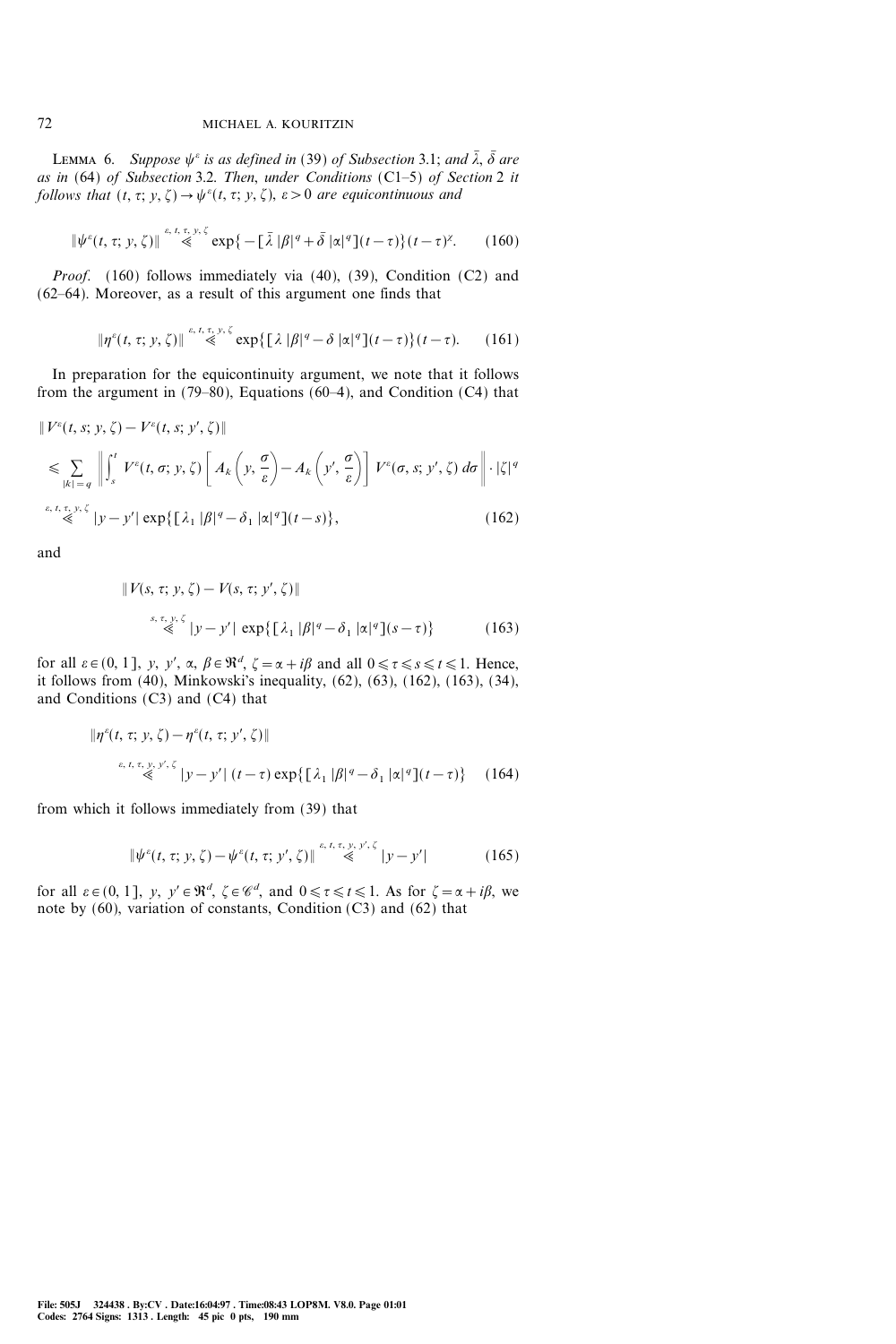$$
\|\partial_{\alpha_j} V^{\varepsilon}(t, s; y, \zeta)\|
$$
\n
$$
= \left\| \int_s^t V^{\varepsilon}(t, \sigma; y, \zeta) \sum_{|k| = q} A_k \left( y, \frac{\sigma}{\varepsilon} \right) [\partial_{\alpha_j} (i\alpha - \beta)^k] V^{\varepsilon}(\sigma, s; y, \zeta) d\sigma \right\|
$$
\n
$$
\stackrel{\varepsilon, t, \tau, y, \zeta}{\ll} (t - s)^{1/q + (q - 1)/q} |\zeta|^{q - 1} \exp\{ [\lambda |\beta|^q - \delta |\alpha|^q](t - s) \}
$$
\n
$$
\stackrel{\varepsilon, t, \tau, y, \zeta}{\ll} \exp\{ [\lambda_1 |\beta|^q - \delta_1 |\alpha|^q](t - s) \}, \tag{166}
$$

and a similar bound holds for  $\partial_{\alpha_j} V(s, \tau; y, \zeta)$  so by (40), (64), and Condition (C3)

$$
\|\partial_{\alpha_j}\eta^{\varepsilon}(t,\tau;y,\zeta)\| \stackrel{\varepsilon,\,t,\,\tau,\,y,\,\zeta}{\leq}(t-\tau)\exp\bigl\{\bigl[\lambda_1\,|\beta|^q-\delta_1\,|\alpha|^q\bigr](t-\tau)\bigr\}\quad(167)
$$

for all  $j = 1, 2, ..., d$ ,  $\varepsilon \in (0, 1]$ ,  $y, \alpha, \beta \in \mathbb{R}^d$ , and  $0 \le \tau \le t \le 1$ . Furthermore, since  $d_{\alpha} |\alpha|^{q} = q |\alpha|^{q(q-2)/(q-1)} \sum_{j=1}^{d} |\alpha_j|^{1/(q-1)} \operatorname{sgn}(\alpha_j) e_j$  by (14), we find

$$
|d_{\alpha} \exp\{[\delta_1 |\alpha|^q - \lambda_1 |\beta|^q](t-\tau)\}|
$$
  
\$\leq (t-\tau) |\zeta|^{q-1} \exp\{[\delta\_1 |\alpha|^q - \lambda\_1 |\beta|^q](t-\tau)\}\$ (168)

so we easily discover through (39), the mean value theorem, (167), (161), and (168) that

$$
\|\psi^{\varepsilon}(t,\tau; y, \alpha + i\beta) - \psi^{\varepsilon}(t,\tau; y, \alpha' + i\beta)\|
$$
  
\n
$$
\leq (t-\tau)^{\chi-1} \|d_{\alpha}[\eta^{\varepsilon}(t,\tau; y, \alpha^* + i\beta)]
$$
  
\n
$$
\times \exp\{[\delta_1 |\alpha^*|^q - \lambda_1 |\beta|^q](t-\tau)\}](\alpha - \alpha')\|
$$
  
\n
$$
\lim_{\varepsilon, t,\tau, y,\zeta,\zeta'} |\alpha - \alpha'| (t-\tau)^{\chi} \leq \lim_{\varepsilon, t,\tau, y,\zeta,\zeta'} |\alpha - \alpha'|
$$
 (169)

for all  $\varepsilon \in (0, 1]$ , y,  $\alpha$ ,  $\alpha'$ ,  $\beta \in \mathbb{R}^d$ , and  $0 \le \tau \le t \le 1$ , where  $\alpha^*$  in some point on the line connecting  $\alpha$  and  $\alpha'$ . A similar bound can be established in terms of  $\beta$ . Next, we consider the uniform continuity in the pair  $({\tau}, t)$ . Indeed, one finds by Condition  $(C3)$ ,  $(62)$ , and  $(63)$  that

$$
\left\| \int_{t'}^{t} V^{\varepsilon}(t, s; y, \zeta) \sum_{|k| = q} \tilde{A}_{k} \left( y, \frac{s}{\varepsilon} \right) V(s, \tau; y, \zeta) ds \right\| (t - \tau)^{\chi - 1} \qquad (170)
$$
  

$$
\stackrel{\varepsilon, t, t', \tau, y, \zeta}{\ll} (t - t')^{\chi} \exp\left\{ \left[ \lambda \left| \beta \right|^{q} - \delta \left| \alpha \right|^{q} \right] (t - \tau) \right\}
$$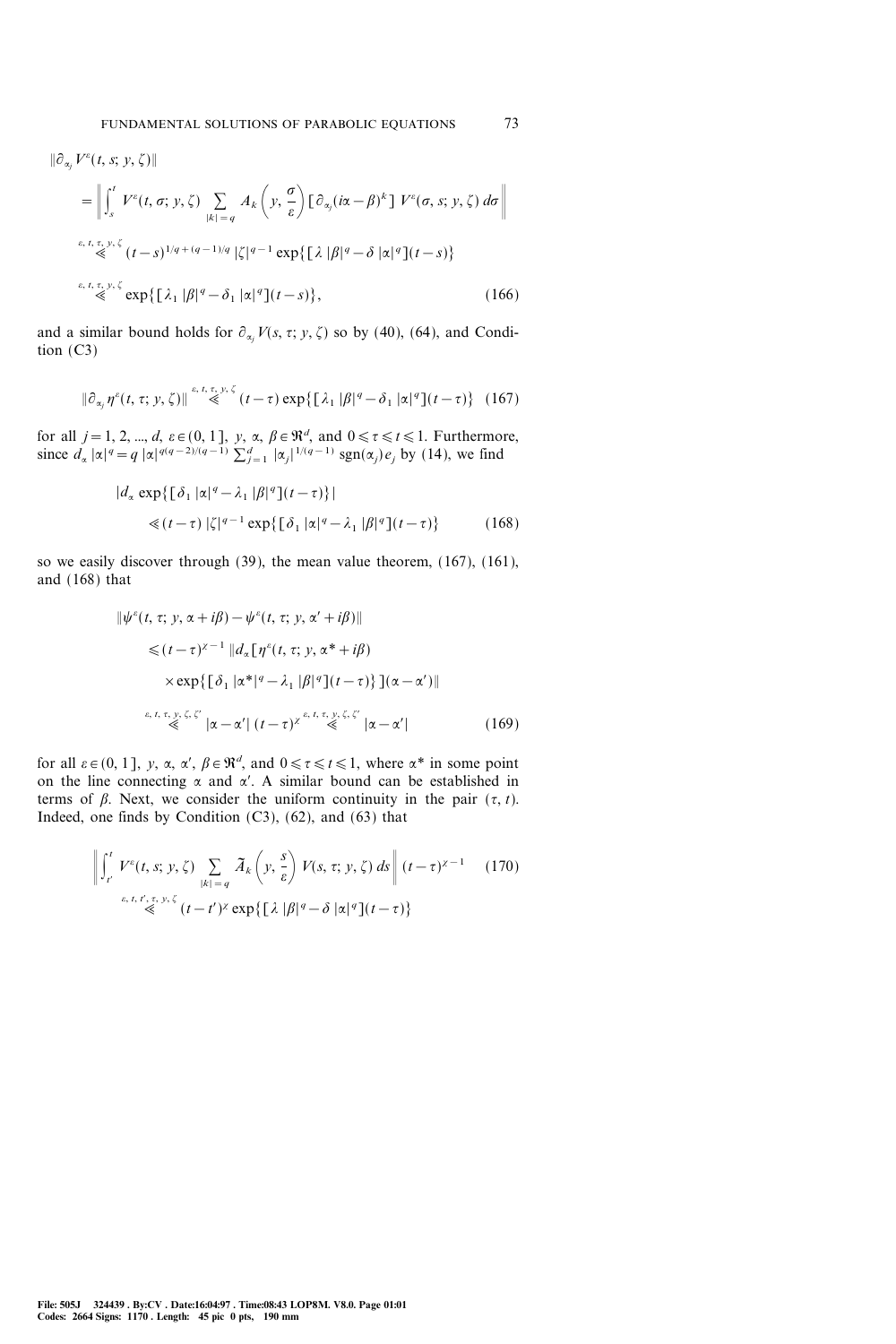for all  $0 \le \tau \le t' \le 1$  and by (60), (62–64), and Condition (C3), that

$$
\left\| \int_{t'}^{t} \int_{\tau}^{t'} d_{\sigma} \left\{ V^{\varepsilon}(\sigma, s; y, \zeta) \exp \{ \left[ \delta_{1} |\alpha|^{q} - \lambda_{1} |\beta|^{q} \right] (\sigma - \tau) \} (\sigma - \tau)^{\chi - 1} \right\} \right\}
$$
\n
$$
\times \sum_{|k| = q} \tilde{A}_{k} \left( y, \frac{s}{\varepsilon} \right) V(s, \tau; y, \zeta) \, ds \, d\sigma \right\}
$$
\n
$$
\stackrel{\varepsilon, t, t', \tau, y, \zeta}{\ll} (t' - \tau) \int_{t'}^{t} \left\{ |\zeta|^{q} + \frac{1}{\sigma - \tau} \right\}
$$
\n
$$
\times \exp \left\{ - \left[ \bar{\lambda} |\beta|^{q} + \bar{\delta} |\alpha|^{q} \right] (\sigma - \tau) \right\} (\sigma - \tau)^{\chi - 1} \, d\sigma
$$
\n
$$
\stackrel{\varepsilon, t, t', \tau, y, \zeta}{\ll} (t' - \tau) \int_{t'}^{t} (\sigma - \tau)^{\chi - 2} \, d\sigma
$$
\n
$$
\leq \frac{(t - \tau)^{\chi} - (t' - \tau)^{\chi}}{\chi} \stackrel{\varepsilon, t, t', \tau, y, \zeta}{\ll} (t - t')^{\chi} \qquad (171)
$$

for all  $0 \le \tau \le t' \le 1$ . Therefore, it follows by (39), (40), (64), (170) and (171) that

$$
\|\psi^{\varepsilon}(t,\tau;y,\zeta)-\psi^{\varepsilon}(t',\tau;y,\zeta)\| \stackrel{\varepsilon,\,t,\,t',\,\tau,\,y,\,\zeta}{\leqslant} (t-t')^{\chi} \tag{172}
$$

for all  $\varepsilon \in (0, 1]$ ,  $y \in \mathbb{R}^d$ ,  $\zeta \in \mathscr{C}^d$ , and  $0 \le \tau \le t' \le t \le 1$ . In exactly the same manner, we find that

$$
\|\psi^{\varepsilon}(t',\tau; y,\zeta) - \psi^{\varepsilon}(t',\tau'; y,\zeta)\| \stackrel{\varepsilon,\,t,\,\tau',\,\tau,\,y,\,\zeta}{\ll} |\tau - \tau'|^{z} \tag{173}
$$

for all  $\varepsilon \in (0, 1]$ ,  $y \in \mathbb{R}^d$ ,  $\zeta \in \mathscr{C}^d$ , and  $0 \le \tau \le \tau' \le t \le 1$  or  $0 \le \tau' \le \tau \le t' \le 1$ . Moreover, if  $t' < \tau$  then  $t - \tau \leq t - t'$  and  $t' - \tau' \leq \tau - \tau'$  and it follows from (160), (172), and (173) that

$$
\|\psi^{\varepsilon}(t,\tau; y,\zeta) - \psi^{\varepsilon}(t',\tau'; y,\zeta)\| \stackrel{\varepsilon, t, t', \tau, \tau', y, \zeta}{\ll} |t - t'|^{z} + |\tau - \tau'|^{z} \quad (174)
$$

for all  $\varepsilon \in (0, 1]$ ,  $y \in \mathbb{R}^d$ ,  $\zeta \in \mathscr{C}^d$ ,  $0 \le \tau \le t \le 1$  and  $0 \le \tau' \le t' \le 1$ . Hence, it follows easily from (165), (169), and (174) that  $(t, \tau; y, \zeta) \rightarrow \psi^{\varepsilon}(t, \tau; y, \zeta)$ are equicontinuous.  $\blacksquare$ 

#### REFERENCES

- 1. R. P. Agarwal and R. C. Gupta, "Essentials of Ordinary Differential Equations," McGraw-Hill, Jurong, Singapore, 1991.
- 2. A. Bensoussan, J. L. Lions, and G. Papanicolaou, "Asymptotic Analysis for Periodic Structure," pp. 516-533, North-Holland, Amsterdam, 1978.